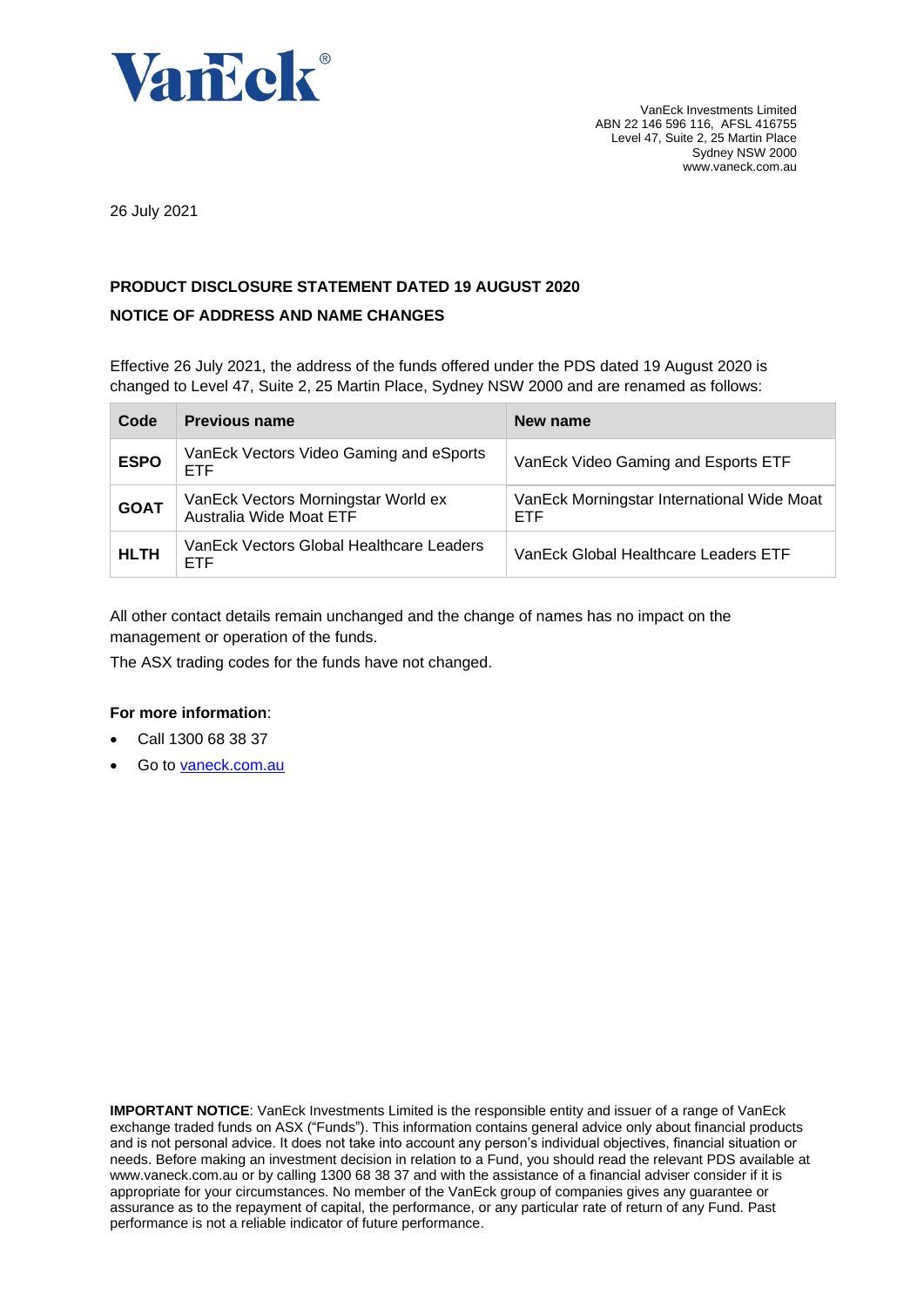

# Product Disclosure Statement

Incorporating the following Funds:

| ASX code    | Fund name                                                   | <b>ARSN</b> |
|-------------|-------------------------------------------------------------|-------------|
| <b>FSPO</b> | VanEck Vectors Video Gaming and eSports ETF                 | 642 730 523 |
| GOAT        | VanEck Vectors Morningstar World ex Australia Wide Moat ETF | 642 725 040 |
| HI TH       | VanEck Vectors Global Healthcare Leaders ETF                | 642 727 802 |

Issued by VanEck Investments Limited ABN 22 146 596 116 AFSL No 416755

Issue date: 19 August 2020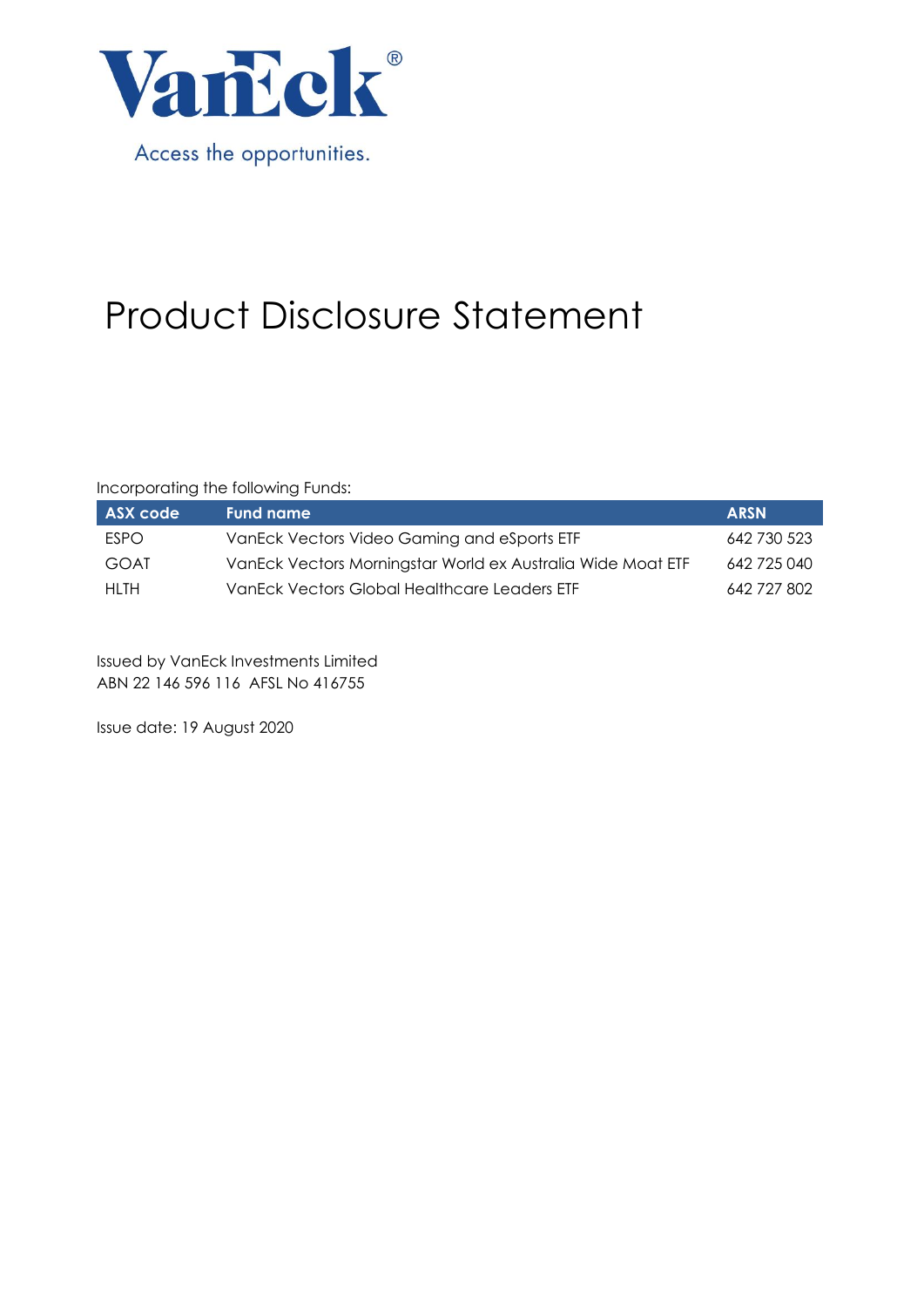# Corporate directory

## **Responsible Entity**

VanEck Investments Limited Aurora Place Level 4, 88 Phillip Street Sydney, NSW, 2000 Telephone: 1300 68 38 37 Website: [www.vaneck.com.au](http://www.vaneck.com.au/)

# **Registrar**

Link Market Services Limited Locked Bag A14 Sydney South, NSW, 1235 Telephone: 1300 68 38 37 Website: [www.linkmarketservices.com.au](http://www.linkmarketservices.com.au/) Email: [vaneck@linkmarketservices.com.au](mailto:vaneck@linkmarketservices.com.au)

## **VanEck Capital Markets**

8:30am to 5:30pm Sydney time Monday to Friday Telephone: +61 2 8038 3317 Facsimile: +61 2 8038 3349 E-mail: [capital.markets@vaneck.com.au](mailto:capital.markets@vaneck.com.au)  Website: www.vaneck.com.au

# **Auditor**

Ernst & Young Level 34, EY Centre 200 George Street Sydney, NSW, 2000 Telephone: (02) 9248 5555

VanEck®, VanEck Vectors® and Van Eck® are trademarks of Van Eck Associates Corporation or its affiliates. © 2020 VanEck Australia Pty Ltd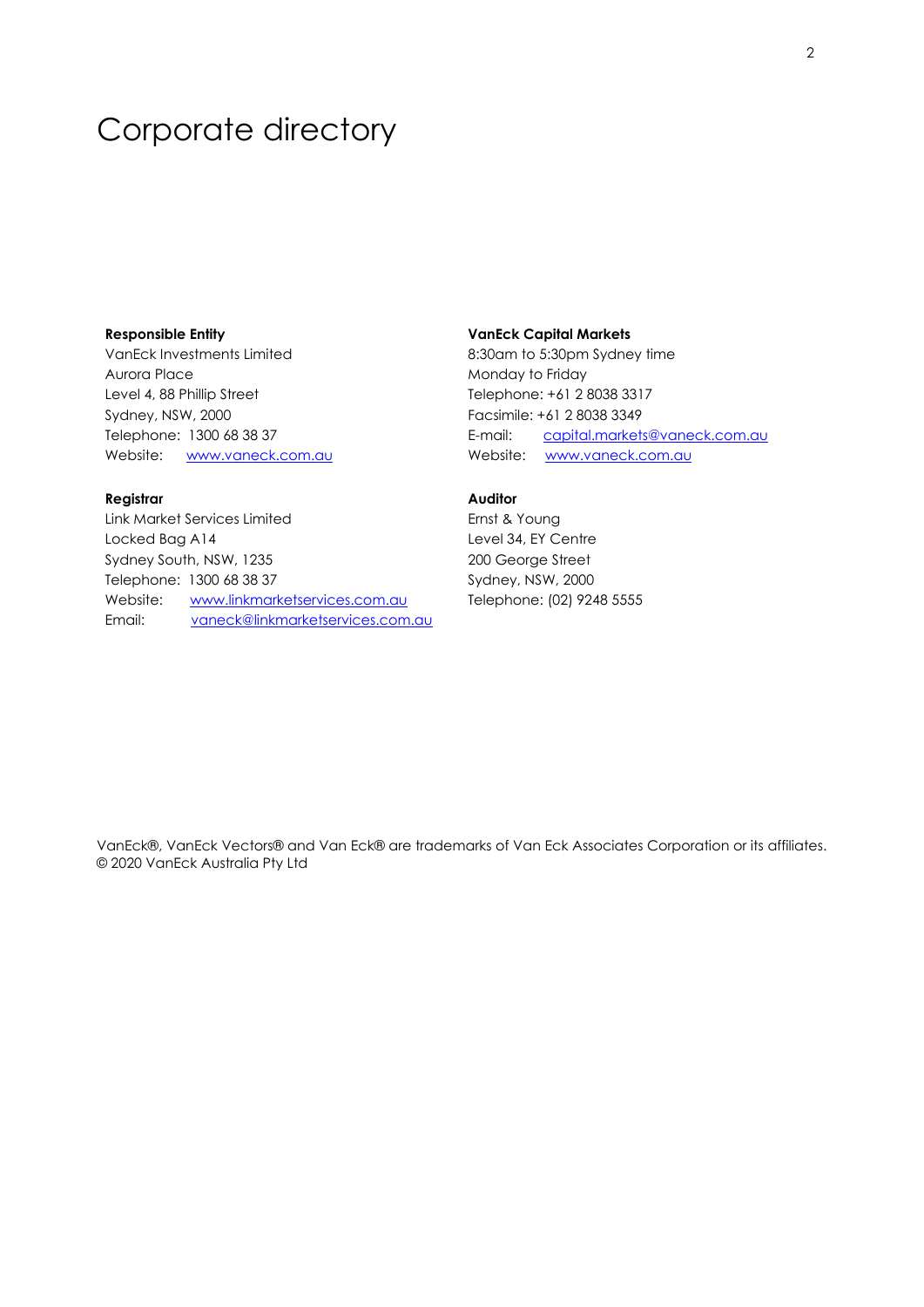# Contents

| $\mathbf{1}$   |  |
|----------------|--|
| 2              |  |
| 3              |  |
| 4              |  |
| 5              |  |
| 6              |  |
| $\overline{7}$ |  |
| 8              |  |
| 9              |  |
| 10             |  |
| 11             |  |
| 12             |  |
| 13             |  |
| 14             |  |
| 15             |  |
|                |  |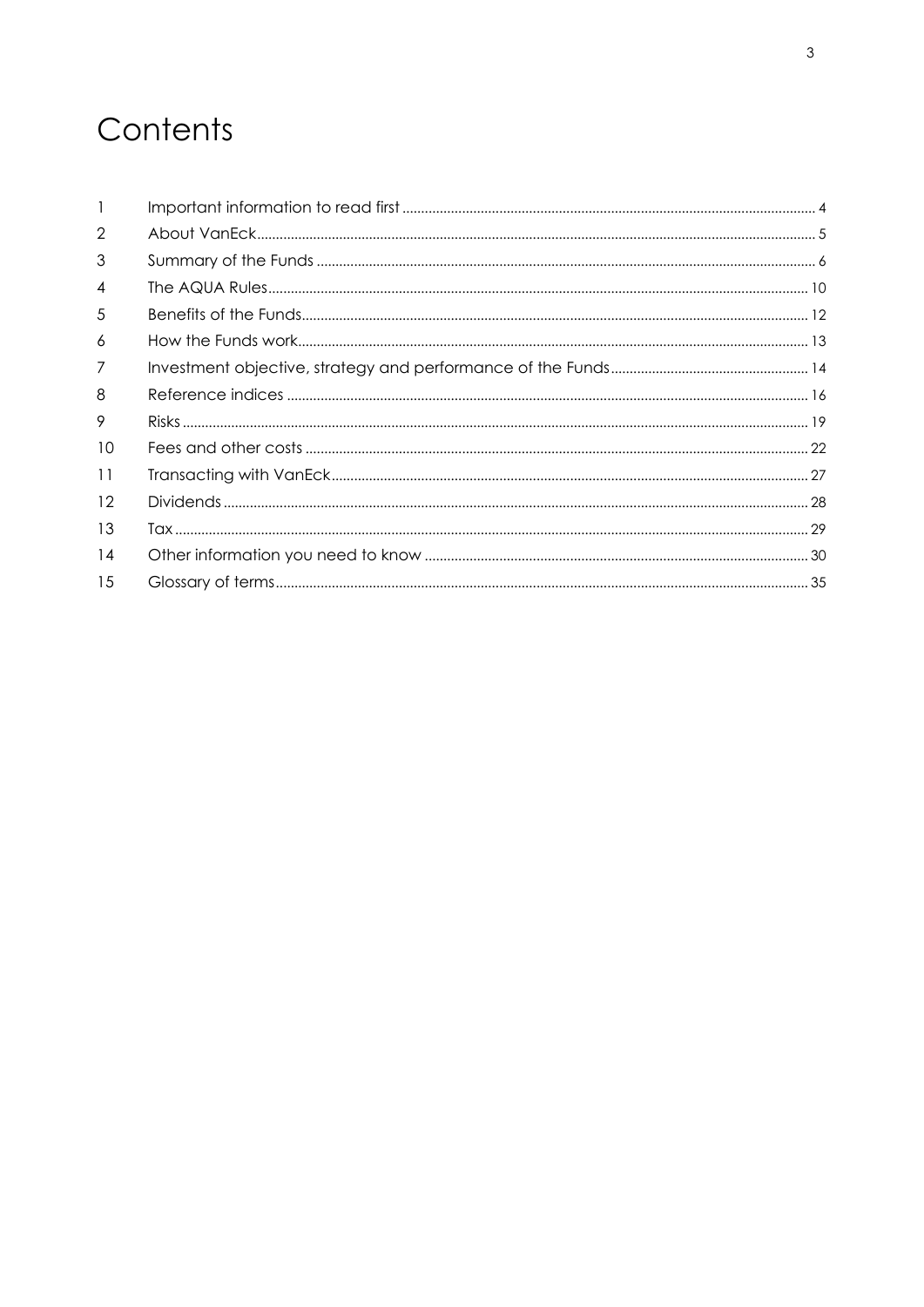# <span id="page-4-0"></span>1 Important information to read first

## **1.1 This product disclosure statement**

This product disclosure statement ('**PDS**') is issued by VanEck Investments Limited ABN 22 146 596 116 AFSL No 416755 as responsible entity of the VanEck ETFs named on the front cover and throughout this PDS (individually '**Fund**' and collectively '**the Funds**').

Each Fund is a registered managed investment scheme regulated by the Australian Securities and Investments Commission ('**ASIC**'). A class of units in each Fund ('**ETF Units**') is expected to be admitted to quotation and trading as an Exchange Traded Fund ('**ETF**') on the Australian Securities Exchange ('**ASX**'). ETF Units may also be traded on the licensed financial market operated by Chi-X Australia Pty Ltd ('**Chi-X'**). For ease, all references in this PDS are only to '**ASX**'.

References in this PDS to '**VanEck**', '**us**', '**we**', '**our**' or '**Responsible Entity**' are a reference to VanEck Investments Limited in its capacity as responsible entity of the Funds. Capitalised terms (Like This) in this PDS are defined in the '*Glossary of terms*'.

A copy of this PDS has been lodged with ASIC and will be lodged with the Registrar of Financial Service Providers, New Zealand ('**RFSPNZ**') and ASX. Neither ASIC, RFSPNZ nor ASX take any responsibility for the contents of this PDS. We have applied to ASX for Units in the Funds ('**ETF Units**') to be admitted to trading status on ASX under the AQUA Rules as an ETF. As at the date of this PDS, ETF Units are yet to be quoted. No applications for ETF Units will be accepted until the exposure period has expired and ETF Units are quoted on ASX. The exposure period expires seven days after the date of this PDS, when it was lodged with ASIC, subject to possible extension by ASIC for a further seven days.

## **1.2 Authorised Participants**

The offer of ETF Units in this PDS is only for Authorised Participants ( or '**APs**'). Only APs may acquire ETF Units directly from VanEck by submitting an application for a creation (see section 11).

## **1.3 ASX Investors**

All investors may trade ETF Units on ASX ('**ASX Investors**'), in the same way they trade shares in a listed company, through their online broker, stockbroker or financial adviser ('**Broker**') and are not required to submit an application under this PDS. ASX Investors may use this PDS for information purposes only and are bound by its terms.

# **1.4 The offer in this PDS**

The offer of ETF Units referred to in this PDS is for a class of ETF Units in the Funds that are quoted on ASX. As at the date of this PDS, each Fund only has a single class of ETF Units. Under the Constitution, VanEck is permitted to establish different classes of ETF Units.

## **1.5 Up to date information**

All information in this PDS is current as at the date of this PDS. Unless otherwise stated, VanEck sources its data from public or licensed market data. Information and terms in this PDS are subject to change from time to time. We may provide notices of any updates or changes to information that are not materially adverse to investors by publishing a notice at [www.vaneck.com.au](http://www.vaneck.com.au/) on each Fund's page. If we issue a supplementary or replacement PDS, in addition to updating the documents on our website we will make an announcement on ASX. A paper copy of this PDS and any updated information will be provided free of charge on request by contacting us at 1300 68 38 37.

## **1.6 General advice warning**

This PDS contains general information only about Australian financial products and is not personal financial advice. It does not constiute an offer in any other jurisdiction. It is not a recommendation by us or any other person to invest in a Fund. The information does not take into account the individual investment objectives, financial situation or needs of any person. Before making an investment decision, you should consider (in consultation with a licensed financial adviser) whether the decision is appropriate for your investment strategy, individual risk tolerance, financial situation, needs and objectives. You can check if an adviser is licensed by contacting ASIC on 1300 300 630 or a[t www.asic.gov.au.](http://www.asic.gov.au/)

An investment in a Fund is subject to various risks (see section 9), including possible delays in repayment and loss of income and capital invested. None of VanEck Investments Limited, VanEck Australia Pty Ltd, Van Eck Associates Corporation or their related entities, directors or officers, gives any guarantee or assurance as to the performance of the Fund, the payment of income or the repayment of capital invested.

## **1.7 Foreign Investors**

Foreign professional and institutional investors may act as Authorised Participants subject to relevant laws and regulations which may include restrictions on redemptions. Other Foreign Investors may trade ETF Units on ASX via their Broker.

ETF Units are not intended to be sold to United States ('**US**') Persons as defined under Regulation S of the US federal securities laws.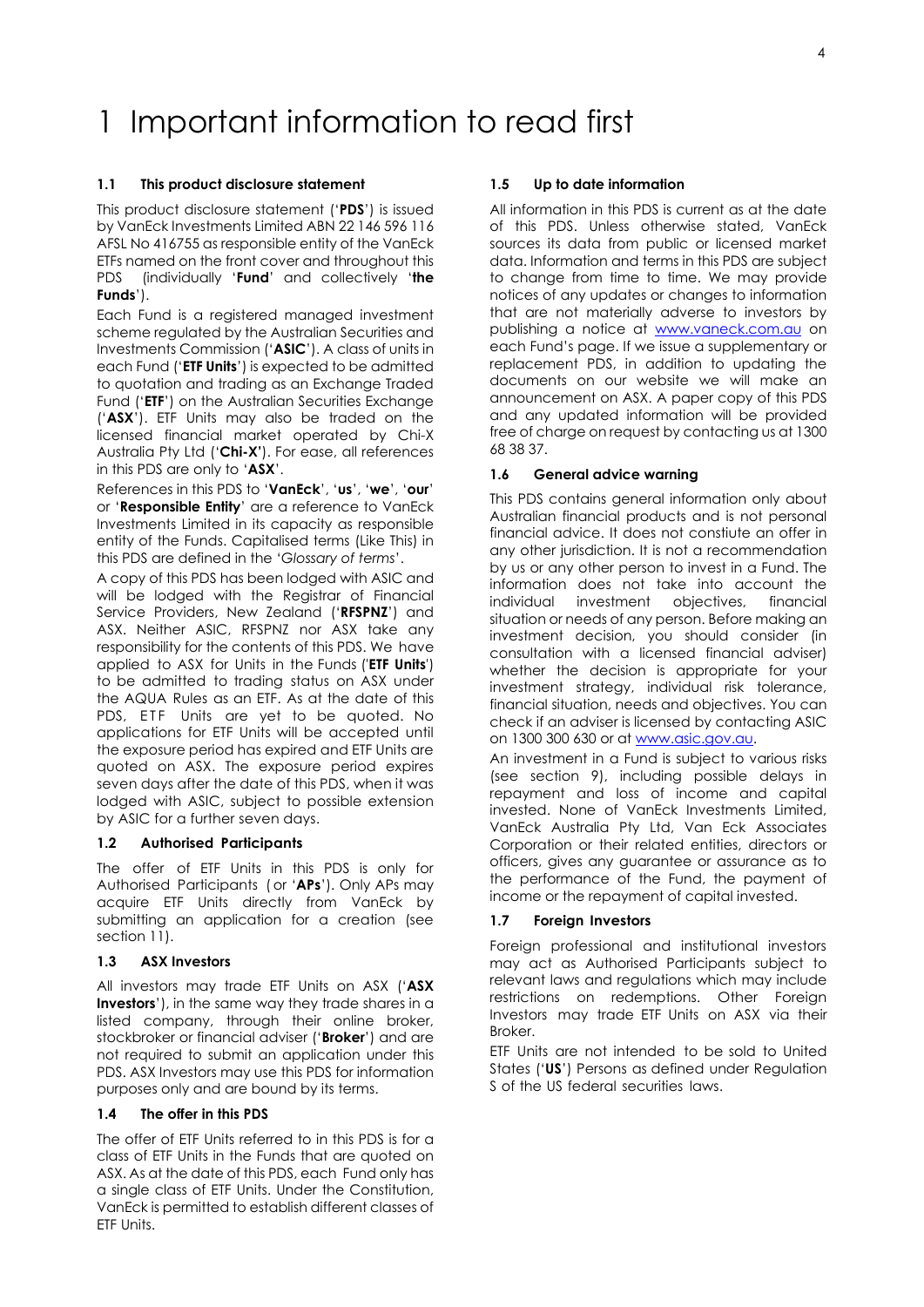# <span id="page-5-0"></span>2 About VanEck

## **2.1 VanEck Investments Limited**

VanEck Investments Limited is the Responsible Entity and AQUA product issuer of the Funds and the issuer of this PDS and the ETF Units. As such, VanEck is ultimately responsible for the management, operation and administration of the Funds.

For more information about VanEck's powers and duties as Responsible Entity see section 14.1.

VanEck Investments Limited is a wholly owned Australian subsidiary of New York based asset manager Van Eck Associates Corporation.

# **2.2 VanEck Vectors ETFs**

VanEck's exchange traded products ('**ETPs**') have been offered in the US since 2006 and span many asset classes including equities and fixed income in both developed and emerging markets.

As at 31 July 2020 VanEck's family of ETPs totalled over \$78 billion in assets under management, making it one of the largest ETP families worldwide.

## **2.3 Founded in 1955**

Van Eck Associates Corporation is a privately held global asset management firm founded in New York in 1955. The firm was among the first US money managers helping investors achieve greater diversification through global investing.

Today we are recognised for being a pioneer in global markets and for drawing on our experience to offer innovative solutions.

Our mission is to offer investors intelligently designed investment strategies that take advantage of targeted market opportunities.

With affiliated offices in key financial centres and regions including New York, Sydney, Shanghai, Frankfurt, Amsterdam, Dublin, Madrid and Zurich, VanEck offers investors broad investment reach with deep experience.

As at 31 July 2020, the firm managed over \$87 billion in investor assets including its VanEck Vectors ETP business.

For more information on VanEck, visit [www.vaneck.com.au.](http://www.vaneck.com.au/)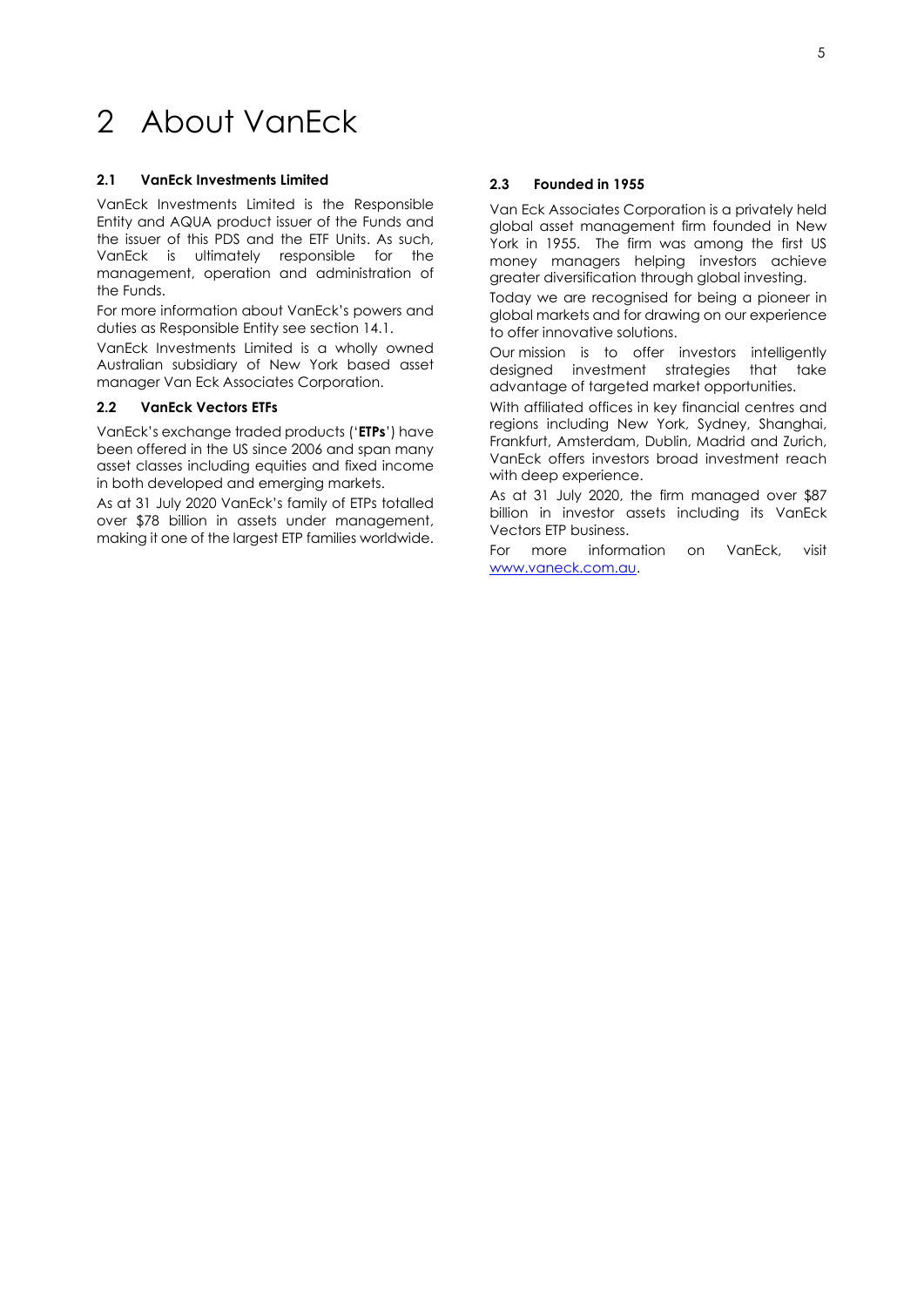# <span id="page-6-0"></span>3 Summary of the Funds

| Subject                                              | <b>Summary</b>                                                                                      |                                                                                                                                                                                                                                                                                                                                                                                                                                                                                 | For more<br>information |
|------------------------------------------------------|-----------------------------------------------------------------------------------------------------|---------------------------------------------------------------------------------------------------------------------------------------------------------------------------------------------------------------------------------------------------------------------------------------------------------------------------------------------------------------------------------------------------------------------------------------------------------------------------------|-------------------------|
| Responsible Entity                                   |                                                                                                     | VanEck Investments Limited ABN 22 146 596 116 AFSL No 416755                                                                                                                                                                                                                                                                                                                                                                                                                    | Sections 2,<br>14       |
| Type of investment:<br>Exchange Traded<br>Fund (ETF) |                                                                                                     | An ETF is an open-ended fund that aims to track the performance,<br>before fees and other costs, of a financial market index by investing<br>in a portfolio of securities that constitute the index.<br>Units in an ETF are traded on ASX. As such, a single trade in an ETF on<br>ASX gives investors easy and cost effective access to a diversified<br>portfolio of securities held by the ETF.                                                                              | Sections 5,<br>6, 7     |
| Investment purpose                                   | Fund                                                                                                | Purpose                                                                                                                                                                                                                                                                                                                                                                                                                                                                         | Sections 7,             |
|                                                      | <b>ESPO</b>                                                                                         | The Fund is designed to capture the performance of the<br>global Video Gaming & eSports sector by giving investors<br>access to a diversified portfolio of the largest and most<br>liquid companies involved in video game development,<br>eSports, and related hardware and software.                                                                                                                                                                                          | 8                       |
|                                                      | <b>GOAT</b>                                                                                         | The Fund gives investors a diversified portfolio of<br>international developed markets (ex-Australia) 'wide<br>moat' companies selected by Morningstar on the basis<br>of their assessment that they are the most attractively<br>priced with competitive advantages that will deliver<br>excess returns more likely than not for 20 years or more.                                                                                                                             |                         |
|                                                      | <b>HLTH</b>                                                                                         | The Fund gives investors access to a diversified portfolio<br>of leading international developed markets (ex-<br>Australia) companies with the best growth at a<br>reasonable price (GARP) attributes from the global<br>health care sector.                                                                                                                                                                                                                                    |                         |
| Investment<br>objective                              | Australian dollars.                                                                                 | Each Fund aims to provide investment returns before fees and other<br>costs which track the performance of its Reference Index in                                                                                                                                                                                                                                                                                                                                               | Sections 7,<br>8        |
| Reference Index                                      | Fund                                                                                                | <b>Reference Index</b>                                                                                                                                                                                                                                                                                                                                                                                                                                                          |                         |
|                                                      | <b>ESPO</b>                                                                                         | MVIS® Global Video Gaming and eSports Index (AUD)                                                                                                                                                                                                                                                                                                                                                                                                                               | Section 8               |
|                                                      | <b>GOAT</b>                                                                                         | Morningstar® Developed Markets ex Australia Wide<br>Moat Focus Index™                                                                                                                                                                                                                                                                                                                                                                                                           |                         |
|                                                      | <b>HLTH</b>                                                                                         | MarketGrader Developed Markets (ex-Australia) Health<br>Care Net Return AUD Index                                                                                                                                                                                                                                                                                                                                                                                               |                         |
| Investment strategy                                  |                                                                                                     | Each Fund employs a passive management strategy of investing<br>directly in the securities that comprise the Reference Index.                                                                                                                                                                                                                                                                                                                                                   | Sections 7,<br>8        |
| <b>Benefits</b>                                      | $\circ$<br>$\circ$<br>$\circ$<br>O<br>from:<br>O<br>$\circ$<br>liquidity; and<br>$\circ$<br>$\circ$ | Each Fund provides investors with:<br>cost effective and easy access to a diversified portfolio of<br>international listed equities via a single trade on ASX;<br>transparency of holdings, pricing and performance;<br>flexibility of intraday ASX trading capability; and<br>no foreign tax paperwork.<br>Compared to unlisted actively managed funds, investors benefit<br>trading via live prices on ASX;<br>potentially lower costs;<br>transparency and intraday trading. | Section 5               |
| <b>Risks</b>                                         |                                                                                                     | An investment in the Funds is subject to various risks, including<br>possible loss of income and capital invested. You should carefully<br>consider the risks before deciding to invest. This is a summary of key<br>risks only. You should carefully read section 9 for more details:                                                                                                                                                                                          |                         |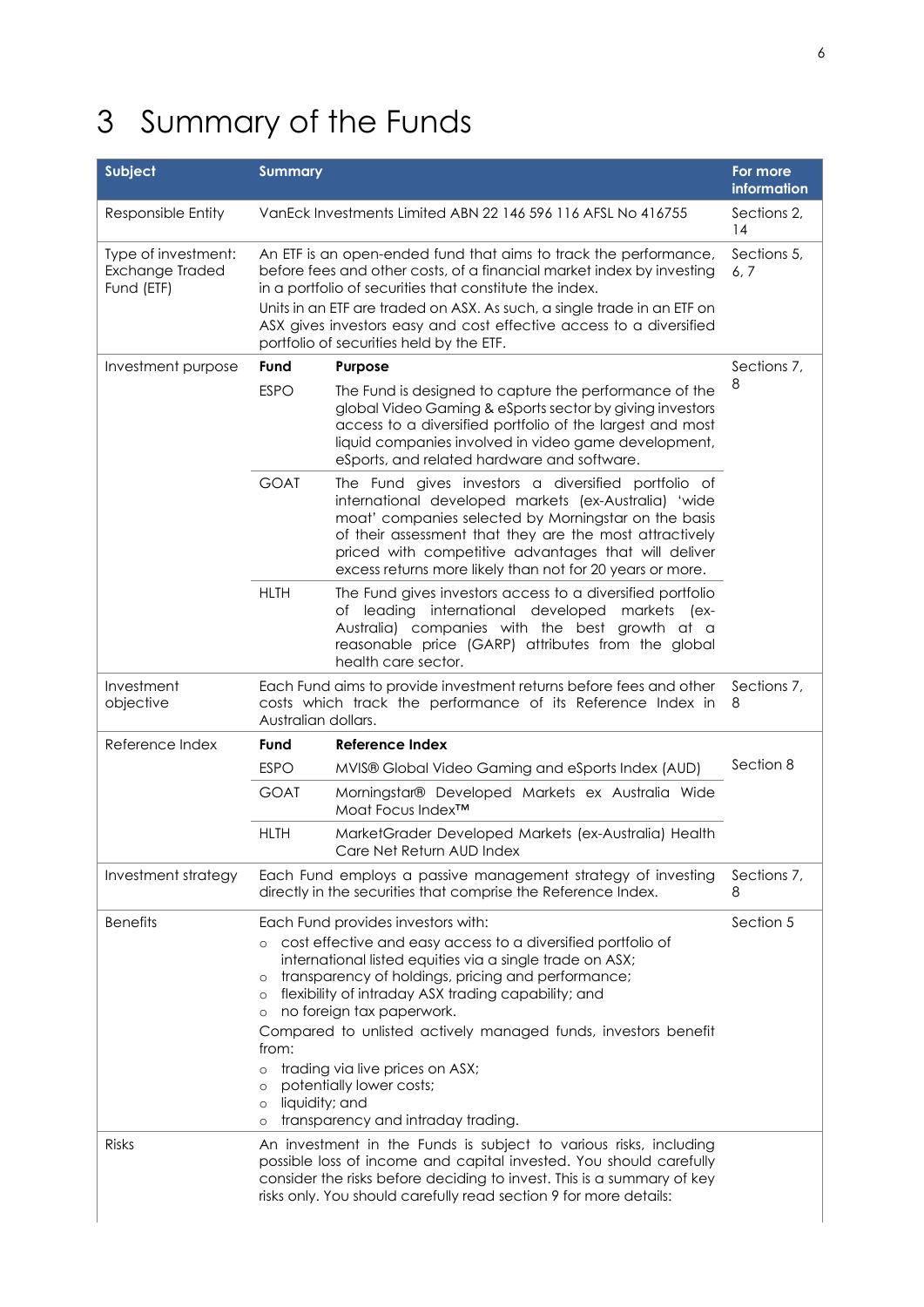| <b>Subject</b>                    | <b>Summary</b>                                                                                                                                                                                                                                                                                                                                                                                                                                                                                                                                                                                                                                                                                                                                                                                                                                                                                                                                                                                                                                                                                                                                                                                                                                                                                                                                                                                                                                                                                                                                                               | For more<br>information |
|-----------------------------------|------------------------------------------------------------------------------------------------------------------------------------------------------------------------------------------------------------------------------------------------------------------------------------------------------------------------------------------------------------------------------------------------------------------------------------------------------------------------------------------------------------------------------------------------------------------------------------------------------------------------------------------------------------------------------------------------------------------------------------------------------------------------------------------------------------------------------------------------------------------------------------------------------------------------------------------------------------------------------------------------------------------------------------------------------------------------------------------------------------------------------------------------------------------------------------------------------------------------------------------------------------------------------------------------------------------------------------------------------------------------------------------------------------------------------------------------------------------------------------------------------------------------------------------------------------------------------|-------------------------|
|                                   | <b>Market risk:</b> an investment in a Fund involves risks associated<br>$\circ$<br>with investing in the stock market, including general economic<br>conditions and sudden and unpredictable drops in value;<br>Index tracking error risk: the risk that the performance of a Fund<br>$\circ$<br>differs from the performance of its Reference Index (including<br>due to fees and costs); and<br><b>Concentration risk:</b> the risk a Fund's assets are concentrated in<br>$\circ$<br>particular sector, country or markets, as determined by its<br>Reference Index.<br>In addition, investing in the Funds gives rise to further risks including<br>risks associated with cross-border investing, such as:<br>ASX trading time differences: ETF Units are only able to be<br>$\circ$<br>traded during ASX trading hours. Market factors could adversely<br>impact the value of securities in a Fund while ASX is closed for<br>trading.<br><b>Currency risk:</b> the Funds do not hedge their exposure to foreign<br>$\circ$<br>currency. Investments in the Funds are subject to currency risk<br>and the value of the Funds may decrease because of<br>unfavourable changes in currency exchange rates.<br>Regulatory and tax risks: your investment could be adversely<br>$\circ$<br>affected by regulatory or tax changes in Australia or other<br>countries in which the securities in the Funds are regulated.<br>You should carefully consider the risks described in detail in section<br>9 in consultation with a financial adviser before deciding to invest. |                         |
| Investing in a Fund               |                                                                                                                                                                                                                                                                                                                                                                                                                                                                                                                                                                                                                                                                                                                                                                                                                                                                                                                                                                                                                                                                                                                                                                                                                                                                                                                                                                                                                                                                                                                                                                              |                         |
| <b>All investors</b>              |                                                                                                                                                                                                                                                                                                                                                                                                                                                                                                                                                                                                                                                                                                                                                                                                                                                                                                                                                                                                                                                                                                                                                                                                                                                                                                                                                                                                                                                                                                                                                                              |                         |
| Unit Price or 'NAV'               | The Unit Price or NAV of a Fund is calculated as the Fund Net Asset<br>Value divided by the number of ETF Units on issue. It is calculated<br>daily once all markets are closed for that day based on the closing<br>price of the securities on the relevant foreign stock exchange. It is<br>then converted to Australian dollars based on the relevant London<br>WM Reuters 4pm exchange rate and will be available at<br>www.vaneck.com.au the next Business Day.                                                                                                                                                                                                                                                                                                                                                                                                                                                                                                                                                                                                                                                                                                                                                                                                                                                                                                                                                                                                                                                                                                         | Section 7               |
|                                   | Authorised Participants - transacting under this PDS                                                                                                                                                                                                                                                                                                                                                                                                                                                                                                                                                                                                                                                                                                                                                                                                                                                                                                                                                                                                                                                                                                                                                                                                                                                                                                                                                                                                                                                                                                                         |                         |
| Transacting with<br>VanEck by APs | Authorised Participants must enter into an agreement with VanEck<br>and submit written applications for creations or redemptions of ETF<br>Units.                                                                                                                                                                                                                                                                                                                                                                                                                                                                                                                                                                                                                                                                                                                                                                                                                                                                                                                                                                                                                                                                                                                                                                                                                                                                                                                                                                                                                            | Section 11              |
| Price paid by APs                 | Authorised Participants transact with VanEck for creations or<br>redemptions of ETF Units at the relevant Fund's NAV calculated<br>following the close of trading for that day, plus or minus fees and<br>other costs.                                                                                                                                                                                                                                                                                                                                                                                                                                                                                                                                                                                                                                                                                                                                                                                                                                                                                                                                                                                                                                                                                                                                                                                                                                                                                                                                                       |                         |
| Cutoff time for APs               | 2pm on each ASX Trading Day unless we agree otherwise.                                                                                                                                                                                                                                                                                                                                                                                                                                                                                                                                                                                                                                                                                                                                                                                                                                                                                                                                                                                                                                                                                                                                                                                                                                                                                                                                                                                                                                                                                                                       |                         |
| Creations                         | ETF Units can only be created in multiples of Creation Units for a Fund,<br>unless we agree otherwise.<br>Payment for a creation must generally be made by the Authorised<br>Participant in the form of a specified parcel of quoted securities<br>('Standard Basket') transferred through CHESS plus or minus a<br>residual cash amount ('Standard Basket Transaction'). If we agree,<br>payment may also be made by: (i) cash, or (ii) a combination of<br>securities and cash ('Non-Standard Transaction').                                                                                                                                                                                                                                                                                                                                                                                                                                                                                                                                                                                                                                                                                                                                                                                                                                                                                                                                                                                                                                                               |                         |
| Redemptions                       | ETF Units can only be redeemed in multiples of Redemption Units,<br>unless we agree otherwise.<br>Payment of redemption proceeds will primarily be in the form of a<br>Standard Basket Transaction. If we agree, the redemption proceeds<br>may also be paid by a Non-Standard Transaction.                                                                                                                                                                                                                                                                                                                                                                                                                                                                                                                                                                                                                                                                                                                                                                                                                                                                                                                                                                                                                                                                                                                                                                                                                                                                                  |                         |
| APs minimum<br>transaction size   | Unless we agree otherwise in advance, the minimum number of ETF<br>Units for a creation ('Creation Unit') and a redemption ('Redemption<br><b>Unit')</b> are as follows:                                                                                                                                                                                                                                                                                                                                                                                                                                                                                                                                                                                                                                                                                                                                                                                                                                                                                                                                                                                                                                                                                                                                                                                                                                                                                                                                                                                                     |                         |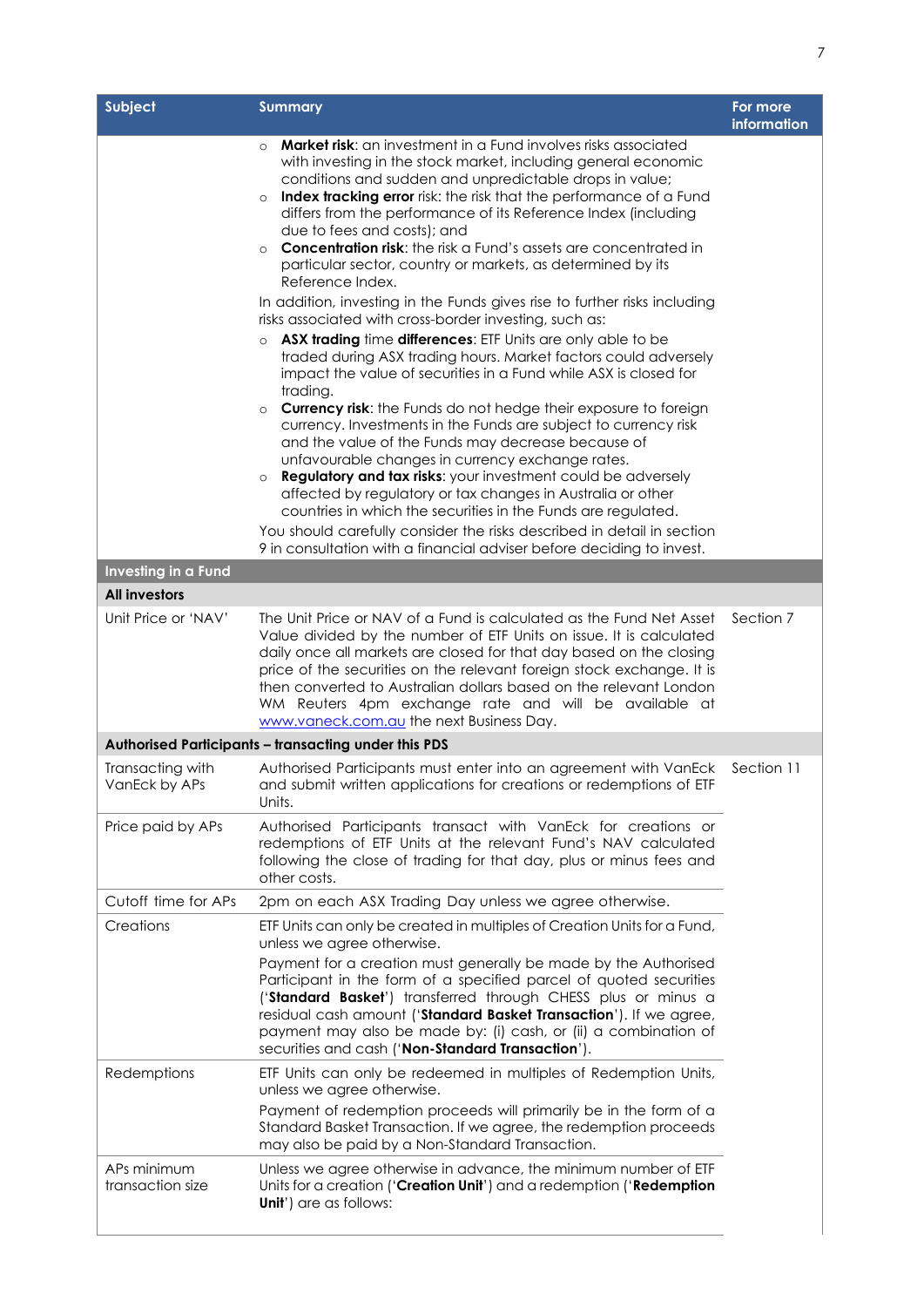| Fund<br><b>ESPO</b><br><b>GOAT</b><br><b>HLTH</b><br>Broker.                                                                                                                                                                                                                      | No. of ETF Units per Creation Unit / Redemption Unit<br>400,000<br>100,000<br>200,000<br>Investing in the Funds via ASX - ASX Investors<br>ASX Investors may buy and sell ETF Units in the Funds on ASX through<br>their Broker just like trading shares in listed companies. A Market<br>Maker is engaged to facilitate liquidity for trading in ETF Units on ASX.<br>There is no minimum trade size on ASX. You should check with your | Sections 4,<br>5, 14                                                                                                                                                                                                                                                                                                                                                                                                                                                                                                                                                                                                                                                                                                                                                                                                                                                                                                                                                                                                                                                                                                         |
|-----------------------------------------------------------------------------------------------------------------------------------------------------------------------------------------------------------------------------------------------------------------------------------|------------------------------------------------------------------------------------------------------------------------------------------------------------------------------------------------------------------------------------------------------------------------------------------------------------------------------------------------------------------------------------------------------------------------------------------|------------------------------------------------------------------------------------------------------------------------------------------------------------------------------------------------------------------------------------------------------------------------------------------------------------------------------------------------------------------------------------------------------------------------------------------------------------------------------------------------------------------------------------------------------------------------------------------------------------------------------------------------------------------------------------------------------------------------------------------------------------------------------------------------------------------------------------------------------------------------------------------------------------------------------------------------------------------------------------------------------------------------------------------------------------------------------------------------------------------------------|
|                                                                                                                                                                                                                                                                                   |                                                                                                                                                                                                                                                                                                                                                                                                                                          |                                                                                                                                                                                                                                                                                                                                                                                                                                                                                                                                                                                                                                                                                                                                                                                                                                                                                                                                                                                                                                                                                                                              |
|                                                                                                                                                                                                                                                                                   |                                                                                                                                                                                                                                                                                                                                                                                                                                          |                                                                                                                                                                                                                                                                                                                                                                                                                                                                                                                                                                                                                                                                                                                                                                                                                                                                                                                                                                                                                                                                                                                              |
|                                                                                                                                                                                                                                                                                   |                                                                                                                                                                                                                                                                                                                                                                                                                                          |                                                                                                                                                                                                                                                                                                                                                                                                                                                                                                                                                                                                                                                                                                                                                                                                                                                                                                                                                                                                                                                                                                                              |
|                                                                                                                                                                                                                                                                                   |                                                                                                                                                                                                                                                                                                                                                                                                                                          |                                                                                                                                                                                                                                                                                                                                                                                                                                                                                                                                                                                                                                                                                                                                                                                                                                                                                                                                                                                                                                                                                                                              |
|                                                                                                                                                                                                                                                                                   |                                                                                                                                                                                                                                                                                                                                                                                                                                          |                                                                                                                                                                                                                                                                                                                                                                                                                                                                                                                                                                                                                                                                                                                                                                                                                                                                                                                                                                                                                                                                                                                              |
|                                                                                                                                                                                                                                                                                   |                                                                                                                                                                                                                                                                                                                                                                                                                                          |                                                                                                                                                                                                                                                                                                                                                                                                                                                                                                                                                                                                                                                                                                                                                                                                                                                                                                                                                                                                                                                                                                                              |
| ASX Investors trade ETF Units at trading prices quoted on ASX<br>throughout each ASX Trading Day. The presence of a Market Maker<br>means trading prices should remain close to the NAV, adjusted for<br>changes in value of the underlying assets during the ASX Trading<br>Day. |                                                                                                                                                                                                                                                                                                                                                                                                                                          |                                                                                                                                                                                                                                                                                                                                                                                                                                                                                                                                                                                                                                                                                                                                                                                                                                                                                                                                                                                                                                                                                                                              |
|                                                                                                                                                                                                                                                                                   |                                                                                                                                                                                                                                                                                                                                                                                                                                          |                                                                                                                                                                                                                                                                                                                                                                                                                                                                                                                                                                                                                                                                                                                                                                                                                                                                                                                                                                                                                                                                                                                              |
|                                                                                                                                                                                                                                                                                   |                                                                                                                                                                                                                                                                                                                                                                                                                                          |                                                                                                                                                                                                                                                                                                                                                                                                                                                                                                                                                                                                                                                                                                                                                                                                                                                                                                                                                                                                                                                                                                                              |
|                                                                                                                                                                                                                                                                                   |                                                                                                                                                                                                                                                                                                                                                                                                                                          |                                                                                                                                                                                                                                                                                                                                                                                                                                                                                                                                                                                                                                                                                                                                                                                                                                                                                                                                                                                                                                                                                                                              |
| Fund                                                                                                                                                                                                                                                                              | <b>Management costs</b>                                                                                                                                                                                                                                                                                                                                                                                                                  | Section 10                                                                                                                                                                                                                                                                                                                                                                                                                                                                                                                                                                                                                                                                                                                                                                                                                                                                                                                                                                                                                                                                                                                   |
| <b>ESPO</b>                                                                                                                                                                                                                                                                       | $0.55\%$ p.a.                                                                                                                                                                                                                                                                                                                                                                                                                            |                                                                                                                                                                                                                                                                                                                                                                                                                                                                                                                                                                                                                                                                                                                                                                                                                                                                                                                                                                                                                                                                                                                              |
| GOAT                                                                                                                                                                                                                                                                              | $0.55\%$ p.a.                                                                                                                                                                                                                                                                                                                                                                                                                            |                                                                                                                                                                                                                                                                                                                                                                                                                                                                                                                                                                                                                                                                                                                                                                                                                                                                                                                                                                                                                                                                                                                              |
| <b>HLTH</b>                                                                                                                                                                                                                                                                       | $0.45\%$ p.a.                                                                                                                                                                                                                                                                                                                                                                                                                            |                                                                                                                                                                                                                                                                                                                                                                                                                                                                                                                                                                                                                                                                                                                                                                                                                                                                                                                                                                                                                                                                                                                              |
|                                                                                                                                                                                                                                                                                   |                                                                                                                                                                                                                                                                                                                                                                                                                                          |                                                                                                                                                                                                                                                                                                                                                                                                                                                                                                                                                                                                                                                                                                                                                                                                                                                                                                                                                                                                                                                                                                                              |
|                                                                                                                                                                                                                                                                                   |                                                                                                                                                                                                                                                                                                                                                                                                                                          | Section 10                                                                                                                                                                                                                                                                                                                                                                                                                                                                                                                                                                                                                                                                                                                                                                                                                                                                                                                                                                                                                                                                                                                   |
|                                                                                                                                                                                                                                                                                   |                                                                                                                                                                                                                                                                                                                                                                                                                                          |                                                                                                                                                                                                                                                                                                                                                                                                                                                                                                                                                                                                                                                                                                                                                                                                                                                                                                                                                                                                                                                                                                                              |
| Fund                                                                                                                                                                                                                                                                              | Contribution fees and withdrawal fees (excl. GST) per<br>transaction                                                                                                                                                                                                                                                                                                                                                                     | Section 10                                                                                                                                                                                                                                                                                                                                                                                                                                                                                                                                                                                                                                                                                                                                                                                                                                                                                                                                                                                                                                                                                                                   |
| <b>ESPO</b>                                                                                                                                                                                                                                                                       | \$500                                                                                                                                                                                                                                                                                                                                                                                                                                    |                                                                                                                                                                                                                                                                                                                                                                                                                                                                                                                                                                                                                                                                                                                                                                                                                                                                                                                                                                                                                                                                                                                              |
| <b>GOAT</b>                                                                                                                                                                                                                                                                       | \$1,000                                                                                                                                                                                                                                                                                                                                                                                                                                  |                                                                                                                                                                                                                                                                                                                                                                                                                                                                                                                                                                                                                                                                                                                                                                                                                                                                                                                                                                                                                                                                                                                              |
| <b>HLTH</b>                                                                                                                                                                                                                                                                       | \$1,000                                                                                                                                                                                                                                                                                                                                                                                                                                  |                                                                                                                                                                                                                                                                                                                                                                                                                                                                                                                                                                                                                                                                                                                                                                                                                                                                                                                                                                                                                                                                                                                              |
|                                                                                                                                                                                                                                                                                   |                                                                                                                                                                                                                                                                                                                                                                                                                                          |                                                                                                                                                                                                                                                                                                                                                                                                                                                                                                                                                                                                                                                                                                                                                                                                                                                                                                                                                                                                                                                                                                                              |
|                                                                                                                                                                                                                                                                                   |                                                                                                                                                                                                                                                                                                                                                                                                                                          |                                                                                                                                                                                                                                                                                                                                                                                                                                                                                                                                                                                                                                                                                                                                                                                                                                                                                                                                                                                                                                                                                                                              |
|                                                                                                                                                                                                                                                                                   |                                                                                                                                                                                                                                                                                                                                                                                                                                          |                                                                                                                                                                                                                                                                                                                                                                                                                                                                                                                                                                                                                                                                                                                                                                                                                                                                                                                                                                                                                                                                                                                              |
| Fund<br><b>ESPO</b>                                                                                                                                                                                                                                                               | <b>Expected frequency</b><br>Annually                                                                                                                                                                                                                                                                                                                                                                                                    | Section 12                                                                                                                                                                                                                                                                                                                                                                                                                                                                                                                                                                                                                                                                                                                                                                                                                                                                                                                                                                                                                                                                                                                   |
| <b>GOAT</b>                                                                                                                                                                                                                                                                       | Anuallly                                                                                                                                                                                                                                                                                                                                                                                                                                 |                                                                                                                                                                                                                                                                                                                                                                                                                                                                                                                                                                                                                                                                                                                                                                                                                                                                                                                                                                                                                                                                                                                              |
| <b>HLTH</b>                                                                                                                                                                                                                                                                       | Annually                                                                                                                                                                                                                                                                                                                                                                                                                                 |                                                                                                                                                                                                                                                                                                                                                                                                                                                                                                                                                                                                                                                                                                                                                                                                                                                                                                                                                                                                                                                                                                                              |
|                                                                                                                                                                                                                                                                                   |                                                                                                                                                                                                                                                                                                                                                                                                                                          |                                                                                                                                                                                                                                                                                                                                                                                                                                                                                                                                                                                                                                                                                                                                                                                                                                                                                                                                                                                                                                                                                                                              |
|                                                                                                                                                                                                                                                                                   |                                                                                                                                                                                                                                                                                                                                                                                                                                          | There are no cooling-off rights applicable to the offers in this PDS or<br>to trading of ETF Units on ASX.<br>Management costs are inclusive of GST and net of any reduced<br>input tax credits and may be negotiated by wholesale clients.<br>Additional costs relating to trading in the portfolios and associated<br>operational activities will also apply - see section 10.3.<br>Authorised Participants only - also pay<br>Contribution and withdrawal fees may be negotiated and may<br>change without notice.<br>The estimated additional transactional and operational costs<br>incurred by the Funds in relation to cash transactions are charged<br>to Authorised Participants as a buy/sell spread on creations and<br>redemptions or recovered from APs by way of a true up following<br>settlement.<br>A Dividend Reinvestment Plan ('DRP') is available subject to the DRP<br>Rules. Dividends will be paid as cash to your nominated bank<br>account unless you contact the Registrar and elect to have<br>dividends reinvested. Your dividends will then appear as additional<br>ETF Units in your account. |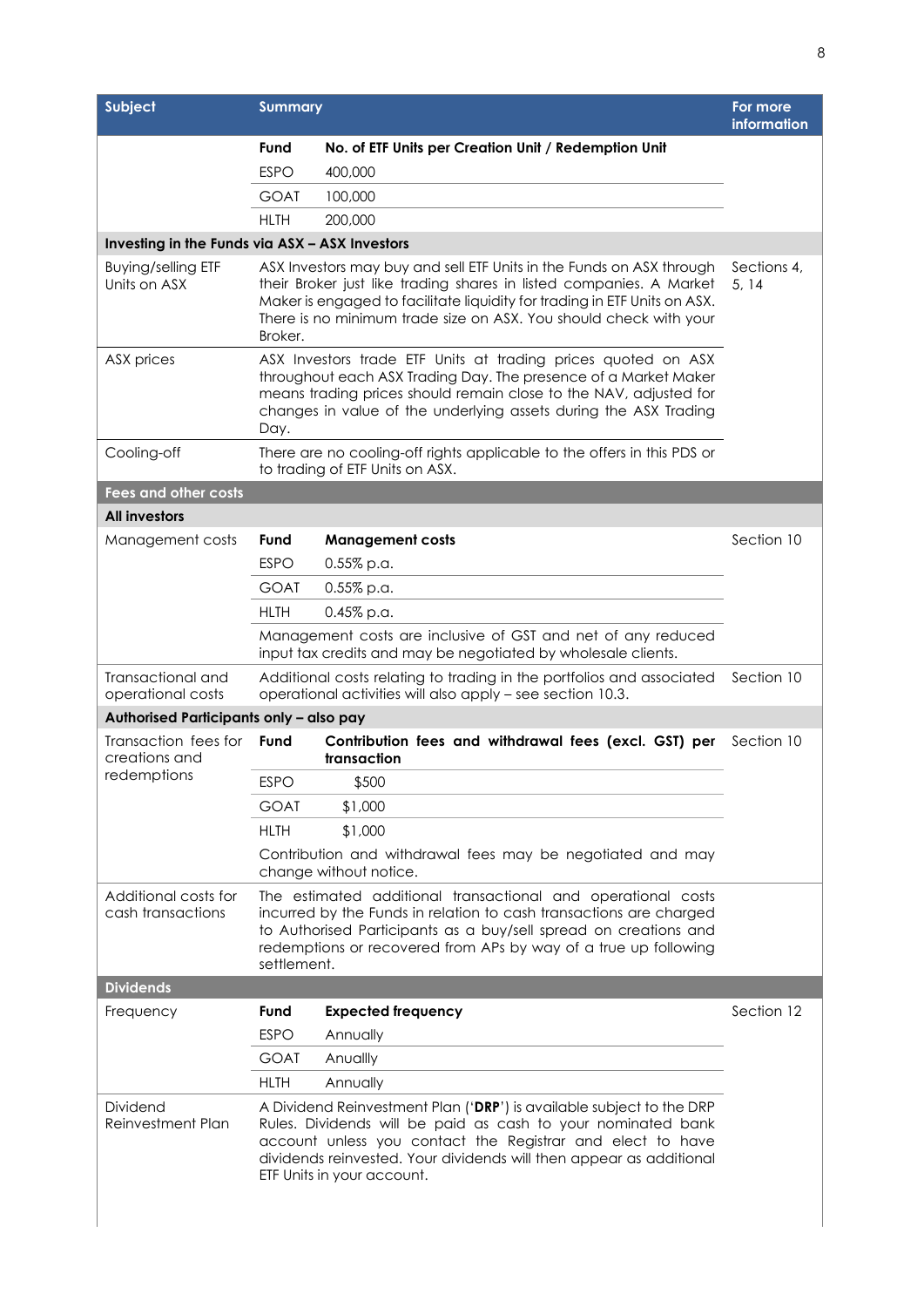| Subject                       | <b>Summary</b>                                                                                                                                                                                                                                                                                                                                                                                                                                                                                                                                                                                                                                                                                                                                                    | For more<br><b>information</b> |
|-------------------------------|-------------------------------------------------------------------------------------------------------------------------------------------------------------------------------------------------------------------------------------------------------------------------------------------------------------------------------------------------------------------------------------------------------------------------------------------------------------------------------------------------------------------------------------------------------------------------------------------------------------------------------------------------------------------------------------------------------------------------------------------------------------------|--------------------------------|
| <b>Additional information</b> |                                                                                                                                                                                                                                                                                                                                                                                                                                                                                                                                                                                                                                                                                                                                                                   |                                |
| Website                       | The following information is available at www.vaneck.com.au:<br>Fund Net Asset Value:<br>$\Omega$<br>Unit Price:<br>$\circ$<br>portfolio holdings;<br>$\circ$<br>number of ETF Units outstanding;<br>$\circ$<br>the current PDS, any supplementary PDS and notice of any<br>$\circ$<br>updates or changes that are not materially adverse to investors;<br>DRP Rules;<br>$\circ$<br>information about any dividends;<br>$\circ$<br>a link to any announcements lodged with the ASX Market<br>$\circ$<br>Announcements Platform (including continuous disclosure<br>notices);<br>any other disclosure that is made available or provided to<br>$\circ$<br>Unitholders; and<br>annual reports and half-year reports (including financial<br>$\circ$<br>statements). |                                |
| Statements                    | The following statements will be provided to investors:<br>holding statement - for any transactions made during the<br>$\circ$<br>month;<br>annual tax statement including dividend information - after 30<br>$\circ$<br>June each year; and<br>periodic statement showing your transactions and investments<br>$\circ$<br>in a Fund – sent annually and following your exit from a Fund.                                                                                                                                                                                                                                                                                                                                                                         |                                |
| Electronic<br>communications  | To reduce our carbon footprint most types of statements are issued<br>in electronic form. When you become a Unitholder in a Fund, you<br>will receive a welcome letter that provides instructions for you to<br>login at the Registrar's investor centre and provide certain<br>information. If you wish to receive communications by post, please<br>login at the investor centre or call 1300 68 38 37 to change your<br>preferences.                                                                                                                                                                                                                                                                                                                           |                                |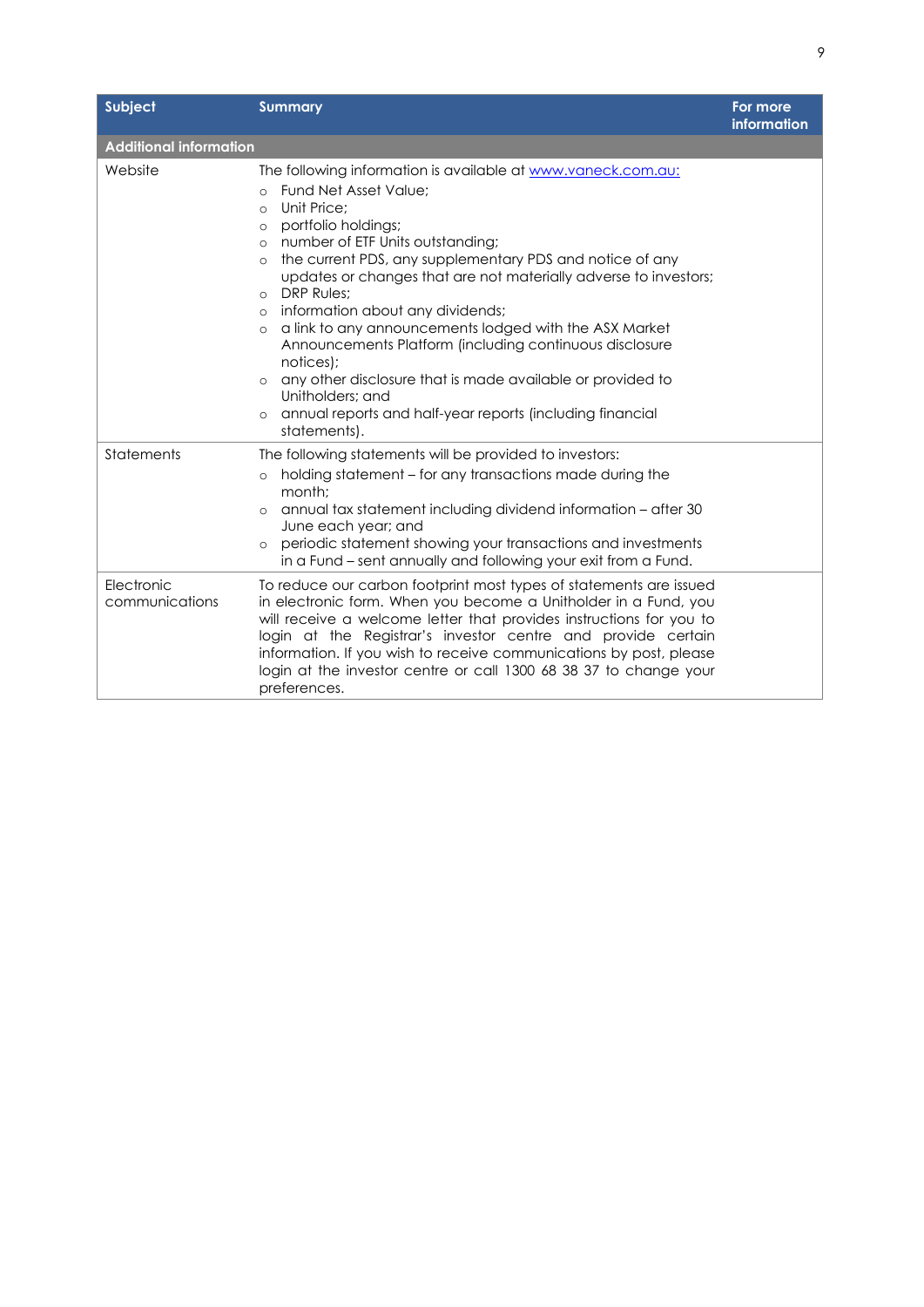# <span id="page-10-0"></span>4 The AQUA Rules

## **4.1 The AQUA Rules**

ETF Units in each Fund are admitted to trading on ASX under the AQUA Rules. The AQUA Rules are a subset of the ASX Operating Rules that provide a tailored framework for the quotation of managed funds, ETFs and other products on ASX, providing issuers with access to ASX back office clearing and settlement services.

The only products that can be admitted to trading under the AQUA Rules are those where the product has a capital value or dividends linked to liquid underlying instruments with robust and transparent pricing mechanisms.

Under the AQUA Rules, ASX generally requires the issuer to facilitate liquidity in the ETF Units by way of the appointment of a 'Market Maker' whose role generally is to act as a seller and buyer to match demand from purchasers and sellers of ETF Units on ASX in certain circumstances and subject to certain conditions. As a result, each Fund is expected to remain liquid.

## **4.2 VanEck has no influence or control over the value of the underlying assets**

The key difference between products admitted to trading under the ASX Listing Rules and those admitted to trading under the AQUA Rules is the level of influence that the issuer has over the underlying instrument.

Under the ASX Listing Rules, a listed equity issuer typically lists securities which reflect the value of a business which they operate and control. By contrast, securities admitted to trading under the AQUA Rules typically reflect the value of some other asset which the issuer does not control, such as a parcel of listed securities of other companies, indices, bonds, commodities, or currency.

The value of a Fund reflects the value of the underlying portfolio of securities in that Fund and not the value of VanEck's business.

The following table highlights the key differences between the ASX Listing Rules and the AQUA Rules. VanEck is an AQUA product issuer under the AQUA Rules.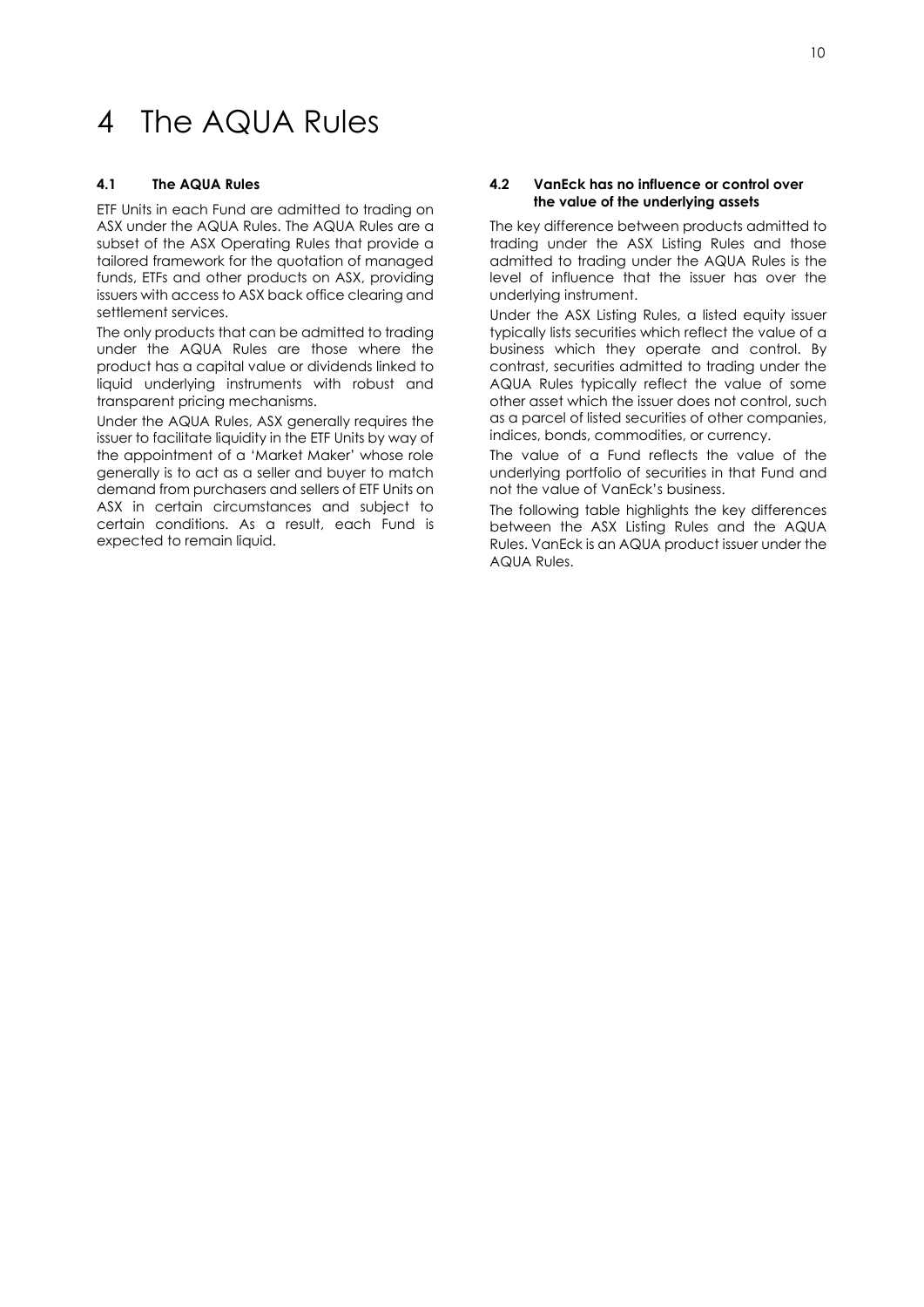# **4.3 Key differences between the ASX Listing Rules and the AQUA Rules**

| <b>ASX Listing Rules</b>                                                                                                                                                                                                                                                                                                     | <b>AQUA Rules</b>                                                                                                                                                                                                                                                                                                                                                                                                                                                                                                                                                                                                                                                                                                                         |
|------------------------------------------------------------------------------------------------------------------------------------------------------------------------------------------------------------------------------------------------------------------------------------------------------------------------------|-------------------------------------------------------------------------------------------------------------------------------------------------------------------------------------------------------------------------------------------------------------------------------------------------------------------------------------------------------------------------------------------------------------------------------------------------------------------------------------------------------------------------------------------------------------------------------------------------------------------------------------------------------------------------------------------------------------------------------------------|
| <b>Continuous disclosure</b>                                                                                                                                                                                                                                                                                                 |                                                                                                                                                                                                                                                                                                                                                                                                                                                                                                                                                                                                                                                                                                                                           |
| Issuers are subject to the continuous<br>disclosure requirements under Listing Rule 3.1<br>and section 674 of the Corporations Act.                                                                                                                                                                                          | AQUA product issuers are not subject to the continuous<br>disclosure requirements under Listing Rule 3.1 and section<br>674 of the Corporations Act (because the underlying<br>instruments are) but must disclose via the ASX Market<br>Announcements Platform:<br>ETF Units outstanding on a monthly basis;<br>$\circ$<br>dividends;<br>$\circ$<br>information the non-disclosure of which may lead to<br>$\circ$<br>the establishment of a false market in its products or<br>would materially affect the price of its products; and<br>any other information that is required to be disclosed to<br>$\circ$<br>ASIC under section 675 of the Corporations Act must<br>be disclosed to ASX at the same time it is disclosed to<br>ASIC. |
| Periodic disclosure                                                                                                                                                                                                                                                                                                          |                                                                                                                                                                                                                                                                                                                                                                                                                                                                                                                                                                                                                                                                                                                                           |
| Issuers are required to disclose their half-<br>yearly and annual financial information or<br>annual reports to ASX under Chapter 4 of the<br>Listing Rules                                                                                                                                                                  | AQUA product issuers are currently not required to disclose<br>their half-yearly and annual financial information or annual<br>reports to ASX, however, as the Responsible Entity of the<br>Funds which are registered managed investment schemes,<br>we are still required to lodge with ASIC and disclose to ASX<br>at the same time, financial reports required under Chapter<br>2M of the Corporations Act.                                                                                                                                                                                                                                                                                                                           |
| Corporate control                                                                                                                                                                                                                                                                                                            |                                                                                                                                                                                                                                                                                                                                                                                                                                                                                                                                                                                                                                                                                                                                           |
| Requirements in the Corporations Act and<br>the Listing Rules in relation to matters such as<br>takeover bids, share buy-backs, change of<br>capital, new issues, restricted securities,<br>disclosure<br>of directors'<br>interests<br>and<br>shareholdings,<br>substantial<br>to<br>apply<br>companies and listed schemes. | These requirements do not apply to AQUA product issuers.<br>Section 601FM of the Corporations Act continues to apply<br>to the removal or change of the responsible entity. An<br>extraordinary resolution would be required to change the<br>Responsible Entity. An extraordinary resolution is a resolution<br>supported by a majority of the total votes that may be cast<br>by a Fund's members entitled to vote on the resolution.                                                                                                                                                                                                                                                                                                   |
| <b>Related party transactions</b>                                                                                                                                                                                                                                                                                            |                                                                                                                                                                                                                                                                                                                                                                                                                                                                                                                                                                                                                                                                                                                                           |
| Chapter 10 of the Listing Rules, which relates<br>to transactions between an entity and<br>persons in a position to influence the entity,<br>specifies controls over related<br>party<br>transactions.                                                                                                                       | Chapter 10 of the Listing Rules does not apply to AQUA<br>products. Products quoted under the AQUA Rules which are<br>registered managed investment schemes remain subject to<br>the related party requirements in Part 5C.7 and Chapter 2E<br>of the Corporations Act.                                                                                                                                                                                                                                                                                                                                                                                                                                                                   |
| <b>Auditor rotation obligations</b>                                                                                                                                                                                                                                                                                          |                                                                                                                                                                                                                                                                                                                                                                                                                                                                                                                                                                                                                                                                                                                                           |
| There are specific requirements in relation to<br>auditor rotation under Part 2M.4 Division 5 of<br>the Corporations Act.                                                                                                                                                                                                    | These requirements do not apply to AQUA product issuers.<br>Responsible entities of registered managed investment<br>schemes will continue to be required to undertake an<br>independent audit of their compliance with each scheme's<br>compliance plan in accordance with section 601HG of the<br>Corporations Act and the auditor must not be the auditor<br>of the scheme's financial statements (but may be from the<br>same firm).                                                                                                                                                                                                                                                                                                  |
| <b>Disclosure documentation</b>                                                                                                                                                                                                                                                                                              |                                                                                                                                                                                                                                                                                                                                                                                                                                                                                                                                                                                                                                                                                                                                           |
| Entities admitted under the Listing Rules are<br>the<br>requirements<br>of the<br>subject to<br>Corporations Act in relation to the issue of a<br>prospectus or PDS.                                                                                                                                                         | Products admitted to trading under the AQUA Rules will also<br>be subject to these requirements of the Corporations Act.                                                                                                                                                                                                                                                                                                                                                                                                                                                                                                                                                                                                                  |

*Source: ASX Rules Framework*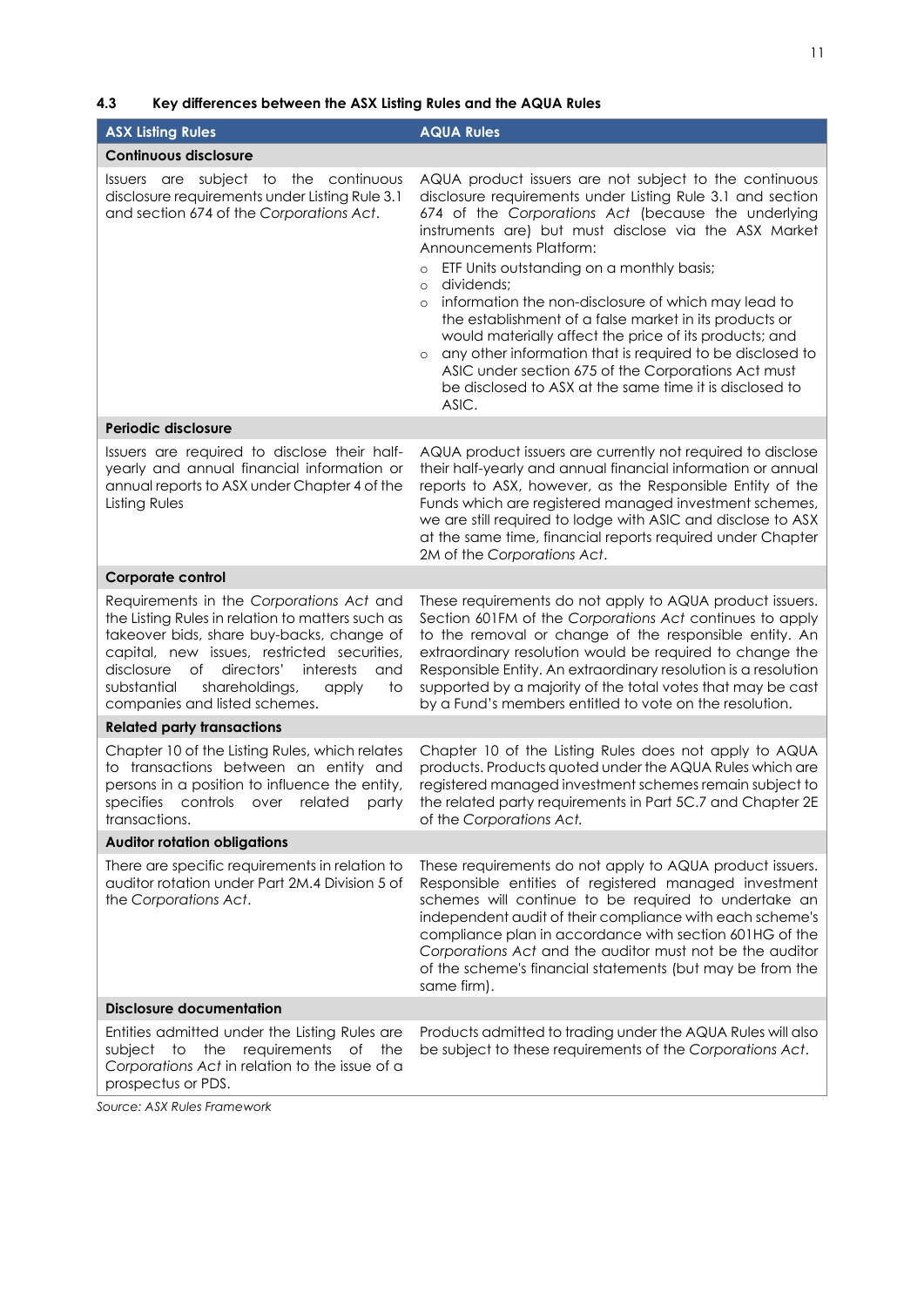# <span id="page-12-0"></span>5 Benefits of the Funds

# **5.1 Reference Index strategy**

In a single trade on ASX, each Fund gives investors a diversified portfolio of international companies, selected according to its Reference Index.

For more information on each Fund's investment strategy and Reference Index methodology see sections 7 and 8.

# **5.2 Exchange Traded Funds**

Each Fund is an ETF. ETFs provide investors with the best attributes of both managed funds and listed shares. When you invest in a Fund, you gain access to a portfolio of investments, constructed using professional skills and knowledge that you may not have access to if you invest on your own.

ETFs can be easily traded on ASX like listed shares, with live pricing throughout the ASX Trading Day. The difference between a single trade in ETF Units and company shares is that when you buy ETF Units you acquire exposure to the performance of an entire portfolio of securities not just a single company, saving you money and time.

ETFs also provide potential advantages to investors including low costs and full daily transparency of the underlying portfolio holdings.

# **5.3 Access to international equities via ASX**

Investing directly in international shares is difficult for most investors. Each Fund provides simple access via an Australian ETF which simplifies your administration and reporting, and eliminates foreign paperwork.

Investors also benefit from the other advantages of trading on ASX, including the ability to transact during Australian market hours and settle payments in Australian dollars ('**AUD**').

# **5.4 Lower costs**

Since ETFs track an index, they are typically able to achieve lower operating costs. As a result they charge management costs which are generally lower than those of equivalent unlisted actively managed funds.

As is the case when trading shares, Broker fees will also apply when buying or selling ETF Units on ASX.

# **5.5 Diversification with a single trade**

The Funds provide you with a simple way to access a diversified portfolio of listed equities via a single trade on ASX.

# **5.6 Liquidity**

You can buy and sell ETF Units on ASX. Liquidity in each Fund is facilitated by a Market Maker. The Market Maker's role is to match buy and sell orders for ETF Units from ASX Investors.

## **5.7 Flexibility of trading on exchange**

As the ETF Units are quoted on ASX, you have the flexibility to trade the ETF Units in each Fund throughout the day, like trading shares. You can even buy and sell on the same day (intraday trading).

# **5.8 Transparency of holdings**

Each Fund provides investors with transparency in respect of portfolio holdings. Each Fund's portfolio holdings will be published daily at [www.vaneck.com.au.](http://www.vaneck.com.au/)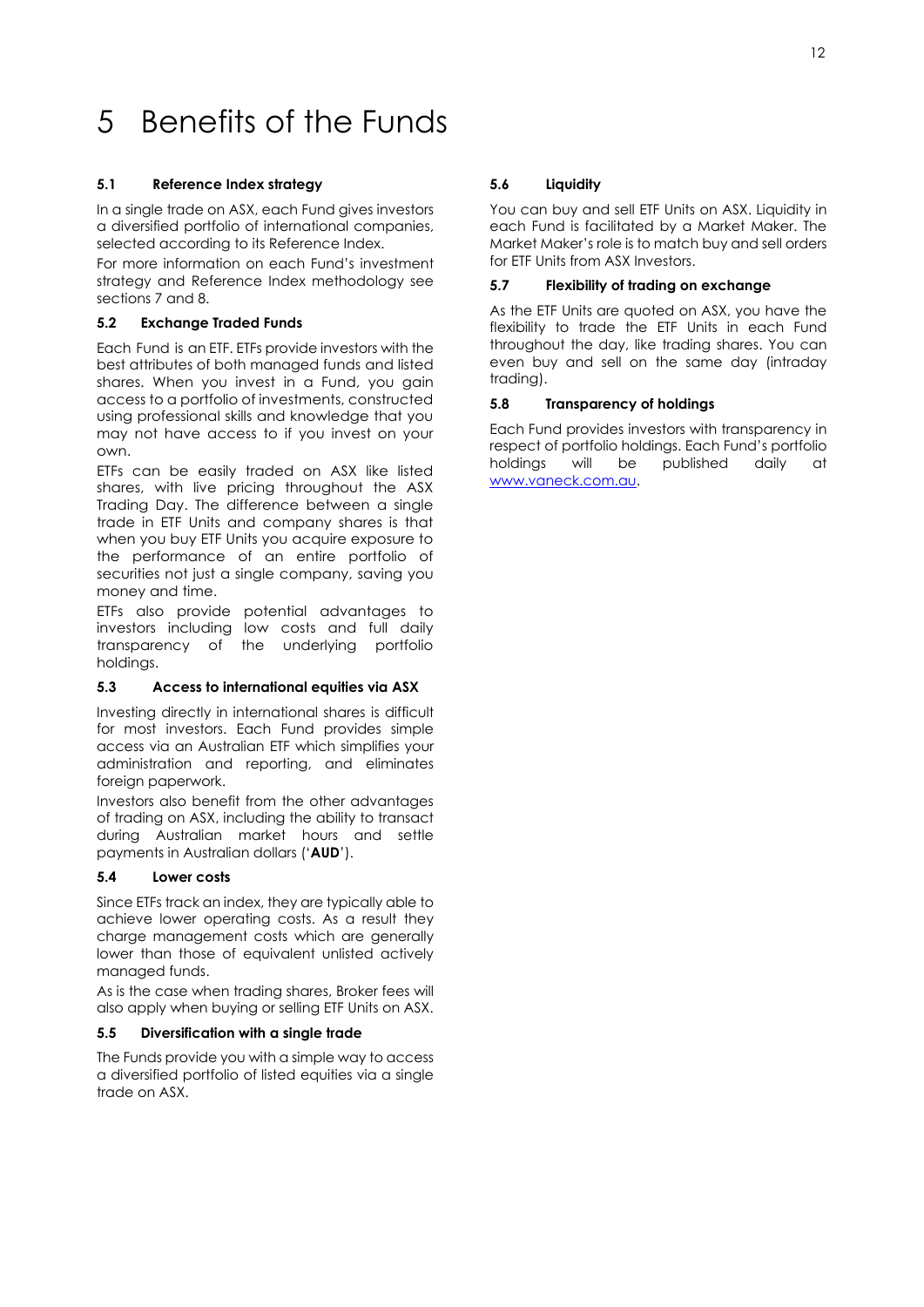# <span id="page-13-0"></span>6 How the Funds work

## **6.1 Registered managed investment scheme**

Each Fund is registered with ASIC and regulated as a 'registered managed investment scheme' a class of units in which is admitted to trading on ASX (ETF Units). The Funds operate like most other managed investment schemes:

- o each Fund is constituted as a 'unit trust';
- o when you invest you acquire 'units' (like shares) in the trust which give you a beneficial interest in the assets of that Fund; and
- o your money is pooled together in a Fund with other investors' money to buy investments which are managed by the Responsible Entity under fiduciary obligations to act in the best interests of all investors.

## **6.2 Primary and secondary markets**

Large numbers of ETF Units are first issued by VanEck in the '**primary market**' to institutional investors (Authorised Participants) in exchange for a specified basket of securities, or cash with which we buy securities, determined in accordance with a Fund's investment strategy. The securities become the assets of the Fund designed to meet the Fund's investment objective. Once ETF Units have been received by the AP (in exchange for securities and/or cash), the ETF Units are made available for trading on the '**secondary market**', i.e. on ASX.

ASX Investors can then buy and sell the ETF Units with the Authorised Participant, the Market Maker, or other ASX Investors in exchange for cash through CHESS. The issuing of ETF Units is known as a '**creation**'. When ETF Units are redeemed at the request of the Authorised Participant (in exchange for securities, or cash or a combination of both) this known as a 'redemption'. Authorised Participants can apply to create or redeem ETF Units based on the NAV at the end of the relevant Business Day. ASX Investors can generally trade throughout each ASX Trading Day at trading prices quoted on ASX.

## **6.3 Rights of a Unitholder**

Whether you invest in a Fund as an Authorised Participant or as an ASX Investor you hold ETF Units and have the rights of a Unitholder, as set out in the Constitution of that Fund. For more information on your rights as a Unitholder see section 14.2.

# **6.4 Roles and responsibilities**

The key roles involved in the operation of the Funds are set out in the table below. VanEck may change the parties performing the roles named below at any time in its discretion with the exception of the Responsible Entity which can only be changed in accordance with the *Corporations Act*.

| <b>Role</b>               | <b>Responsibility</b>                                                                                                                                                                                                                                                                                                                                   |
|---------------------------|---------------------------------------------------------------------------------------------------------------------------------------------------------------------------------------------------------------------------------------------------------------------------------------------------------------------------------------------------------|
| Responsible<br>Entity     | Issues the ETF Units and this PDS and is responsible for operating the Funds.                                                                                                                                                                                                                                                                           |
| Investment<br>manager     | Manages the investment portfolio of the Funds in line with each Fund's investment<br>strategy. At the date of this PDS, the investment manager is VanEck.                                                                                                                                                                                               |
| Custodian                 | Holds the assets of the Funds for safe-keeping on behalf of the Responsible Entity and<br>Unitholders. Assets are segregated from the Custodian's assets or any other funds' assets.                                                                                                                                                                    |
| Fund<br>Administrator     | Processes creations, redemptions and other requests from Unitholders and maintains the<br>books and records of the Fund, including: fund accounting; calculating Unit Prices and<br>taxation.                                                                                                                                                           |
| Index<br>Provider         | Develops and maintains the Reference Index that a Fund aims to track.                                                                                                                                                                                                                                                                                   |
| Registrar                 | Maintains the register of Unitholders including: names quantity of securities held, tax file<br>numbers and DRP details; and issues correspondence to Unitholders on behalf of the<br>Responsible Entity.                                                                                                                                               |
| Authorised<br>Participant | Transacts directly with the Responsible Entity to create (or redeem) ETF Units (primary<br>market) to match demand from ASX Investors. In some cases also act as a Market Maker.                                                                                                                                                                        |
| <b>Market</b><br>Maker    | Subject to certain conditions, provides liquidity and volume in the Funds on ASX by<br>acting as a seller and a buyer of ETF Units to/from ASX Investors (secondary market)<br>throughout the ASX Trading Day. In some cases acts as an Authorised Participant in the<br>primary market and then quotes the ETF Units on ASX for sale to ASX Investors. |
| Proxy voting<br>agent     | Specialist provider engaged by the Responsible Entity to conduct in-depth company<br>research including ESG considerations and vote based on specified guidelines in the<br>best interests of preserving shareholder value, as well as reporting and recordkeeping.                                                                                     |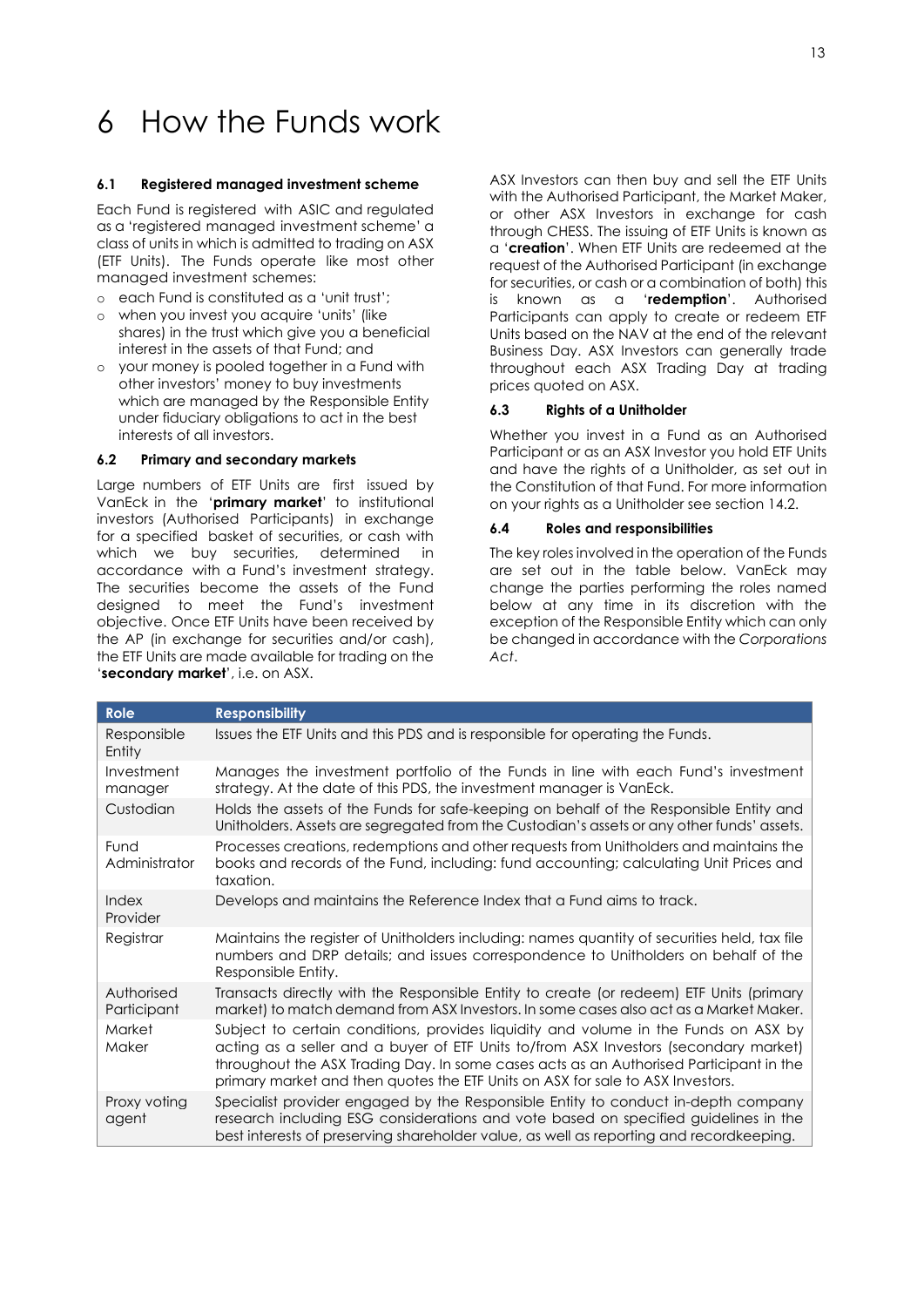# <span id="page-14-0"></span>7 Investment objective, strategy and performance of the Funds

# **7.1 Investment objective of the Funds**

Each Fund aims to provide investment returns before fees and other costs which track the performance of the Reference Index in Australian dollars. Each Fund does not aim to perfectly replicate the Reference Index on a one-to-one basis. See section 9.2.6 for more information.

## **7.2 Investment strategy of the Funds**

## *7.2.1 Passive physical replication*

Each Fund employs a passive management strategy of physically replicating the Reference Index by investing directly in the securities that comprise the Reference Index in proportion to their relative weightings in the Reference Index. A Fund may also hold other securities determined by us as necessary to achieve a Fund's investment objective and as permitted under the AQUA Rules. Every time a security is either added to or removed from a Fund's Reference Index, it may be necessary to make changes to the respective Fund's portfolio to track the Reference Index.

See section 8 for more information on each Fund's Reference Index.

## *7.2.2 Futures*

Futures traded on a licensed exchange may be used by the Funds in extraordinary circumstances to gain market exposure without investing directly in underlying securities in the Reference Index or for the purpose of short term management of certain cash flows with the intention of reducing tracking error risk. This allows VanEck to maintain each Fund's liquidity without being underinvested.

Importantly, derivatives are not used in the Funds for speculation or to leverage a Fund's portfolio. For more information see sections 9.2.6 and 9.2.12.

## **7.3 Performance information**

Up to date performance information for each Fund and historical performance relative to the Reference Index is published at [www.vaneck.com.au.](http://www.vaneck.com.au/) The performance of a Fund will differ from that of its Reference Index. For more information see section 9.26.

Neither the return of capital invested nor the performance of a Fund is guaranteed. Past performance is not an indicator of current or future returns which may be higher or lower.

## **7.4 Valuations and pricing**

#### *7.4.1 Unit Price or NAV*

The Unit Price or 'NAV' of a Fund is calculated by dividing the Fund Net Asset Value by the number of ETF Units outstanding at the time of the valuation.

The Fund Net Asset Value is calculated by subtracting the total value of all the liabilities and provisions of the Fund from the total value of all the assets of the Fund.

The valuation methods applied by VanEck to value each Fund's assets and liabilities are consistent with the range of ordinary commercial practices for valuations.

This means, due to Australia's time zone, that the NAVs for the Funds will not be available at [www.vaneck.com.au](http://www.vaneck.com.au/) until the Business Day following the Trading Days to which they relate.

# *7.4.2 Investing via the ASX*

ASX Investors trade ETF Units at trading prices quoted on ASX throughout each ASX Trading Day. The presence of a Market Maker means trading prices should remain close to the NAV, adjusted for estimated or actual changes in the value of the underlying securities and foreign exchange movements as calculated by the Market Marker during the ASX Trading Day. The Market Maker charges a spread which means ASX Investors cannot trade at NAV.

## **7.5 Borrowing arrangements**

VanEck may maintain borrowing arrangements on behalf of a Fund with the intention of reducing tracking error risk. For more information see sections 9.2.6, 10.3.2 and 14.2.7.

The main purposes for borrowing by a Fund are for the short term management of certain cash flows associated with:

- o Dividend equitisation the Reference Index assumes that dividends are reinvested on the ex-date. In reality dividends are received by the Fund some time later;
- o Corporate actions the Reference Index assumes that corporate actions are implemented on the ex-date, but in reality the cash or shares resulting from the corporate action are received by the Fund some time later; and
- o Management of foreign exchange exposures.

## **7.6 Changes to a Fund's investment objective and strategy**

We may from time to time vary a Fund's investment objective and strategy including replacing its Reference Index. The Index Provider may also vary or replace the Reference Index. We will notify Unitholders of any such changes.

## **7.7 Environmental, social and ethical considerations**

The Index Providers do not take into account labour standards or environmental, social or ethical considerations when selecting securities for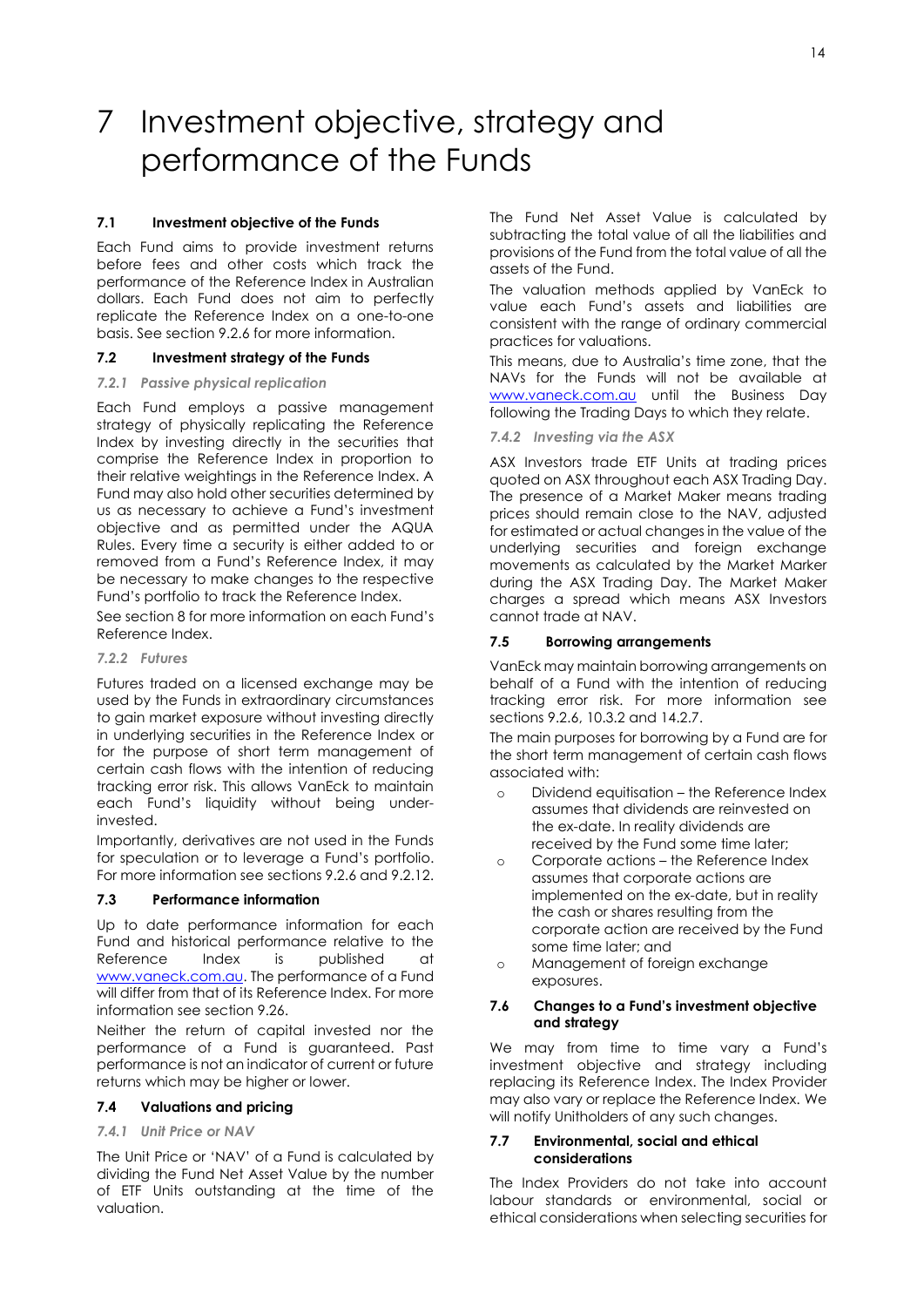the Reference Index. Accordingly the Fund s do not take such matters into consideration when acquiring or realising investments, however, VanEck does consider ESG matters when exercising any proxy voting rights .

# **7.8 Proxy voting**

We intend to vote all proxies in accordance with the best interests of Unitholders without influence by real or apparent conflicts of interest. To assist in our responsibility for voting proxies and the overall voting process, we have engaged a third party proxy voting specialist.

The services provided by the specialist include : conducting in -depth company research including ESG considerations; providing voting recommendations and vote execution based on specified guidelines in the best interests of preserving shareholder value; as well as reporting and recordkeeping.

# **7.9 Securities lending**

The Fund s will not engage in securities lending.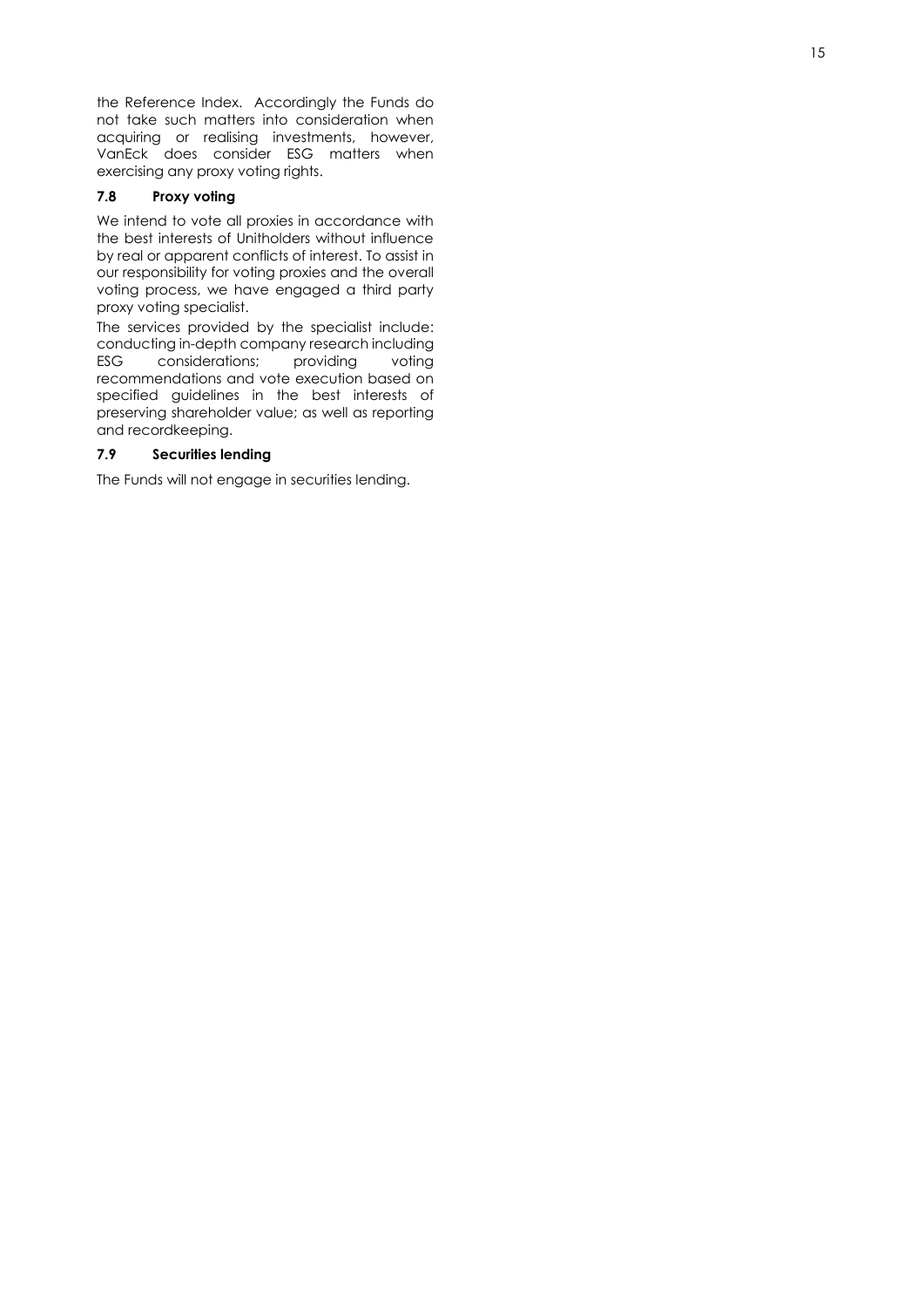# <span id="page-16-0"></span>8 Reference indices

# **8.1 ESPO – VanEck Vectors Video Gaming and eSports ETF**

| Reference<br><b>Index</b>                                                  | <b>MVIS® Global Video Gaming and eSports Index (AUD)</b>                                                                                                                                                                                                                                                                                                                                                                                                                                                                                                                                                                                                                                                                                                                                                                                                                                                                                                                                                                                                                                                                                                                                                                                                                                                                                                                                                                                                                                                                                                                                                                                                                                                                                                                    |
|----------------------------------------------------------------------------|-----------------------------------------------------------------------------------------------------------------------------------------------------------------------------------------------------------------------------------------------------------------------------------------------------------------------------------------------------------------------------------------------------------------------------------------------------------------------------------------------------------------------------------------------------------------------------------------------------------------------------------------------------------------------------------------------------------------------------------------------------------------------------------------------------------------------------------------------------------------------------------------------------------------------------------------------------------------------------------------------------------------------------------------------------------------------------------------------------------------------------------------------------------------------------------------------------------------------------------------------------------------------------------------------------------------------------------------------------------------------------------------------------------------------------------------------------------------------------------------------------------------------------------------------------------------------------------------------------------------------------------------------------------------------------------------------------------------------------------------------------------------------------|
| <b>Index Provider</b>                                                      | MV Index Solutions GmbH ('MVIS').                                                                                                                                                                                                                                                                                                                                                                                                                                                                                                                                                                                                                                                                                                                                                                                                                                                                                                                                                                                                                                                                                                                                                                                                                                                                                                                                                                                                                                                                                                                                                                                                                                                                                                                                           |
| Overview                                                                   | The MVIS® Global Video Gaming & eSports Index is designed to track the overall<br>performance of companies involved in video game development, eSports, and related<br>hardware and software globally.                                                                                                                                                                                                                                                                                                                                                                                                                                                                                                                                                                                                                                                                                                                                                                                                                                                                                                                                                                                                                                                                                                                                                                                                                                                                                                                                                                                                                                                                                                                                                                      |
| Summary of<br>Index<br>methodology                                         | The Index includes only the largest and most liquid listed companies that generate at<br>least 50% (25% for current components) of their revenues from video gaming and/or<br>eSports. This may include companies whose business activity involves: the development<br>of video games and related software and hardware; the provision of streaming services;<br>or eSports events such as league operators, teams, distributors and platforms, and may<br>include companies from developed, emerging and frontier markets. The Index is a<br>market capitalisation weighted index which applies a capping scheme to individual<br>companies for diversification purposes. The Index includes a minimum of 25 companies.                                                                                                                                                                                                                                                                                                                                                                                                                                                                                                                                                                                                                                                                                                                                                                                                                                                                                                                                                                                                                                                    |
| Rebalances                                                                 | The Reference Index is reviewed and rebalanced on a quarterly basis, usually as of the<br>close of the third Friday of March, June, September and December.                                                                                                                                                                                                                                                                                                                                                                                                                                                                                                                                                                                                                                                                                                                                                                                                                                                                                                                                                                                                                                                                                                                                                                                                                                                                                                                                                                                                                                                                                                                                                                                                                 |
| More<br>information                                                        | You can register free of charge at www.mvis-indices.com to access a copy of the MVIS<br>Global Equity Index Guide and information on current Index values, constituent<br>weightings and other statistical information.                                                                                                                                                                                                                                                                                                                                                                                                                                                                                                                                                                                                                                                                                                                                                                                                                                                                                                                                                                                                                                                                                                                                                                                                                                                                                                                                                                                                                                                                                                                                                     |
| Governance<br>arrangements<br>regarding<br>related party<br>index provider | MVIS is a related body corporate of VanEck. In order to minimise any potential for<br>conflicts caused by the fact that MVIS provides indices for VanEck's funds including the<br>Reference Index, MVIS has retained Solactive AG, an unaffiliated third party, as the<br>calculation agent for its indices. Solactive calculates, maintains and disseminates each<br>of MVIS's indices on a daily basis in accordance with the rules-based methodology<br>developed by MVIS. MVIS monitors the results produced by Solactive to help ensure that<br>the indices are calculated in accordance with the applicable rules-based<br>methodology. MVIS, VanEck and Van Eck Associates Corporation have established<br>policies and procedures designed to prevent (1) non-public information about pending<br>changes to MVIS's indices from being used or disseminated in an improper manner; and<br>(2) improper use and dissemination of non-public information about a fund's portfolio<br>management from having any influence on the construction of the rules-based<br>methodologies.                                                                                                                                                                                                                                                                                                                                                                                                                                                                                                                                                                                                                                                                                    |
| <b>MVIS Disclaimer</b>                                                     | ESPO is not sponsored, endorsed, sold or promoted by MVIS. MVIS makes no<br>representation or warranty, express or implied, to VanEck or any member of the public<br>regarding the advisability of investing in securities generally or in the Funds particularly.<br>Each Reference Index is determined and composed by MVIS without regard to VanEck<br>or the Funds. MVIS has no obligation to take the needs of VanEck or any Unitholders into<br>consideration in determining or composing a Reference Index. MVIS is not responsible<br>for and has not participated in the determination of the timing of, prices at, or quantities<br>of ETF Units to be issued or in the determination or calculation of the equation by which<br>a Fund is to be converted into cash. MVIS has no obligation or liability in connection with<br>the administration, marketing or trading of the Funds. MVIS DOES NOT GUARANTEE THE<br>ACCURACY AND/OR THE COMPLETENESS OF ANY REFERENCE INDEX OR ANY DATA<br>INCLUDED THEREIN AND MVIS SHALL HAVE NO LIABILITY FOR ANY ERRORS, OMISSIONS, OR<br>INTERRUPTIONS THEREIN. MVIS MAKES NO WARRANTY, EXPRESS OR IMPLIED, AS TO RESULTS<br>TO BE OBTAINED BY VANECK OR ANY OTHER PERSON OR ENTITY FROM THE USE OF ANY<br>REFERENCE INDEX OR ANY DATA INCLUDED THEREIN. MVIS MAKES NO EXPRESS OR IMPLIED<br>WARRANTIES AND EXPRESSLY DISCLAIMS ALL WARRANTIES OF MERCHANTABILITY OR<br>FITNESS FOR A PARTICULAR PURPOSE OR USE WITH RESPECT TO ANY REFERENCE INDEX OR<br>ANY DATA INCLUDED THEREIN. WITHOUT LIMITING ANY OF THE FOREGOING, IN NO EVENT<br>SHALL MVIS HAVE ANY LIABILITY FOR ANY SPECIAL, PUNITIVE, INDIRECT, OR<br>CONSEQUENTIAL DAMAGES (INCLUDING LOST PROFITS), EVEN IF NOTIFIED OF THE<br>POSSIBILITY OF SUCH DAMAGES |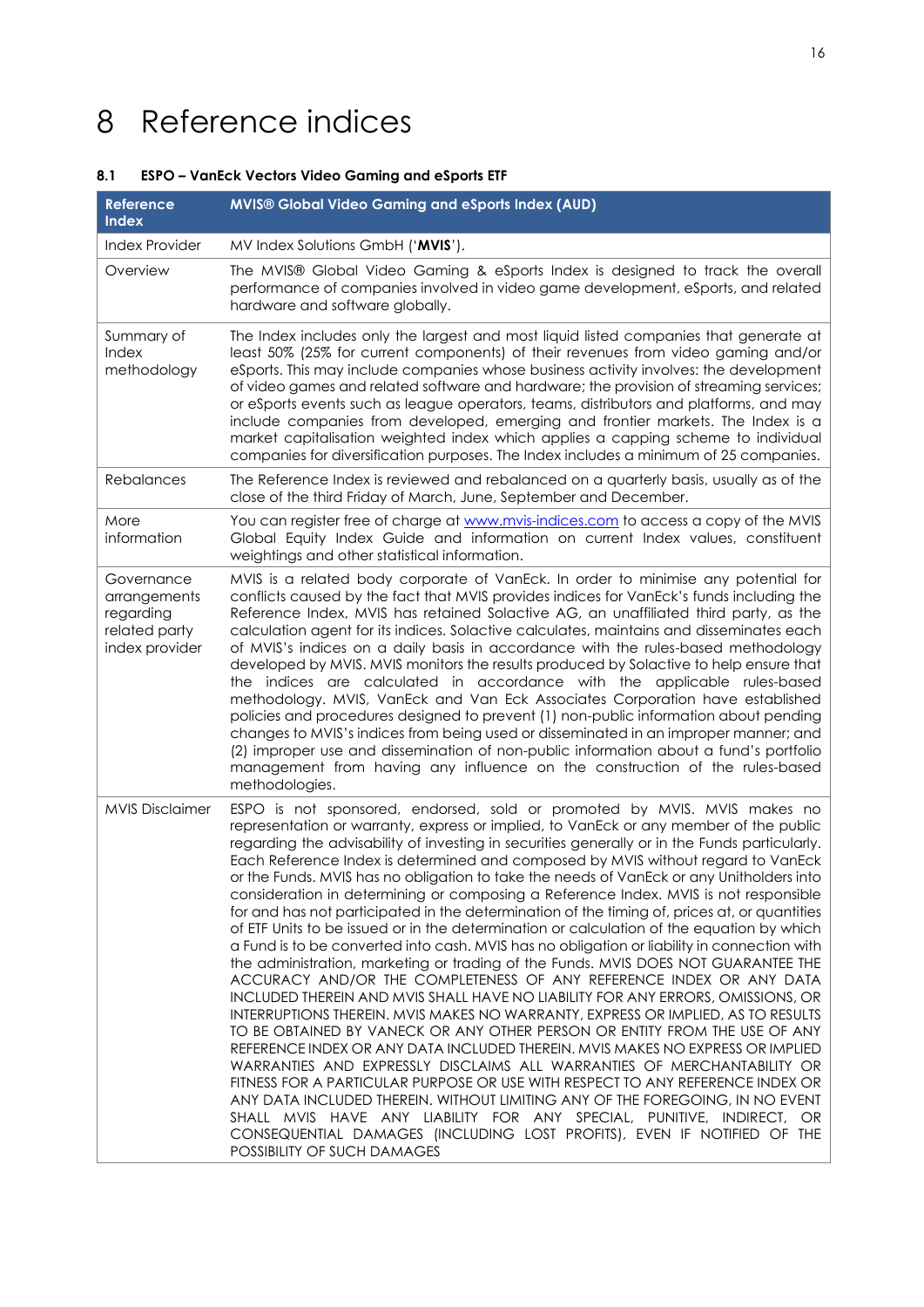# **8.2 GOAT – VanEck Vectors Morningstar World ex Australia Wide Moat ETF**

| <b>Reference Index</b>             | Morningstar® Developed Markets ex-Australia Wide Moat Focus Index™                                                                                                                                                                                                                                                                                                                                                                                                                                                                                                                                                                                                                                                                                                                                                                                                                                                                                                                                                                                                                                                                                                                                                                                                                                                                                                                                                                                                                                                                                                                                                                                                                                                                                                                                                                                                                                                                                                                                                                                                                                                                                                          |
|------------------------------------|-----------------------------------------------------------------------------------------------------------------------------------------------------------------------------------------------------------------------------------------------------------------------------------------------------------------------------------------------------------------------------------------------------------------------------------------------------------------------------------------------------------------------------------------------------------------------------------------------------------------------------------------------------------------------------------------------------------------------------------------------------------------------------------------------------------------------------------------------------------------------------------------------------------------------------------------------------------------------------------------------------------------------------------------------------------------------------------------------------------------------------------------------------------------------------------------------------------------------------------------------------------------------------------------------------------------------------------------------------------------------------------------------------------------------------------------------------------------------------------------------------------------------------------------------------------------------------------------------------------------------------------------------------------------------------------------------------------------------------------------------------------------------------------------------------------------------------------------------------------------------------------------------------------------------------------------------------------------------------------------------------------------------------------------------------------------------------------------------------------------------------------------------------------------------------|
| <b>Index Provider</b>              | Morningstar Australasia Pty Ltd ('Morningstar').<br>Morningstar is not a related body corporate of VanEck.                                                                                                                                                                                                                                                                                                                                                                                                                                                                                                                                                                                                                                                                                                                                                                                                                                                                                                                                                                                                                                                                                                                                                                                                                                                                                                                                                                                                                                                                                                                                                                                                                                                                                                                                                                                                                                                                                                                                                                                                                                                                  |
| Overview                           | The Morningstar® Developed Markets ex-Australia Wide Moat Focus Index <sup>™</sup> is intended<br>to track the overall performance of attractively priced developed market ex-Australia<br>companies with sustainable competitive advantages according to Morningstar's equity<br>research team.                                                                                                                                                                                                                                                                                                                                                                                                                                                                                                                                                                                                                                                                                                                                                                                                                                                                                                                                                                                                                                                                                                                                                                                                                                                                                                                                                                                                                                                                                                                                                                                                                                                                                                                                                                                                                                                                            |
| Summary of<br>Index<br>methodology | The Index is a rules-based index that comprises from 50 to 100 wide moat companies in<br>developed markets excluding Australia that Morningstar considers are the most<br>attractively priced based on Morningstar's proprietary methodology that considers<br>quantitative and qualitative factors.                                                                                                                                                                                                                                                                                                                                                                                                                                                                                                                                                                                                                                                                                                                                                                                                                                                                                                                                                                                                                                                                                                                                                                                                                                                                                                                                                                                                                                                                                                                                                                                                                                                                                                                                                                                                                                                                        |
|                                    | The Index is derived from the Morningstar® Developed Markets ex-Australia Index <sup>™</sup> , a<br>broad market index targeting the top 97% of stocks by market capitalisation. Wide moat<br>companies are those in which Morningstar has very high confidence excess returns will<br>remain for 10 years, with excess returns more likely than not to remain for at least 20<br>years.                                                                                                                                                                                                                                                                                                                                                                                                                                                                                                                                                                                                                                                                                                                                                                                                                                                                                                                                                                                                                                                                                                                                                                                                                                                                                                                                                                                                                                                                                                                                                                                                                                                                                                                                                                                    |
| Rebalances                         | The Index is divided into two equally-weighted sub-portfolios, and each is rebalanced<br>semi-annually on alternating quarters as of the close of the third Friday of March, June,<br>September and December. Each sub-portfolio contains 50 equally weighted securities<br>at the time of its rebalance. Due to the staggered rebalance methodology, constituents<br>and weightings may vary between sub-portfolios. Each sub-portfolio is reweighted to<br>50% of the total Index weight as of close of the third Friday of June and December.                                                                                                                                                                                                                                                                                                                                                                                                                                                                                                                                                                                                                                                                                                                                                                                                                                                                                                                                                                                                                                                                                                                                                                                                                                                                                                                                                                                                                                                                                                                                                                                                                            |
| More<br>information                | Further information about the Reference Index and Morningstar is available at<br>https://indexes.morningstar.com/.                                                                                                                                                                                                                                                                                                                                                                                                                                                                                                                                                                                                                                                                                                                                                                                                                                                                                                                                                                                                                                                                                                                                                                                                                                                                                                                                                                                                                                                                                                                                                                                                                                                                                                                                                                                                                                                                                                                                                                                                                                                          |
| Morningstar<br>Disclaimer          | GOAT is not sponsored, endorsed, sold or promoted by Morningstar Australasia Pty Ltd<br>or its affiliated companies (collectively, 'Morningstar'). Morningstar makes no<br>representation or warranty, express or implied, to the owners of GOAT or any member<br>of the public regarding the advisability of investing in securities generally or in GOAT in<br>particular or the ability of the Index to track general stock market performance.<br>Morningstar's only relationship to VanEck is the licensing of: (i) certain service marks and<br>service names of Morningstar; and (ii) the Index which is determined, composed and<br>calculated by Morningstar without regard to VanEck or GOAT. Morningstar has no<br>obligation to take the needs of VanEck or the owners of GOAT into consideration in<br>determining, composing or calculating the Index. Morningstar is not responsible for and<br>has not participated in the determination of the prices and amount of GOAT or the<br>timing of the issuance or sale of GOAT or in the determination or calculation of the<br>equation by which GOAT is converted into cash. Morningstar has no obligation or liability<br>in connection with the administration, marketing or trading of GOAT.<br>MORNINGSTAR DOES NOT GUARANTEE THE ACCURACY AND/OR THE COMPLETENESS OF<br>THE INDEX OR ANY DATA INCLUDED THEREIN AND MORNINGSTAR SHALL HAVE NO<br>LIABILITY FOR ANY ERRORS, OMISSIONS, OR INTERRUPTIONS THEREIN. MORNINGSTAR<br>MAKES NO WARRANTY, EXPRESS OR IMPLIED, AS TO RESULTS TO BE OBTAINED BY VANECK,<br>OWNERS OR USERS OF GOAT, OR ANY OTHER PERSON OR ENTITY FROM THE USE OF THE<br>INDEXOR ANY DATA INCLUDED THEREIN, MORNINGSTAR MAKES NO EXPRESS OR IMPLIED<br>WARRANTIES, AND EXPRESSLY DISCLAIMS ALL WARRANTIES OF MERCHANTABILITY OR<br>FITNESS FOR A PARTICULAR PURPOSE OR USE WITH RESPECT TO THE INDEX OR ANY DATA<br>INCLUDED THEREIN. WITHOUT LIMITING ANY OF THE FOREGOING, IN NO EVENT SHALL<br>MORNINGSTAR HAVE ANY LIABILITY FOR ANY SPECIAL, PUNITIVE, INDIRECT, OR<br>CONSEQUENTIAL DAMAGES (INCLUDING LOST PROFITS), EVEN IF NOTIFIED OF THE<br>POSSIBILITY OF SUCH DAMAGES. |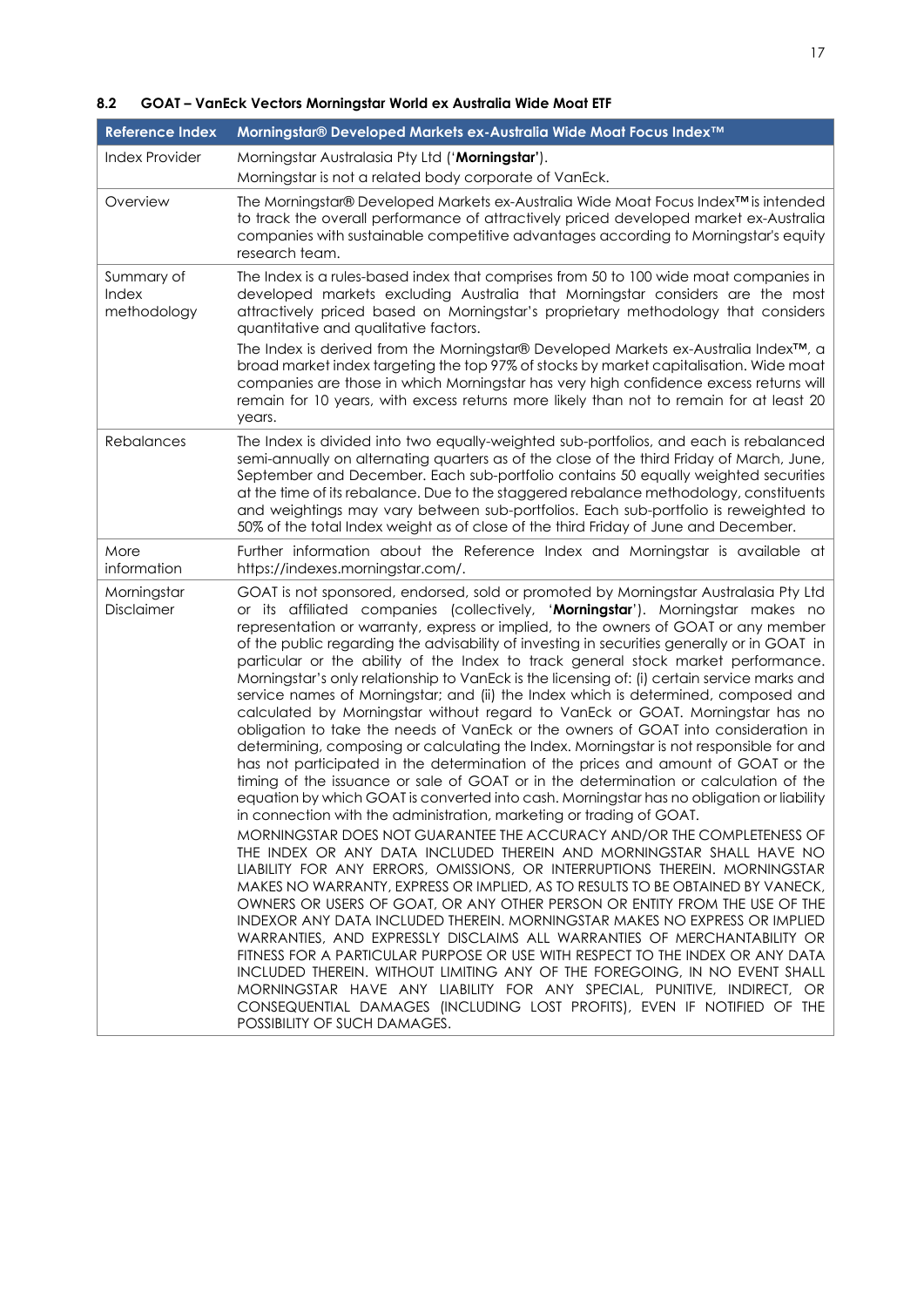# **8.3 HLTH – VanEck Vectors Global Healthcare Leaders ETF**

| <b>Reference Index</b>             | MarketGrader Developed Markets (ex-Australia) Health Care Index                                                                                                                                                                                                                                                                                                                                                                                                                                                                                                                                                                                                                                                                                                                                                                                                                                                                                                                                                                                                                                                                                                                                                                                                                                                                                                                                                                                                                                                                                                                                                                                                                                                                                                                                                                                                                                                        |
|------------------------------------|------------------------------------------------------------------------------------------------------------------------------------------------------------------------------------------------------------------------------------------------------------------------------------------------------------------------------------------------------------------------------------------------------------------------------------------------------------------------------------------------------------------------------------------------------------------------------------------------------------------------------------------------------------------------------------------------------------------------------------------------------------------------------------------------------------------------------------------------------------------------------------------------------------------------------------------------------------------------------------------------------------------------------------------------------------------------------------------------------------------------------------------------------------------------------------------------------------------------------------------------------------------------------------------------------------------------------------------------------------------------------------------------------------------------------------------------------------------------------------------------------------------------------------------------------------------------------------------------------------------------------------------------------------------------------------------------------------------------------------------------------------------------------------------------------------------------------------------------------------------------------------------------------------------------|
| Index Provider                     | MarketGrader.com Corporation ('MarketGrader').<br>MarketGrader is not a related body corporate of VanEck.                                                                                                                                                                                                                                                                                                                                                                                                                                                                                                                                                                                                                                                                                                                                                                                                                                                                                                                                                                                                                                                                                                                                                                                                                                                                                                                                                                                                                                                                                                                                                                                                                                                                                                                                                                                                              |
| Overview                           | The MarketGrader Developed Markets (ex-Australia) Health Care Index consists of 50<br>fundamentally sound companies with the best growth at a reasonable price (GARP)<br>attributes in the Health Care sector from developed markets excluding Australia.                                                                                                                                                                                                                                                                                                                                                                                                                                                                                                                                                                                                                                                                                                                                                                                                                                                                                                                                                                                                                                                                                                                                                                                                                                                                                                                                                                                                                                                                                                                                                                                                                                                              |
| Summary of<br>Index<br>methodology | The Index seeks to identify the largest companies in the health care sector with the best<br>growth at a reasonable price (GARP) attributes, being the best drivers of long-term<br>capital appreciation. The Index constituents are selected on the basis of the strength of<br>their fundamentals across four factor categories: growth, value, profitability and cash<br>flow. The 50 Index constituents are equally weighted at each semi-annual rebalance.                                                                                                                                                                                                                                                                                                                                                                                                                                                                                                                                                                                                                                                                                                                                                                                                                                                                                                                                                                                                                                                                                                                                                                                                                                                                                                                                                                                                                                                        |
| <b>Rebalances</b>                  | The Index is reviewed and rebalanced on a semi-annual basis, usually as of the close of<br>the third Friday of March and September.                                                                                                                                                                                                                                                                                                                                                                                                                                                                                                                                                                                                                                                                                                                                                                                                                                                                                                                                                                                                                                                                                                                                                                                                                                                                                                                                                                                                                                                                                                                                                                                                                                                                                                                                                                                    |
| More<br>information                | Further information about the Reference Index and MarketGrader is available at<br>www.marketgrader.com                                                                                                                                                                                                                                                                                                                                                                                                                                                                                                                                                                                                                                                                                                                                                                                                                                                                                                                                                                                                                                                                                                                                                                                                                                                                                                                                                                                                                                                                                                                                                                                                                                                                                                                                                                                                                 |
| <b>MarketGrader</b><br>Disclaimer  | HLTH is not sponsored, endorsed, distributed, sold or promoted by MarketGrader.com<br>Corp ('MarketGrader'). MarketGrader's only relationship to VanEck is the licensing of the<br>MarketGrader Developed Markets Health Care (ex-Australia) Index ('Index') which is<br>determined, composed and calculated by MarketGrader and Refinitiv without regard<br>to VanEck or HLTH. MarketGrader and Refinitiv have no obligation to take the needs of<br>VanEck or investors in HLTH into consideration in determining, composing or calculating<br>the Index. NEITHER MARKETGRADER NOR REFINITIV SHALL BE A PARTY TO THE<br>TRANSACTION CONTEMPLATED HEREBY, AND NEITHER IS PROVIDING ANY ADVICE,<br>RECOMMENDATION, REPRESENTATION OR WARRANTY REGARDING THE ADVISIBILITY OF<br>THIS TRANSACTION OR HLTH OR THE ABILITY OF THE INDEX TO TRACK INVESTMENT<br>PERFORMANCE. BOTH MARKETGRADER AND REFINITIV HEREBY EXPRESSLY DISCLAIM ALL<br>WARRANTIES, EXPRESS, STATUTORY OR IMPLIED, REGARDING THIS TRANSACTION AND ANY<br>USE OF THE INDEX, INCLUDING BUT NOT LIMITED TO ALL IMPLIED WARRANTIES OF<br>MERCHANTABILITY, FITNESS FOR A PARTICULAR PURPOSE OR USE, AND NON-<br>INFRINGEMENT AND ALL WARRANTIES ARISING FROM COURSE OF PERFORMANCE,<br>COURSE OF DEALING AND USAGE OF TRADE OR THEIR EQUIVALENTS UNDER THE LAWS OF<br>ANY JURISDICTION. UNDER NO CIRCUMSTANCES AND UNDER NO THEORY OF LAW, TORT,<br>CONTRACT, STRICT LIABILITY OR OTHERWISE, SHALL MARKETGRADER OR REFINITIV OR ANY<br>OF THEIR AFFILIATES BE LIABLE TO ANY PERSON FOR ANY DAMAGES, REGARDLESS OF<br>WHETHER THEY ARE DIRECT, INDIRECT, SPECIAL, INCIDENTAL, OR CONSEQUENTIAL<br>DAMAGES OF ANY CHARACTER, INCLUDING DAMAGES FOR TRADING LOSSES OR LOST<br>PROFITS, OR FOR ANY CLAIM OR DEMAND BY ANY THIRD PARTY, EVEN IF MARKETGRADER<br>OR REFINITIV KNEW OR HAD REASON TO KNOW OF THE POSSIBILITY OF SUCH DAMAGES,<br>CLAIM OR DEMAND. |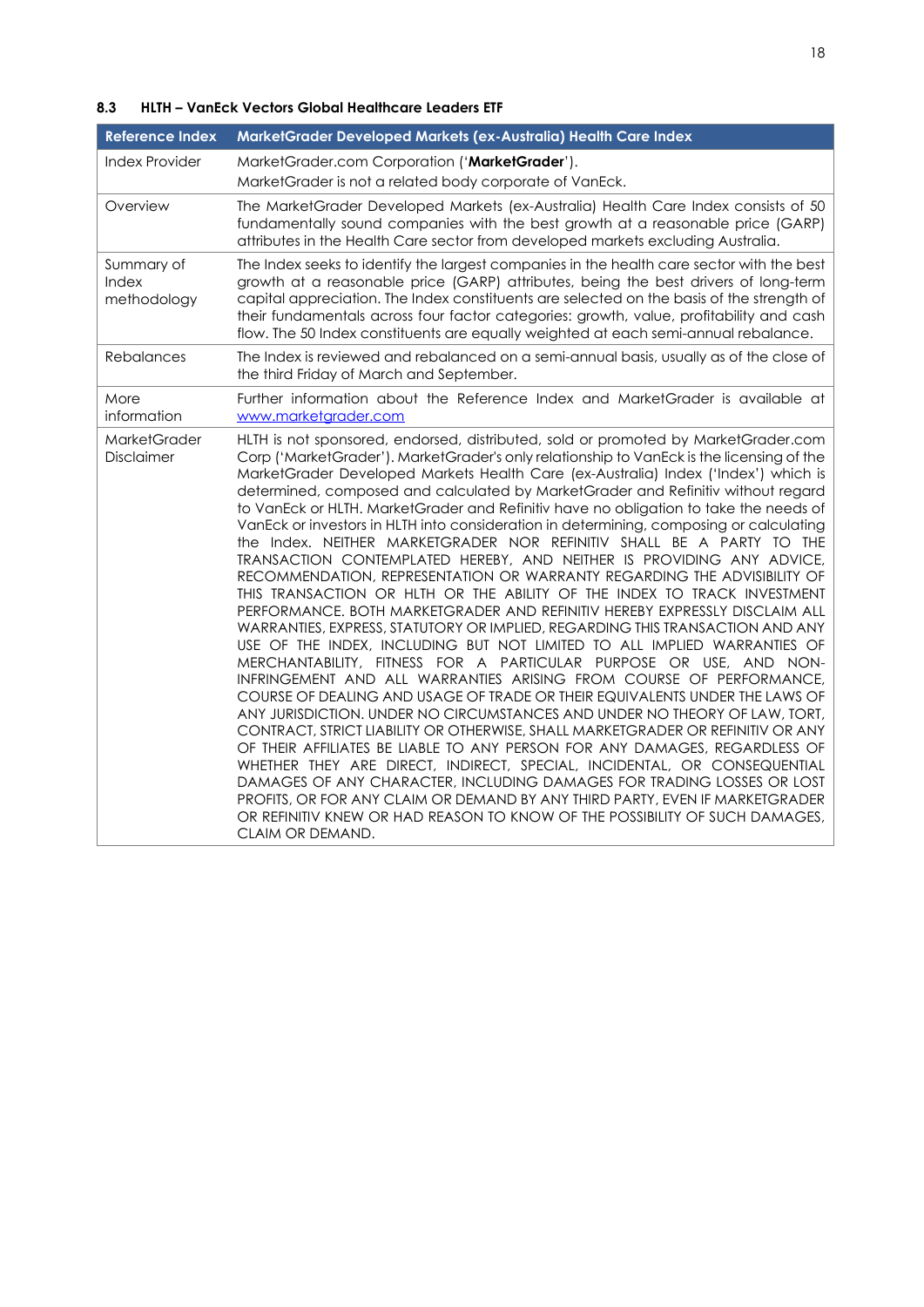# <span id="page-19-0"></span>9 Risks

# **9.1 What is risk?**

All investments have some level of risk. Different investment strategies have different levels of risk depending on the underlying mix of assets that make up the strategy. Usually assets with the potential for the highest long-term returns carry the highest levels of short-term risk. These investments are generally described as more 'volatile' and have a higher risk of losing money, but they can also give you a better chance of achieving your long-term objectives. Investments that produce more stable returns are considered less volatile and therefore less risky, but they may not provide sufficient long-term returns for you to achieve your long-term goals.

The level of risk you are willing to accept will depend on a range of factors including:

- o your investment goals;
- o your age;
- o your investment time frame;
- o where other parts of your wealth are invested; and
- o your overall risk tolerance.

It is important for you to carefully consider the risks of investing in the Funds and to understand that:

- o the value of your investment will vary;
- o investment returns will vary and future returns may differ from past returns;
- o returns are not guaranteed and you may lose money; and
- o laws affecting managed investment schemes may change, impacting your investment.

You should consult a financial adviser to help you understand investment risk and design an investment strategy that is right for your individual risk tolerance, financial situation, needs and objectives.

# **9.2 Risks associated with the Funds**

Investing in international markets has specific risks which are in addition to the typical risks associated with investing in the Australian market. Investors in the Funds must be willing to accept a high degree of volatility in the performance of the Funds.

## *9.2.1 Market risk*

This is made up of a number of risks that affect entire financial markets and may include investor sentiment, economic impacts, regulatory conditions, industry or sector-specific events, and political and catastrophic events. In any asset class, the returns of individual securities are a combination of the market return and returns specific to each security. Growth investments such as shares generally have relatively higher market risk than bonds and cash. International equities generally have higher risks than Australian equities. Investors should be aware that markets can fluctuate affecting the returns on an investment

portfolio from day-to-day. This volatility may cause the value of an investment in a Fund to decrease.

*9.2.2 Emerging and frontier markets risk: ESPO*

ESPO may have exposure in emerging and frontier market countries. Investments in emerging and frontier markets face a greater risk of loss than investments in developed markets. This is due to, among other things, greater market volatility, lower trading volume, political and economic instability, high levels of inflation, deflation or currency devaluation, greater risk of market shut down, evolving legal and regulatory frameworks and exchange rules, and more governmental limitations on foreign investment policy than those typically found in a developed market. Trading, settlement and custody practices for transactions in emerging and frontier markets may differ from developed markets including delays and delivery of securities prior to receipt of payment. The limited liquidity of emerging and frontier market country securities may also affect ESPO's ability to accurately value its portfolio securities or to acquire or dispose of securities at the price and time it wishes to do so or in order to meet redemption requests.

*9.2.3 Security specific risk*

The value of a company's shares which make up part of the underlying assets in a Fund can be influenced by changes in and factors affecting company management, its business environment or profitability. These risks can impact the company's ability to repay its debt, its profitability and ultimately the value of its shares. By diversifying its holdings across multiple securities, market sectors and countries, the Funds are generally insulated from the specific risks of individual securities.

## *9.2.4 Currency risk*

This is the risk that unfavourable fluctuations in the value of the Australian dollar relative to other currencies will adversely affect the value of a Fund measured in Australian dollars, due to the Funds being invested in underlying securities based in those foreign currencies. A rise in the value of the Australian dollar relative to foreign currencies could decrease the value of the NAV. The Funds do not hedge their exposure to foreign currencies. Each of the Funds' assets are concentrated in securities listed in the United States. As a result the Funds have a greater exposure to United States dollar than to other currencies. Please refer to [www.vaneck.com.au](http://www.vaneck.com.au/) for up to date country allocation information.

## *9.2.5 Concentration risk*

There is a risk that a Fund's assets are concentrated in a particular market sector or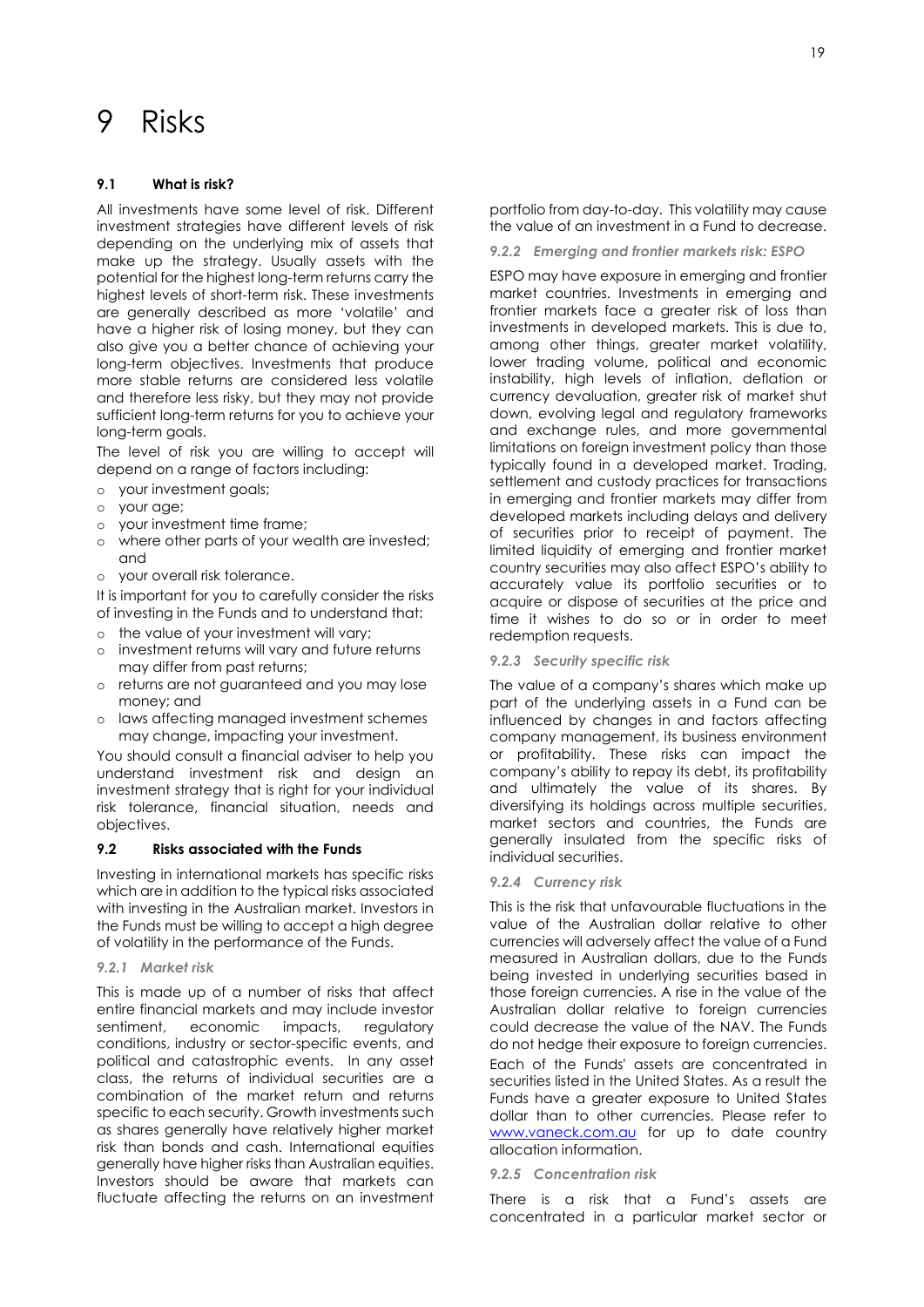country. ESPO's assets are concentrated in the eSports sector. HLTH's assets are concentrated in the healthcare sector.

All the Funds are concentrated in securities listed in the United States. Each Fund is therefore subject to the risk that economic, political or other conditions that have a negative effect on the United States will negatively impact the value of the Fund to a greater extent than if the Fund's assets were invested in a wider variety of countries. This risk may also apply for other countries where the Funds' assets may be concentrated from time to time. Please refer to [www.vaneck.com.au](http://www.vaneck.com.au/) for up to date country allocations.

### *9.2.6 Tracking error risk*

This is the risk that a Fund fails to meet its investment objective and the performance of the Fund differs from the performance of its Reference Index, due to the extent to which the Fund is able to replicate the Reference Index, as a result of a number of factors, including but not limited to:

- o there may be times when the Fund is unable to replicate the securities and/or their weightings in the Reference Index;
- o in order to achieve the investment objective we may allow individual security weightings to vary from the Reference Index and may invest in securities that are not in the Reference Index;
- o the Fund will only hold securities that are listed on exchanges approved by ASX under the AQUA Rules;
- o differences between the Reference Index and the Fund in asset valuations and the timing of dividends and corporate actions;
- o differences between the trading price for securities achieved by the Fund and that determined by the Reference Index;
- o fees and other costs including taxation incurred by the Fund, but not by the Reference Index;
- o international withholding tax rates applied to the Reference Index may differ from those incurred by the Fund; and
- o the Fund may hold a small amount of cash.

### *9.2.7 Trading risk*

Secondary market trading of the ETF Units on ASX may be suspended by the ASX or halted by us because of market conditions or other reasons, for example a failure by the Market Maker to make a market. In these circumstances, ASX Investors will be unable to buy or sell ETF Units and the processing of application for creations and redemptions for Authorised Participants may be suspended or modified.

### *9.2.8 ASX trading time differences*

ETF Units are only able to be traded during ASX trading hours. Market factors could adversely impact the value of the Funds while ASX is closed for trading. This could result in substantial losses due to being unable to trade until ASX re-opens.

### *9.2.9 Liquidity risk*

This is the risk that an investment may not be able to be sold quickly enough to prevent or minimise a loss. A lack of liquidity may also affect the amount of time it takes us to satisfy a redemption request from Authorised Participants. As the underlying assets of the Funds are listed securities and a Market Maker has been appointed to support liquidity on ASX, the Funds are expected to be liquid but there is no assurance they will remain liquid at all times.

### *9.2.10 Market Maker risk*

Although the ETF Units are admitted to trading on ASX, and a Market Maker is appointed to assist in maintaining liquidity in accordance with the AQUA Rules, there can be no assurance that there will be a liquid market if there is a failure by the Market Maker to make a market. A Market Maker's terms of appointment may limit or exclude its liability or recourse to it by Unitholders. Unitholders should be aware that a Market Maker may be paid fees (see section 10.3.1 for more information). A Market Maker retains for its own account any trading profits and bears any losses generated by its market making activities.

## *9.2.11 Trading price risk*

As with any ETF, it is possible that the trading price of ETF Units on the ASX may differ from the NAV and the fair value of the securities held by the Fund. The trading price is dependent on a number of factors including the demand for and supply of ETF Units, investor confidence, the availability of market maker services during the course of the trading day, the bid-offer spread charged by a market maker and how closely the value of the assets of the Fund tracks the performance of the Reference Index. The trading price may be affected if there is a suspension of the creation and redemption process. The creation and redemption facility is designed to reduce the likelihood of ETF Units trading at a significant discount or premium to the fair value of the Fund's assets. If the creation or redemption facility for the Fund is closed on a particular day, the trading price might diverge further from the fair value.

Periods of increased market volatility or disruptions to the market making function may result in wider bid-offer spreads for ETF Units and trading prices that differ significantly from the Fund's NAV and fair value. This risk may be higher in the period shortly after the ASX opens for trading and near the close of trading. If an investor purchases ETF Units at a time when the market price is at a premium to the fair value or sells at a time when the market price is at a discount to the fair value, then the investor may sustain losses. Investors should consider placing "limit orders" to reduce the risk of trading at unfavourable prices.

## *9.2.12 Derivatives risk*

Derivatives are used by the Funds as described in section 7.2.2. Relevant derivatives derive their value from the performance of a reference asset, for example a share or a market index.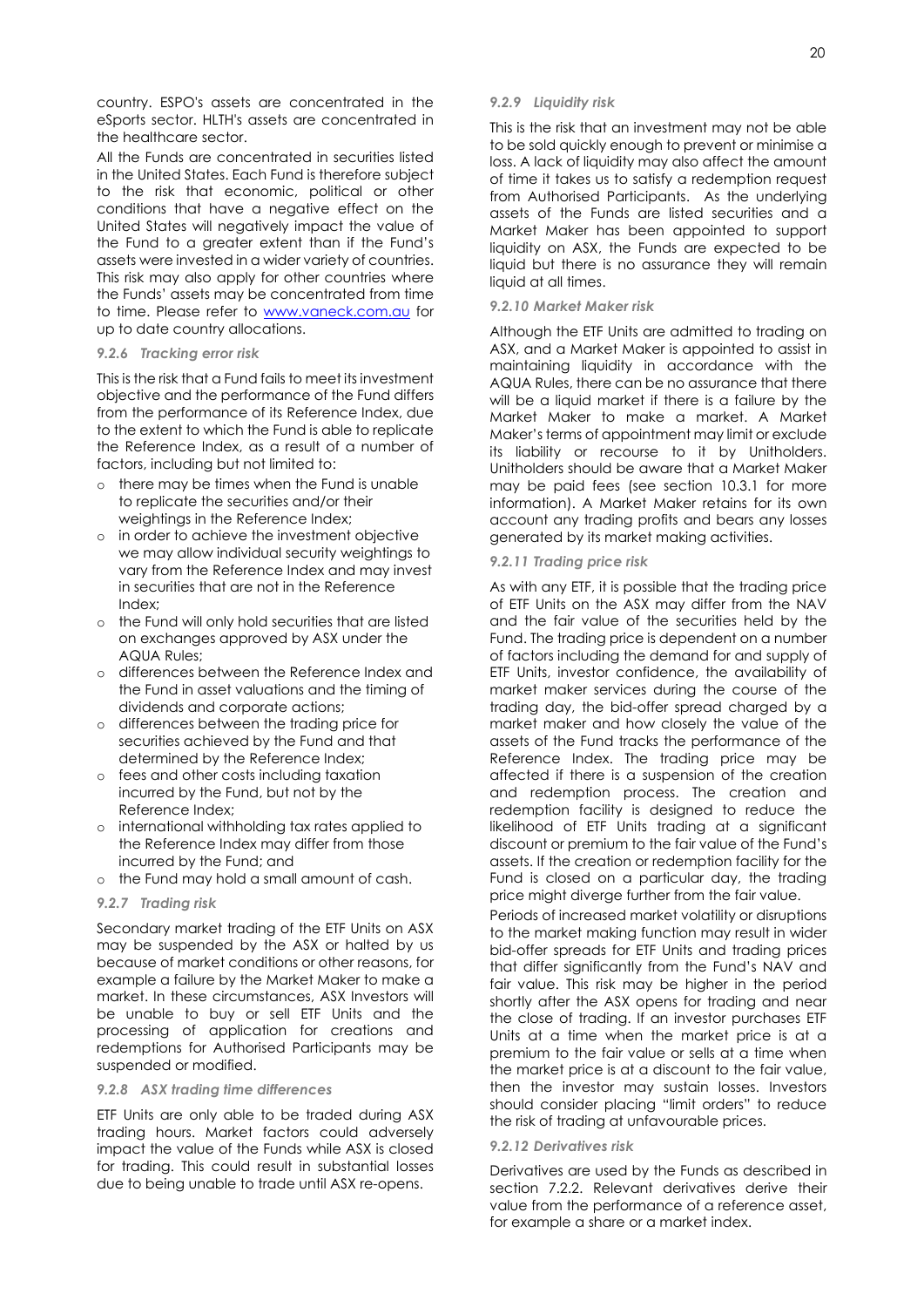The use of derivatives may expose a Fund to significant losses as the use of derivatives involves risks that are different from and potentially greater than, the risks associated with investing directly in the shares. For example, the risk of using derivatives include, but are not limited to, that of the derivative failing to move in line with the value of the underlying share, counterparty risk and potential illiquidity which may occur if a particular derivative instrument is difficult to purchase or sell. See section 9.2.20 *'Counterparty risk'* for more information.

The risk that a Fund may not be able to close out a derivatives position is minimised by entering into such transactions with reputable counterparties or on an exchange with an active and liquid secondary market.

### *9.2.13 Fund risk*

This is the risk that investing via a Fund may result in reduced performance compared to investing in the underlying securities directly because of: the fees and costs involved in investing in a Fund; the income or capital gains accrued in a Fund; and the consequences of creations and redemptions by Authorised Participants. In addition, there is a risk that the fees and costs applicable to a Fund could change, the Responsible Entity or other parties could change and a Fund could terminate.

## *9.2.14 Index risk*

There is a risk that a Reference Index ceases to be available for use by a Fund, resulting in a Fund not being able to achieve its stated investment objective.

If this was to occur, VanEck will seek to track an alternative index that provides a substantially similar exposure as that of the Reference Index. In the unlikely event that an alternative index cannot be secured, there is a risk that a Fund could be terminated. For more information see sections 7.1 and 9.2.6.

## *9.2.15 Operational risk*

A Fund is exposed to operational risk arising from a number of factors, including, but not limited to, human error, processing and communication errors, errors of the Fund's service providers, counterparties or other third parties, failed or inadequate processes and technology or system failures. VanEck seeks to reduce these operational risks through controls and procedures. However, these measures do not address every possible risk and may be inadequate for those risks that they are intended to address.

#### *9.2.16 Force majeure*

This is the risk that circumstances beyond our reasonable control may impact on the operation, administration and performance of a Fund. For example: strikes, industrial disputes, failure of a securities exchange, fires or other casualty, war, civil disturbance, terrorist acts, governmental preemption in connection with an emergency of state and epidemics.

### *9.2.17 Regulatory and tax risk*

A Fund, the investments of the Fund and the tax consequences for Unitholders investing in the Fund, may be affected by tax changes or by changes to legislation or government policy both in Australia and in other countries where the securities the Fund invests in are regulated, the relevant company operates or is invested.

These changes are monitored by VanEck and action is taken, where possible and appropriate, to facilitate the achievement of the Funds' investment objectives.

Investors should consult their own professional independent tax advisers before making an investment decision. Further information in relation to tax is set out in section 13.

## *9.2.18 Foreign markets closure risk*

This is the risk that foreign markets in which securities held by the Fund are traded are closed at times which differ from ASX non-trading days. The difference in trading times may adversely impact liquidity, individual security valuations and tracking error. See section 9.2.6 for more information.

## *9.2.19 Settlement risk*

The processes of issuing and redeeming ETF Units associated with creations and redemptions are subject to the normal settlement procedures through CHESS. A Fund is exposed to some risk if an Authorised Participant fails to comply with its settlement obligations. This risk is partly mitigated by the fact that Authorised Participants are generally subject to CHESS rules and ASX fail fees.

## *9.2.20 Counterparty risk*

This is the risk that a Fund's trading counterparties become insolvent or cannot otherwise meet their obligations to the Fund. A Fund may be exposed to counterparty risk through the use of futures. This risk is mitigated by only investing in futures on a licensed futures exchange. For more information see sections 7.2.2. and 9.2.12.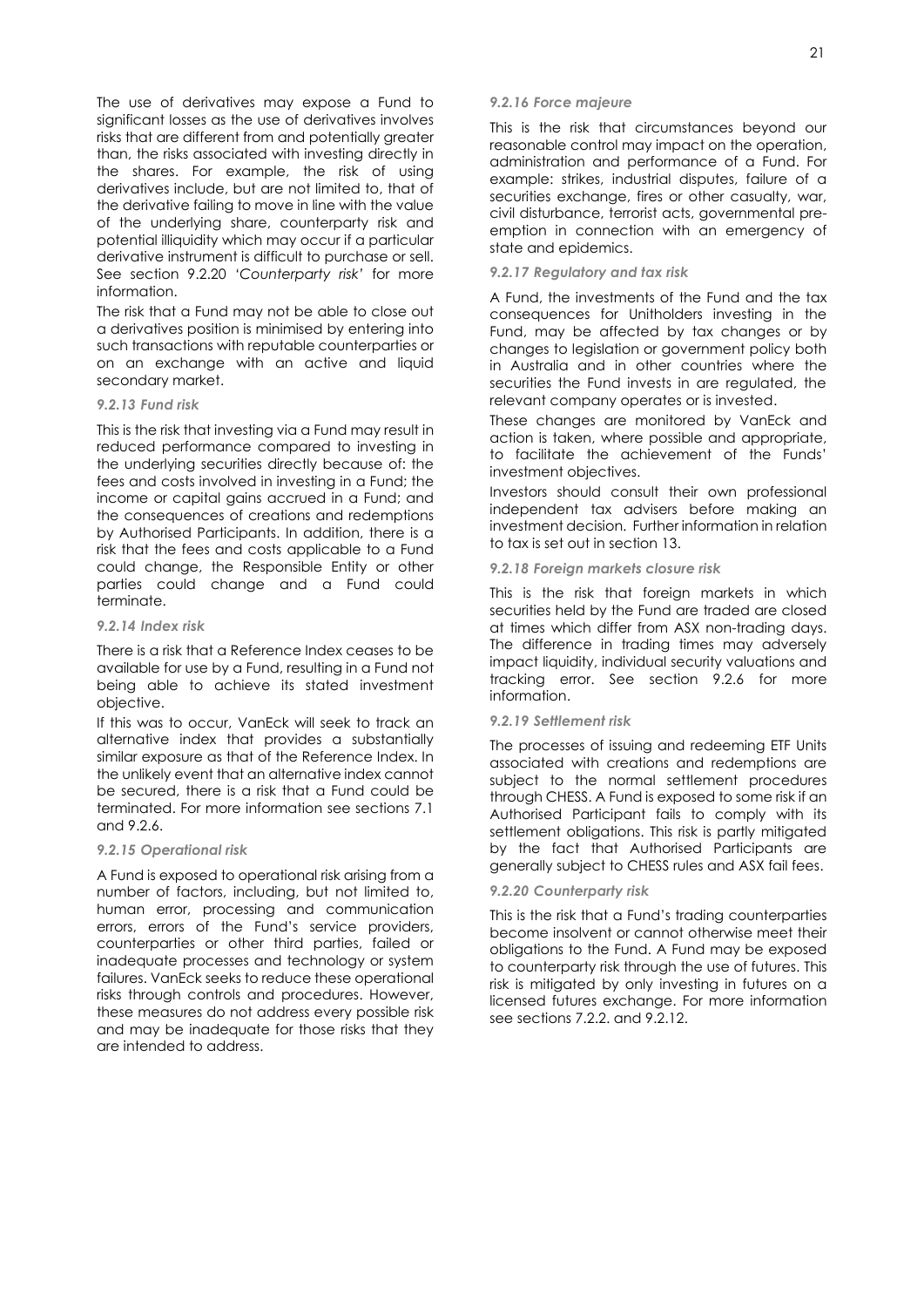# <span id="page-22-0"></span>10 Fees and other costs

# **DID YOU KNOW?**

**Small differences in both investment performance and fees and costs can have a substantial impact on your long term returns.**

**For example, total annual fees and costs of 2% of your investment balance rather than 1% could reduce your final return by up to 20% over a 30 year period (for example, reduce it from \$100 000 to \$80 000).**

**You should consider whether features such as superior investment performance or the provision of better member services justify higher fees and costs.**

**You may be able to negotiate to pay lower contribution fees and management costs where applicable. Ask the Fund or your financial adviser.**

# **TO FIND OUT MORE**

If you would like to find out more, or see the impact of the fees based on your own circumstances, the Australian Securities and Investments Commission (ASIC) website [\(www.moneysmart.gov.au\)](https://moneysmart.gov.au/) has a managed funds fee calculator to help you check out different fee options.

# **Fees and other costs**

This section shows fees and other costs that you may be charged.

These fees and costs may be deducted from your money, from the returns on your investment or from the assets of each Fund as a whole.

Taxation information in relation to the Funds is set out in section 13.

**You should read all the information about fees and costs because it is important to understand their impact on your investment.**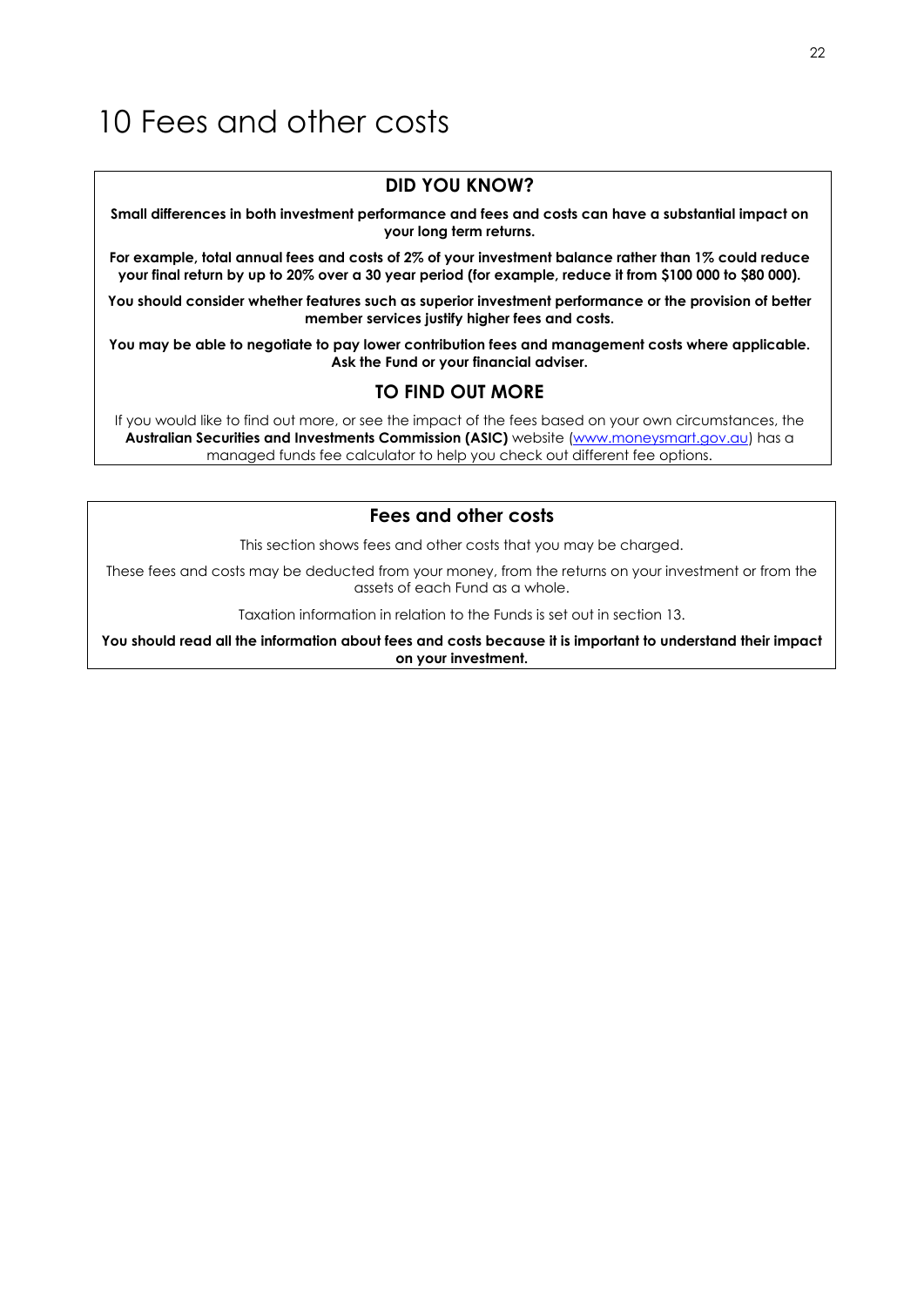# **10.1 Fees and costs for ASX Investors**

| Type of fee or cost <sup>1</sup>                                                        | <b>Amount</b>                                     | How and when paid                                                                |  |
|-----------------------------------------------------------------------------------------|---------------------------------------------------|----------------------------------------------------------------------------------|--|
|                                                                                         | Fees when your money moves in or out of the Funds |                                                                                  |  |
| <b>Establishment fee:</b> The fee to open your<br>investment                            | Nil                                               | Not applicable                                                                   |  |
| <b>Contribution fee:</b> The fee on each amount<br>contributed to your investment       | Nil                                               | Not applicable                                                                   |  |
| Withdrawal fee <sup>2</sup> : The fee on each amount you<br>take out of your investment | Nil <sup>2</sup>                                  | Not applicable                                                                   |  |
| <b>Exit fee:</b> The fee to close your investment                                       | Nil                                               | Not applicable                                                                   |  |
| Management costs <sup>3</sup>                                                           |                                                   |                                                                                  |  |
| The fees and costs<br>for<br>managing<br>your<br>investment                             |                                                   | The management fee is calculated and<br>accrued daily on the Fund Net Asset      |  |
| <b>ESPO</b>                                                                             |                                                   | Value and reflected in the Unit Price.<br>Payable from the assets of the Fund on |  |
| Management fee                                                                          | $0.55\%$ p.a.                                     | or about the first Business Day of the                                           |  |
| Indirect costs                                                                          | Nil                                               | following month. The management fee                                              |  |
| Total management costs                                                                  | $0.55\%$ p.a.                                     | may be negotiated by wholesale clients.                                          |  |
| <b>GOAT</b>                                                                             |                                                   |                                                                                  |  |
| Management fee                                                                          | $0.55\%$ p.a.                                     |                                                                                  |  |
| Indirect costs                                                                          | $Mil$                                             |                                                                                  |  |
| Total management costs                                                                  | $0.55\%$ p.a.                                     |                                                                                  |  |
| <b>HLTH</b>                                                                             |                                                   |                                                                                  |  |
| Management fee                                                                          | $0.45\%$ p.a.                                     |                                                                                  |  |
| Indirect costs                                                                          | Nil                                               |                                                                                  |  |
| Total management costs                                                                  | 0.45% p.a.                                        |                                                                                  |  |
| <b>Service fees</b>                                                                     |                                                   |                                                                                  |  |
| Switching fee:                                                                          |                                                   |                                                                                  |  |
| The fee for changing investment options                                                 | Nil                                               | Not applicable                                                                   |  |

1. All fees and costs are inclusive of goods and services tax (GST) and net of any reduced input tax credits (RITC). A worked dollar example is shown below. Other fees and costs may apply. See section 10.3 for more information.

2. Except in limited circumstances ASX Investors are not eligible to redeem ETF Units with VanEck directly. See section 14.2.11 for more information.

3. See section 10.3 'Additional explanation of fees and costs' for more information.

# **EXAMPLE OF ANNUAL FEES AND COSTS FOR ASX INVESTORS: ESPO and GOAT**

This table gives an example of how the fees and costs for ESPO and GOAT can affect your investment over a one year period. You should use this table to compare these products with other managed investment products.

| <b>Example: Applies to ESPO and GOAT</b>      |     | Balance of \$50,000 with a contribution of \$5,000 during the year                                                                                                                                                                                          |
|-----------------------------------------------|-----|-------------------------------------------------------------------------------------------------------------------------------------------------------------------------------------------------------------------------------------------------------------|
| Contribution fees                             | Nil | For every additional \$5,000 you put in you will be charged \$0.                                                                                                                                                                                            |
| PLUS Management costs 0.55% p.a. <sup>1</sup> |     | And, for every \$50,000 you have in the Fund you will be charged<br>\$275 each year.                                                                                                                                                                        |
| <b>EQUALS Cost of Fund</b>                    |     | If you had an investment of \$50,000 at the beginning of the year<br>and you put in an additional \$5,000 during that year, you would be<br>charged fees from: \$275 to \$302.50 <sup>1,2</sup><br>What it costs you will depend on the fees you negotiate. |

1 The management fee may be negotiated by wholesale clients. See section 10.3.3 for more information.

2 This example assumes that the investment amount of \$50,000 does not rise or fall in value and remains invested for a full year. The maximum fee assumes the additional investment amount of \$5,000 was invested on the first day of the year and remains invested for the full year.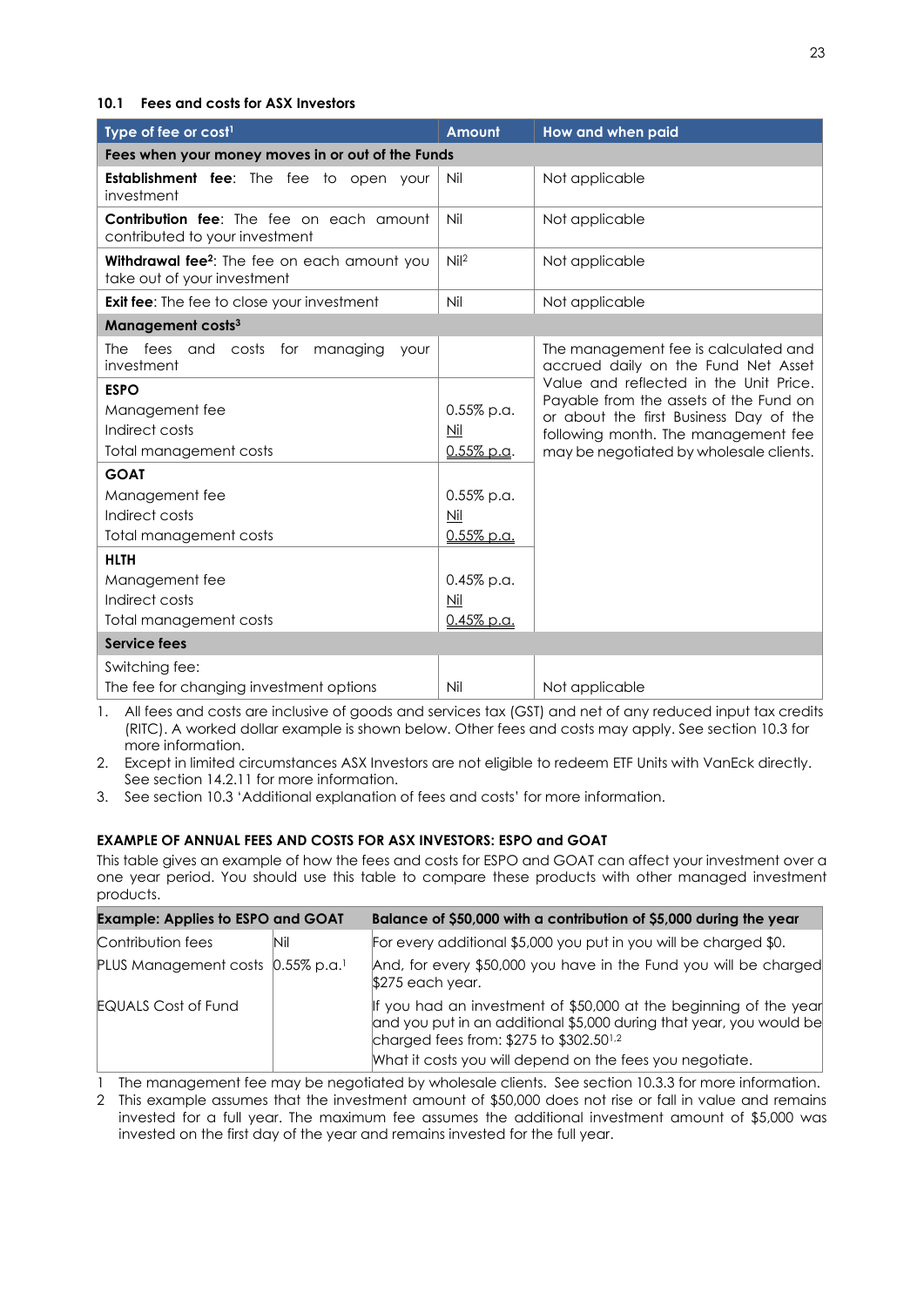# **EXAMPLE OF ANNUAL FEES AND COSTS FOR ASX INVESTORS: HLTH**

This table gives an example of how the fees and costs for HLTH can affect your investment over a one year period. You should use this table to compare these products with other managed investment products.

| <b>Example: Applies to HLTH</b>               |     | Balance of \$50,000 with a contribution of \$5,000 during the year                                                                                                                                                                                          |
|-----------------------------------------------|-----|-------------------------------------------------------------------------------------------------------------------------------------------------------------------------------------------------------------------------------------------------------------|
| Contribution fees                             | Nil | For every additional \$5,000 you put in you will be charged \$0.                                                                                                                                                                                            |
| PLUS Management costs 0.45% p.a. <sup>1</sup> |     | And, for every \$50,000 you have in the Fund you will be charged<br>\$225 each year.                                                                                                                                                                        |
| <b>EQUALS Cost of Fund</b>                    |     | If you had an investment of \$50,000 at the beginning of the year<br>and you put in an additional \$5,000 during that year, you would be<br>charged fees from: \$225 to \$247.50 <sup>1,2</sup><br>What it costs you will depend on the fees you negotiate. |

1. Management costs may be negotiated by wholesale clients. See section 10.3.3 for more information.

2. This example assumes that the investment amount of \$50,000 does not rise or fall in value and remains invested for a full year. The maximum fee assumes the additional investment amount of \$5,000 was invested on the first day of the year and remains invested for the full year.

## **10.2 Fees and costs for Authorised Participants**

| Type of fee or cost <sup>1</sup>                             | Amount                   | How and when paid                                                                          |  |
|--------------------------------------------------------------|--------------------------|--------------------------------------------------------------------------------------------|--|
| Fees when your money moves in or out of the Funds            |                          |                                                                                            |  |
| <b>Establishment fee:</b> The fee to open your<br>investment | Nil                      | Not applicable                                                                             |  |
| Contribution fee <sup>2,3</sup> :                            |                          | Payable only by Authorised Participants per<br>creation at the time of application for the |  |
| The fee on each amount contributed to your investment        |                          |                                                                                            |  |
| <b>ESPO</b>                                                  | \$500                    | creation of ETF Units by a Standard Basket<br>Transaction. The amount of these costs       |  |
| <b>GOAT</b>                                                  | \$1,000                  | may be negotiated.                                                                         |  |
| <b>HLTH</b>                                                  | \$1,000                  |                                                                                            |  |
| Withdrawal fee <sup>2,3</sup> :                              |                          | Payable only by Authorised Participants per                                                |  |
| The fee on each amount you take out of your investment       |                          | redemption at the time of applying for the<br>redemption of ETF Units by a Standard        |  |
| <b>ESPO</b>                                                  | \$500                    | Basket Transaction. The amount of these                                                    |  |
| <b>GOAT</b>                                                  | \$1,000                  | costs may be negotiated.                                                                   |  |
| <b>HLTH</b>                                                  | \$1,000                  |                                                                                            |  |
| <b>Exit fee:</b> The fee to close your investment            | Nil                      | Not applicable                                                                             |  |
| Management costs <sup>3</sup>                                |                          |                                                                                            |  |
| The fees and costs for managing your investment              |                          | The management fee is calculated and                                                       |  |
| <b>ESPO</b>                                                  |                          | accrued daily on the Fund Net Asset Value<br>and reflected in the Unit Price. Payable from |  |
| Management fee                                               | $0.55\%$ p.a.            | the assets of the Fund on or about the first                                               |  |
| Indirect costs                                               | $\underline{\text{Nil}}$ | Business Day of the following month. The                                                   |  |
| Total management costs                                       | $0.55\%$ p.a.            | management fee may be negotiated by                                                        |  |
| <b>GOAT</b><br>Management fee                                | $0.55\%$ p.a.            | wholesale clients.                                                                         |  |
| Indirect costs                                               | Nil                      |                                                                                            |  |
| Total management costs                                       | 0.55% p.a.               |                                                                                            |  |
| <b>HLTH</b>                                                  |                          |                                                                                            |  |
| Management fee                                               | 0.45% p.a.               |                                                                                            |  |
| Indirect costs                                               | Nil                      |                                                                                            |  |
| Total management costs<br><b>Service fees</b>                | 0.45% p.a.               |                                                                                            |  |
|                                                              |                          |                                                                                            |  |
| Switching<br>fee: The<br>fee<br>for<br>changing              | Nil                      |                                                                                            |  |
| investment options                                           |                          | Not applicable                                                                             |  |

1 All fees and costs are inclusive of GST and net of any RITC. Other fees and costs may apply. See section 10.3 'Additional explanation of fees and costs' for more information.

2 Additional transactional costs will apply to Non-Standard Transactions as agreed with us from time to time. See section 10.3.2 for more information.

3 See section 10.3 'Additional explanation of fees and costs' for more information.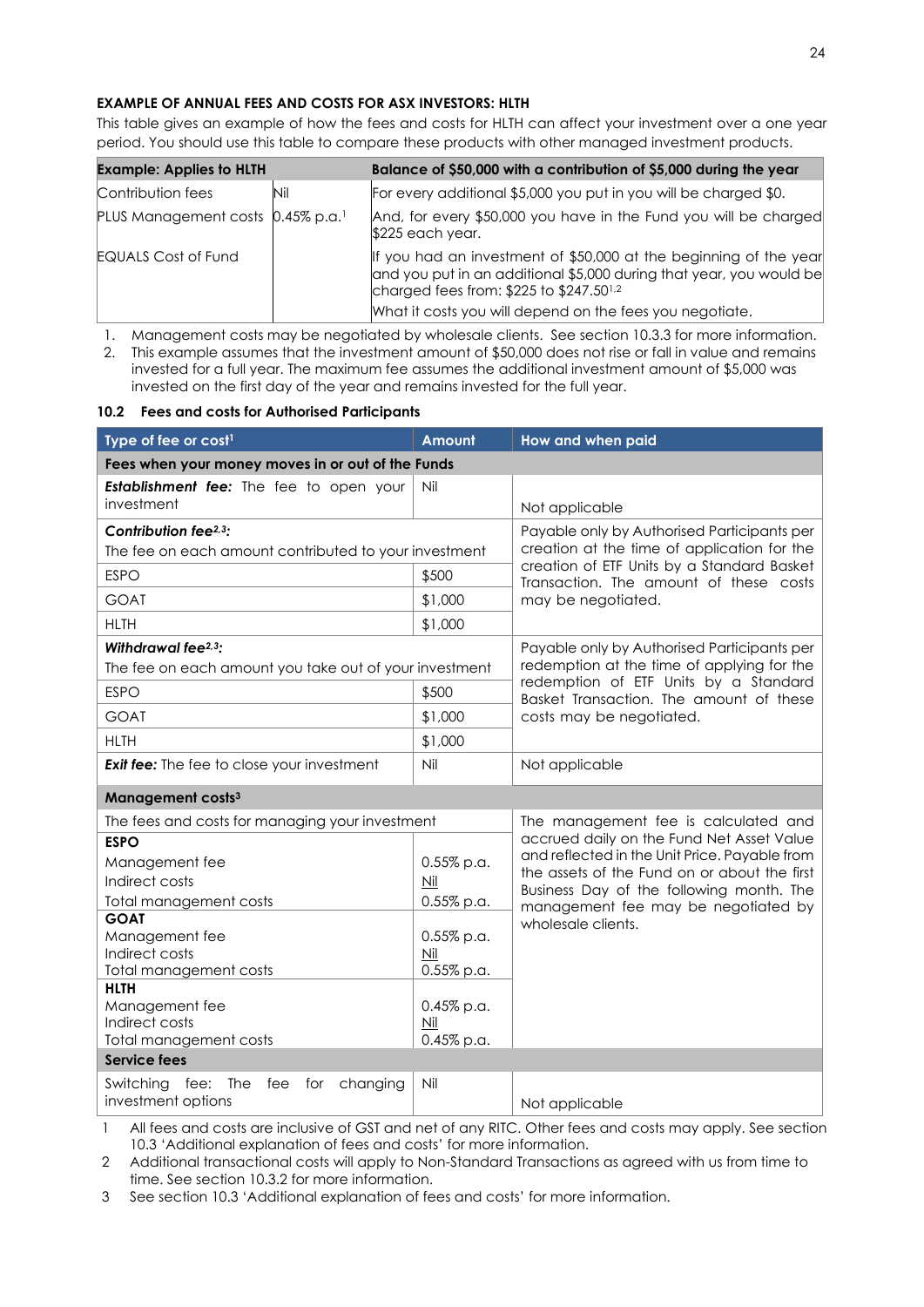## **10.3 Additional explanation of fees and costs**

Unitholders are charged management costs which are capped in respect of normal recoverable expenses. Additional transactional and operational costs which are uncapped also apply. Other uncapped Broker fees and abnormal expenses may also apply.

*10.3.1 Management costs*

Management costs represent the ongoing fees, costs and expenses associated with management and administration of the Funds.

The fees and other costs of managing and operating the Funds stated in this PDS include indirect costs paid from the Funds' assets that we know or reasonably estimate will reduce the Funds' investment returns.

The management costs stated in 10.1 and 10.2 are charged to Unitholders as an 'all in' charge for normal recoverable expenses. It does not include transactional and operational costs (see 10.3.2), Broker fees (see 10.3.4) or abnormal expenses (see 10.3.5).

VanEck pays the ongoing normal recoverable expenses associated with the management and administration of a Fund out of the management costs. Any shortfall is paid by VanEck out of its own resources. Any excess remaining after payment of recoverable expenses is retained by VanEck.

The normal recoverable expenses paid by VanEck from a Fund's management costs include but are not limited to:

- o costs of managing the portfolio;
- o Custodian and Fund Administrator fees and charges including the costs of processing dividend payments;
- o Market Maker fees;
- o accounting and audit fees;
- o license fees payable to the Index Providers for the use of the Reference Indices;
- o Registrar fees and expenses; and
- o other expenses recoverable under the Fund's Constitution.

#### *10.3.2 Transactional and operational costs*

Transactional and operational costs are not included in the management costs in 10.1 and 10.2 and are an additional cost to Unitholders. These costs are uncapped.

Transactional and operational costs are incurred in relation to trading in the portfolios and associated operational activities required by the Funds. They include but are not limited to:

- o brokerage and settlement charges; and
- o borrowing costs and interest expense.

## *Costs on creations and redemptions*

VanEck uses its best efforts to recover the transactional and operational costs associated with creations and redemptions of ETF Units by Authorised Participants from the APs. Any shortfall is an additional indirect cost to Unitholders. These costs are paid out of the assets of the Funds and reflected in the Unit Price as and when they arise. We expect over a 12 month period any shortfall

will be zero or not material for the reasons set out below.

Transactional and operational costs are not incurred by the Funds on Standard Basket Transactions. For Non-Standard Transactions, transactional and operational costs incurred by the Funds in relation to creations and redemptions are recovered from the AP by:

- o a buy/sell spread covering an estimate of the costs included with the transaction, which we notify to APs electronically from time to time. The actual costs may differ from our estimate. Any shortfall is borne by the Funds and any excess is retained by the Funds. We expect these amounts to net off over a 12 month period; or
- o an invoice for the actual costs incurred equal to the difference between: the price at which a Fund purchases (on a creation) or sells (on a redemption) relevant securities; and the value of those securities used in the relevant Unit Price; plus any other costs incurred by a Fund in connection with the transaction.

## *Other transactional and operational costs*

Other transactional and operational costs are incurred in association with trading activity in a Fund's portfolio with the aim of achieving its investment objective. These costs are an additional cost to all Unitholders and will be paid out of the assets of the Fund and reflected in the Fund's Unit Price as and when they arise.

As at the date of this PDS the Funds do not have any transactional and operational costs history in respect of the current investment objectives. Disclosure of updated information in regards to transaction and operational costs will be provided at **[www.vaneck.com.au](http://www.vaneck.com.au/)** in accordance with regulatory requirements.

### *10.3.3 Fees and costs may be negotiated by wholesale clients and APs*

Wholesale clients (as defined under the *Corporations Act*) and APs may be able to negotiate the fees and costs set out in sections 10.1 and 10.2 respectively by contacting VanEck. See *Corporate directory* at the front of this PDS for contact details. Any reduction of the fees and costs that may be agreed from time to time will be at VanEck's discretion and expense.

## *10.3.4 Broker fees*

ASX Investors should obtain advice from a financial adviser before investing in a Fund to consider their individual investment objectives, financial situation and needs. You will incur fees for any advice you receive. You should discuss these fees with your financial adviser prior to obtaining their advice.

ASX Investors will also incur customary brokerage fees when buying and selling ETF Units on ASX. You should discuss these fees with your Broker prior to investing.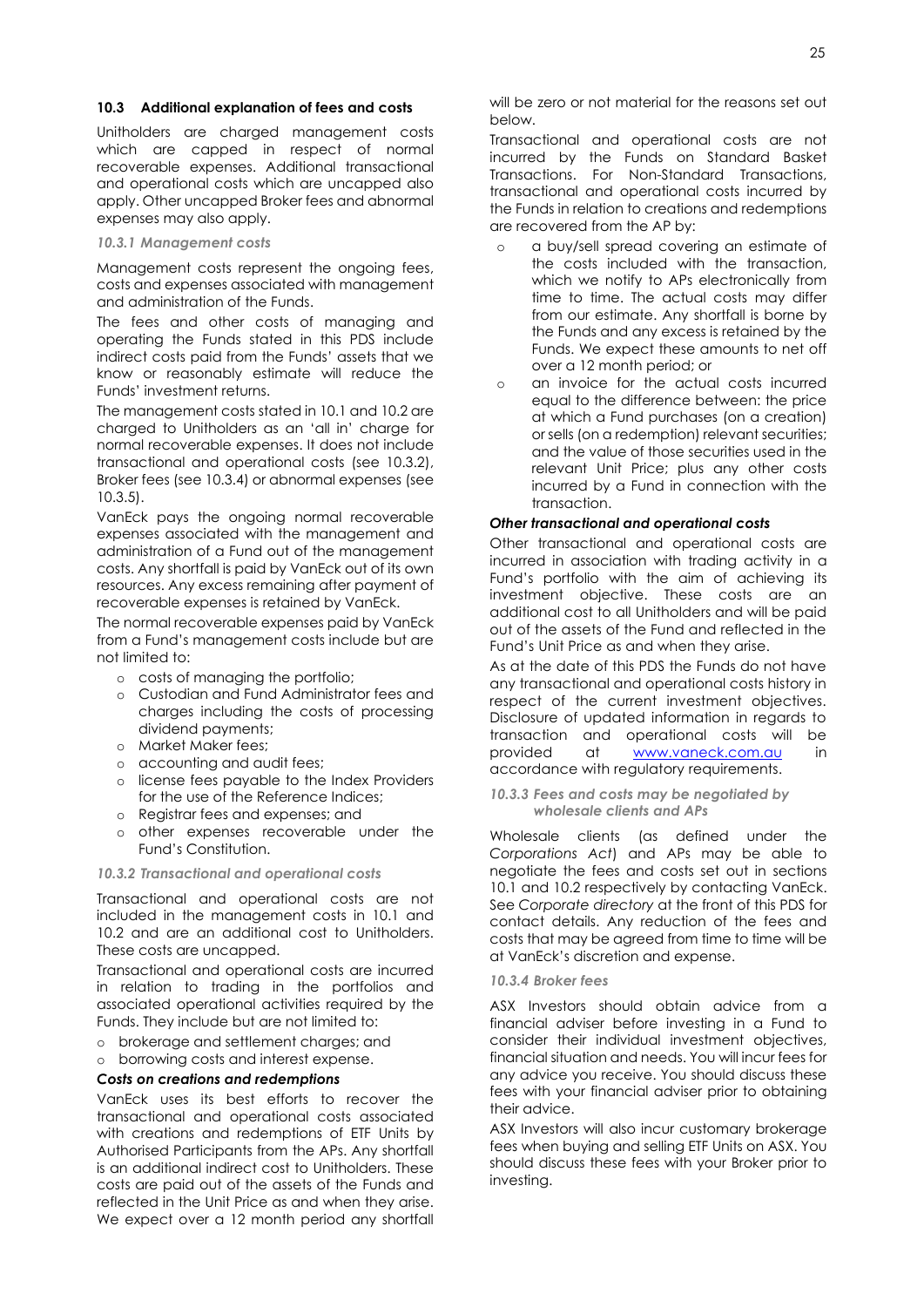Brokerage is also incurred by all investors as part of ongoing transactional and operational costs of the Funds. See section 10.3.2.

## *10.3.5 Abnormal expenses*

Abnormal expenses are management costs not generally incurred in the day-to-day operations of the Funds and include things such as the costs of calling and holding Unitholder meetings or legal costs incurred in bringing or defending legal proceedings. Abnormal expenses are not included in the management cost caps set out in sections 10.1 and 10.2 and may be recovered from the assets of a Fund and accounted for in the Unit Price of that Fund as and when they arise.

## *10.3.6 Notification of changes to fees*

We may vary fees or introduce new fees without investor consent up to the maximums described in each Fund Constitution. Under the Constitutions we are entitled to charge the following relevant maximum fees:

- o Management fee: 3% p.a. of a Fund's NAV; and
- o Application and redemption fee (contribution and withdrawal fees): Up to \$10,000 per creation or redemption.

Currently we pay all costs and expenses of the Funds other than transactional and operational costs out of the management costs caps set out in sections 10.1 and 10.2 and only retain any excess. We will give 30 days' notice of any changes to the way fees and costs are charged that result in an increase in a management costs cap, via a notice on our website at [www.vaneck.com.au](http://www.vaneck.com.au/) and the ASX Market Announcements Platform.

# *10.3.7 Related party payments*

We may pay fees to related parties and associates of VanEck on arms' length commercial terms for providing services to the Funds. We may engage the services of related parties and associates at our discretion. These fees would be paid by us out of a Fund's management costs cap.

# *10.3.8 Commissions and other benefits received*

We, our related parties and associates, may receive commissions and other benefits (e.g. research) from brokers effecting trades for the Funds. These benefits may flow to the Funds and to other funds managed by us or our related parties and associates.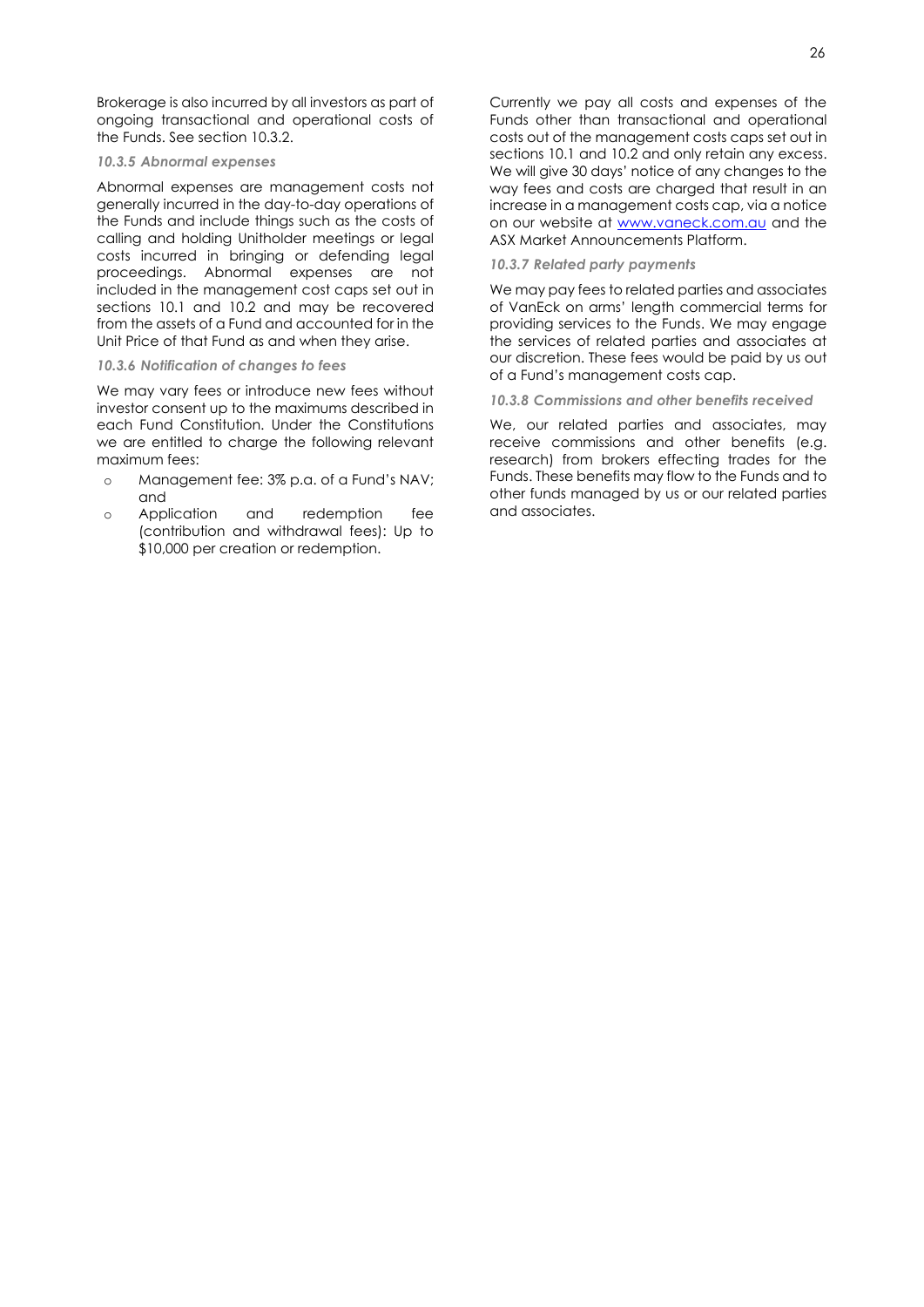# <span id="page-27-0"></span>11 Transacting with VanEck

# **IMPORTANT NOTICE**

**This section provides a summary of the creation and redemption process that applies to transactions between the Funds and Authorised Participants (APs) only. These procedures do not apply to ASX Investors who may trade ETF Units on ASX via a Broker in the same way they trade listed shares.**

# **11.1 Prior to transacting**

Creation and redemption procedures will be agreed between VanEck and Authorised Participants from time to time and contained in an AP Agreement and related AP Procedures. Authorised Participants must complete an AP Agreement with VanEck prior to transacting directly with us. Please contact VanEck Capital Markets for more information on +61 2 8038 3317.

# **11.2 Applications by Authorised Participants**

Unless we agree otherwise, applications for creations and redemptions of ETF Units may only be made by Authorised Participants by delivering a completed application to us by 2pm on an ASX Trading Day. We may accept or reject applications in a different form at our discretion. We may, in our sole discretion and without giving any reason, accept or reject all or part of an application for a creation or redemption.

# **11.3 Standard Basket Transactions**

Applications for creations or redemptions of ETF Units will generally only be made by way of Standard Basket Transactions.

A Standard Basket for a Fund may consist of: securities in the Reference Index and any other securities determined by VanEck as necessary to achieve the Fund's investment objective.

The Standard Basket is available on request.

# **11.4 Minimum transaction sizes for APs**

Applications for creations and redemptions by Authorised Participants can only be made in multiples of Creation Units or Redemption Units respectively, unless we agree otherwise. The number of ETF Units in a Creation Unit and Redemption Unit are set out in the table below. ASX Investors should check with their Broker for any minimum trade size on ASX.

Minimum transaction sizes for APs

| <b>Fund</b> | <b>One Creation Unit / Redemption Unit</b><br>(ETF Units) |
|-------------|-----------------------------------------------------------|
| <b>FSPO</b> | 400,000                                                   |
| GOAT        | 100,000                                                   |
| HI TH       | 200,000                                                   |

# **11.5 Valuations and pricing**

*11.5.1 Creation and redemption prices*

The prices at which Authorised Participants transact with VanEck for creations or redemptions

is the NAV calculated at the next valuation time following an application, plus or minus fees and costs respectively. See sections 10.2 and 10.3.2.

## *11.5.2 Redemption amounts*

The redemption amount paid to an Authorised Participant on the redemption of ETF Units may include an amount representing their entitlement to distributable income of the Fund.

## **11.6 Delay or suspension of creations and redemptions**

We may suspend the processing of creations or redemptions in certain circumstances. This will generally occur:

- 1. during a 'blackout period' that is:
	- a. around the end of a dividend period when we are calculating and paying dividends; and
	- b. during the period we are rebalancing the portfolio to the Reference Index; or
- 2. on days on which foreign stock exchanges are closed; or
- 3. in circumstances, such as adverse market conditions, where we determine it is not possible to accurately calculate Unit Prices.

We may also suspend creations or redemptions in other circumstances. We will notify you of any suspension. We may also process applications for creations in instalments over a period of time and may also suspend processing of redemptions we have already accepted, for example, where we are unable to sell underlying securities due to circumstances outside our control, such as suspended trading in the market, or where the Fund becomes illiquid.

In circumstances where redemptions are delayed, suspended or being paid in instalments, the Unit Prices used for the redemption may be those applicable to the day the relevant instalment of the redemption is processed, rather than the time the application for redemption is received.

An application for a creation or redemption lodged but not processed before or during a period of suspension, will be taken to be lodged the day after the end of the relevant suspension period.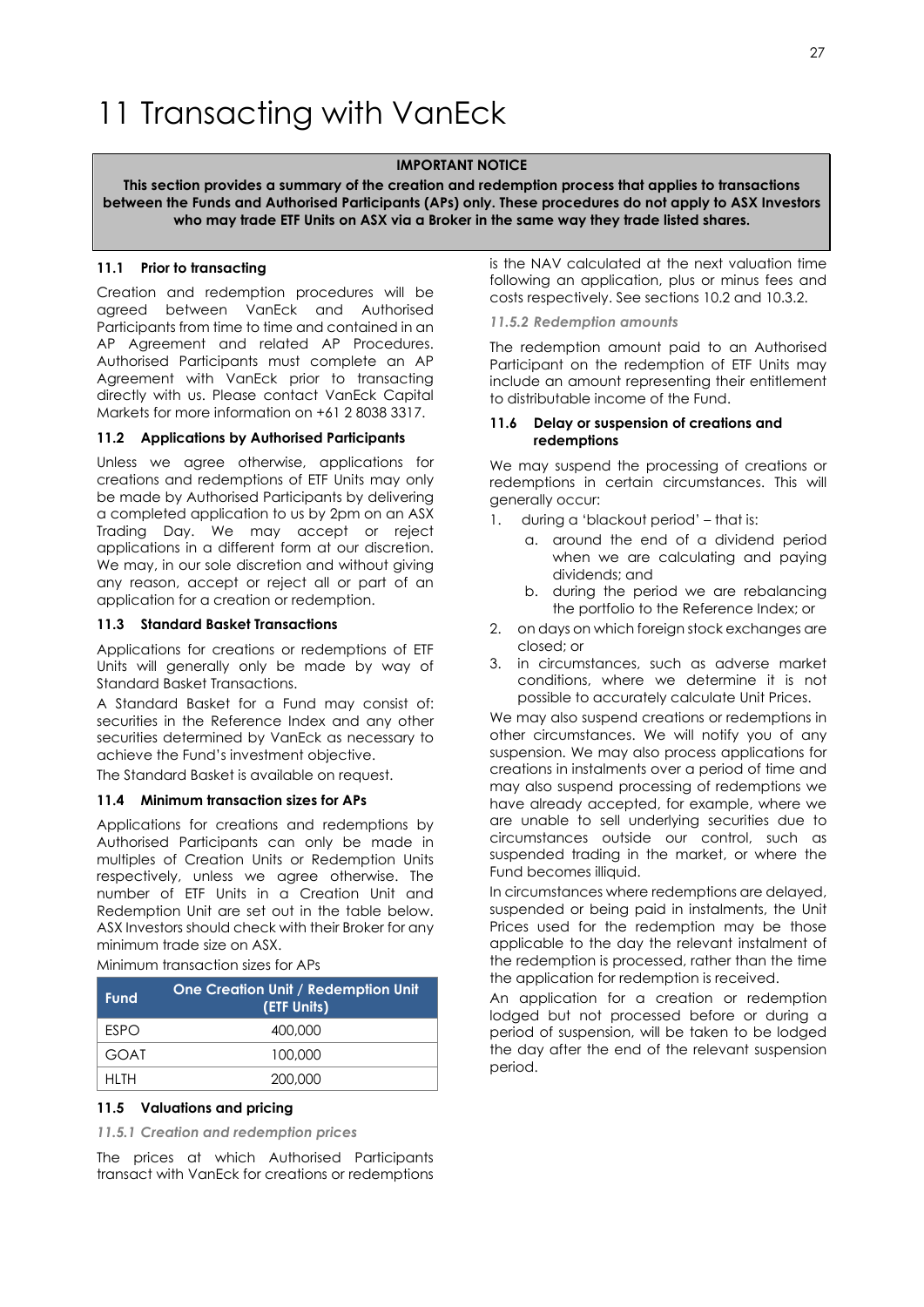# <span id="page-28-0"></span>12 Dividends

# **12.1 Payment of dividends**

You may earn income from a Fund paid in the form of dividends.

We will provide details in advance of any dividends to be paid by a Fund via the ASX Market Announcements Platform. We do not guarantee that dividends will be paid.

The amount of any dividend will vary between periods and in some cases we may decide not to pay a dividend.

To reduce any capital gains tax liability for ASX investors due to redemptions by Authorised Participants, the AP's redemption proceeds may include a dividend comprising the realised capital gains. This means ASX Investors will generally pay less capital gains tax than they would in a comparable unlisted managed fund.

# **12.2 Frequency of dividends**

The Funds generally pay dividends the following number of times each year.

| <b>Fund</b> | Number of dividends per year |
|-------------|------------------------------|
| <b>FSPO</b> | One                          |
| <b>GOAT</b> | One                          |
| HI TH       | One                          |

We may pay more or fewer dividends at our discretion. Payments are usually made within 28 days after the end of the dividend period. Dividends will be paid as cash to your nominated bank account unless you elect to participate in the DRP.

# **12.3 Dividend Reinvestment Plan**

A DRP is available. If you elect to participate in the DRP the amounts of any dividends will be credited to you as additional ETF Units following relevant payment dates. You need to contact the Reaistrar and complete the relevant form to participate in the DRP. Contact details are in the *Corporate directory* at the end of this PDS.

Participation in the DRP is subject to the DRP Rules as determined by VanEck from time to time.

A copy of the DRP Rules is available at [www.vaneck.com.au](http://www.vaneck.com.au/) or free of charge from us or the Registrar on request.

Unitholders can only elect to participate fully in the DRP where all dividends are reinvested in additional ETF Units. Partial DRP participation is not available.

If no DRP election is made, dividends will be paid into a nominated Australian bank account, or held pending receipt of Australian bank account details.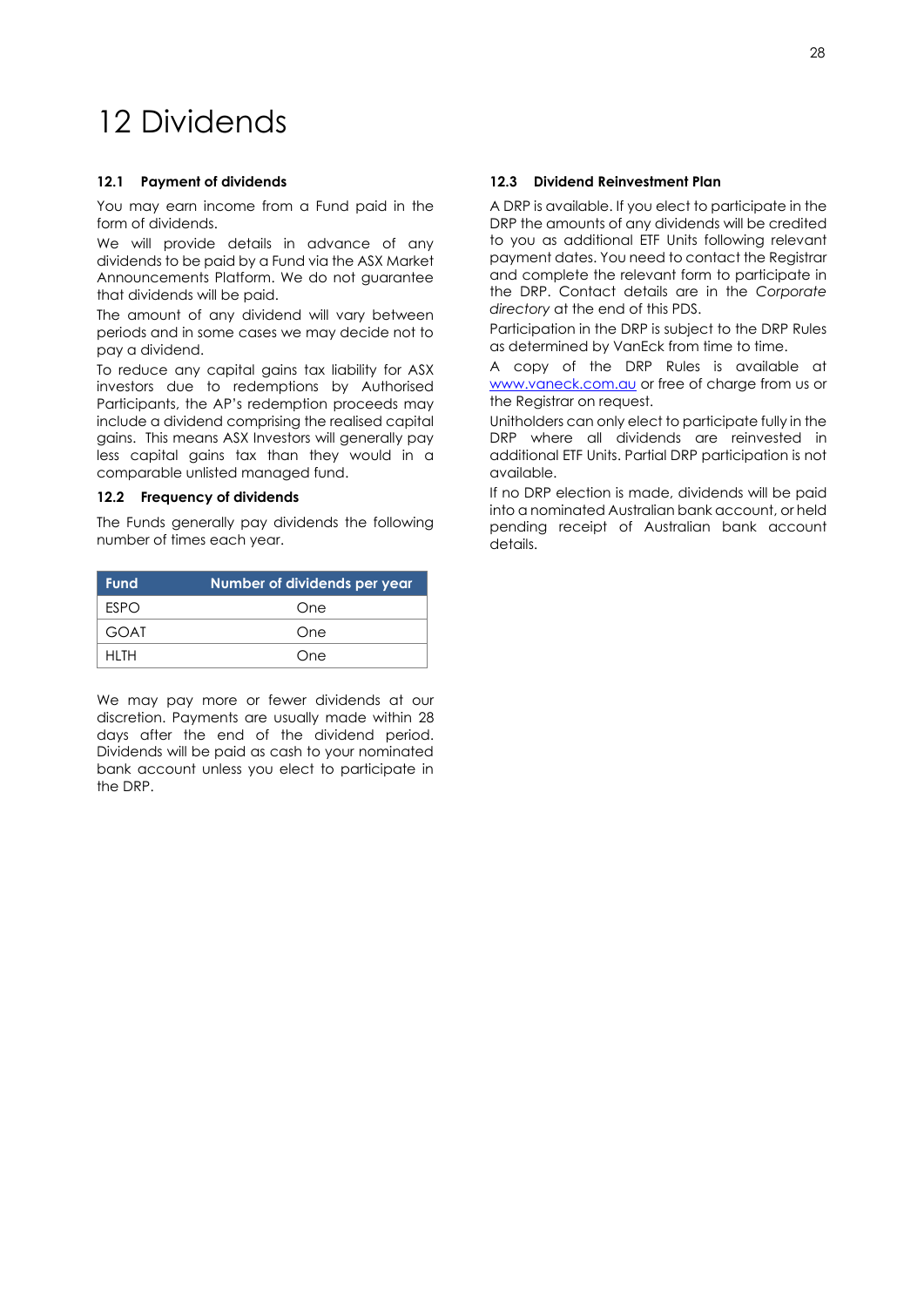## **IMPORTANT NOTICE**

**The Australian tax commentary in this PDS is provided for general information only.**

<span id="page-29-0"></span>**This information is necessarily general in nature and does not take into account the specific circumstances of any person who may invest in a Fund. It should not be used as the basis upon which a decision is made to invest in a Fund.**

**Investing has tax implications that can be complex, that are particular to each investor's circumstances and that change over time. All investors should consult their own professional tax advisers before making an investment decision.**

**The taxation information in this PDS is prepared based on income tax law in force at the date of this PDS.**

# **13.1 Taxation of Australian resident investors**

You will be liable for tax on your share of the Funds' income, as determined at the end of each financial year.

The amount you will be required to include in your tax return will not be the same as the amount you have received as dividends. You will be provided with a tax statement, after 30 June each year, that will provide you with the necessary information.

The tax statement will include details of any credits you are able to claim in your tax return including any franking credits if the Fund invests in Australian shares and credits for any foreign income tax paid if the Fund invests outside of Australia.

You may also be liable for tax on any gains you make when you sell or redeem your ETF Units. These gains are not included on the tax statement.

## **13.2 Quoting your TFN or ABN**

Unitholders will be asked to provide their tax file number ('**TFN**') or Australian Business Number ('**ABN**') or claim an exemption in relation to their investment in the Funds. There are strict guidelines that govern the use and storage of TFNs.

There is no obligation to provide a TFN or ABN. However, if no TFN or ABN is provided and no exemption is available, tax will be withheld from the Unitholder's dividends at the highest marginal rate and remitted to the Australian Taxation Office ('**ATO**').

These amounts will be credited to you when you lodge your tax return.

## **13.3 Taxation of Foreign Investors**

If you are not a resident of Australia for income tax purposes, tax may be withheld from your dividends and remitted to the ATO.

You will be required to identify to the Registrar whether you are a resident or a non-resident for income tax purposes.

### **13.4 Reporting of investors' details**

Investments in the Funds are subject to information collection and reporting, for the purposes of enforcing compliance with tax laws. Information is reported to the ATO who may share it with foreign governments. Specifically, there is a United States law known as 'FATCA' and a related intergovernmental agreement between Australia and the United States under which information is shared with the United States. In addition, Australia participates in the OECD's Common Reporting Standard reporting network.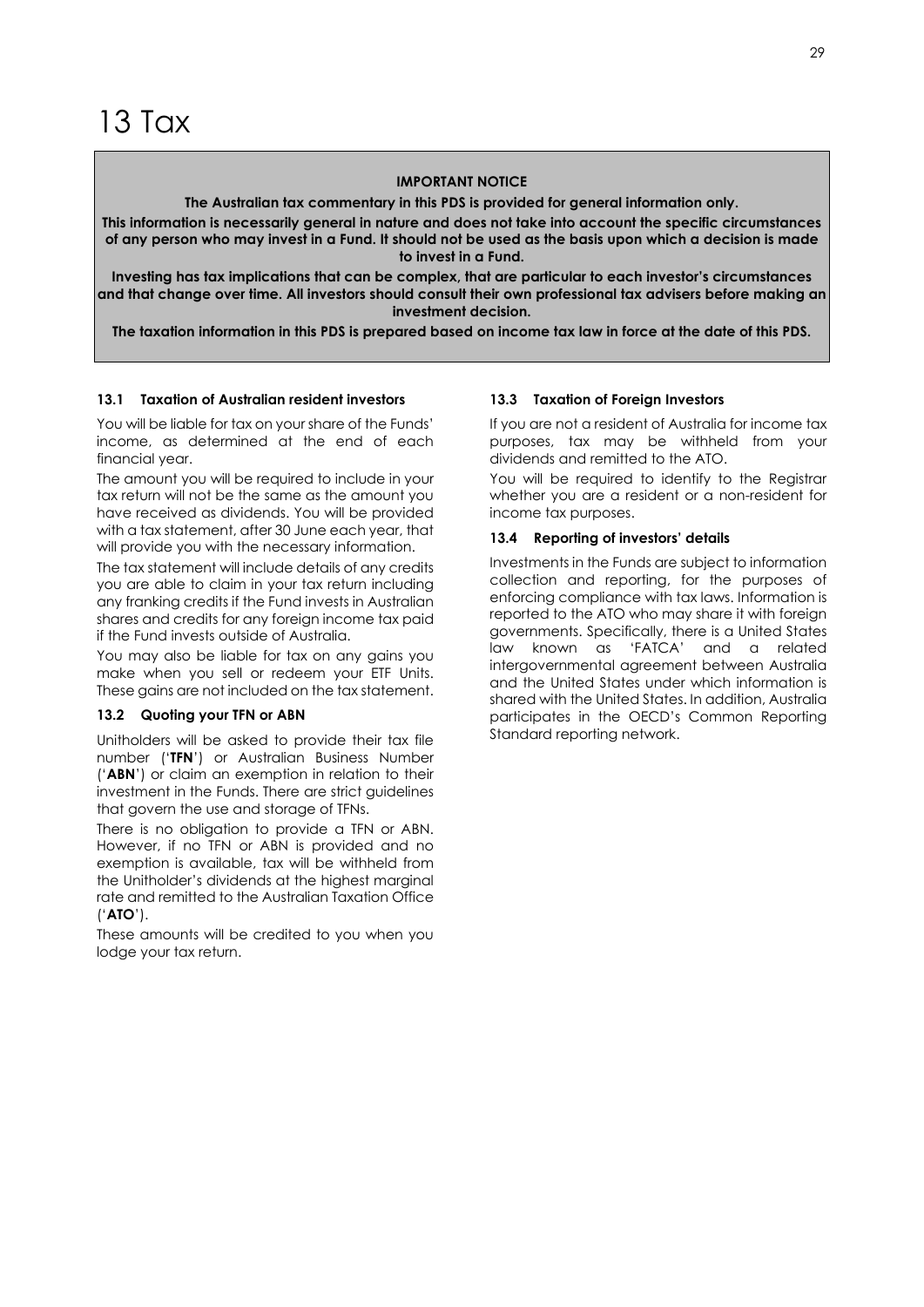# <span id="page-30-0"></span>14 Other information you need to know

## **14.1 VanEck's powers and duties as Responsible Entity**

The powers and duties of the Responsible Entity are determined by the Constitution for each Fund, the Corporations Act and general trust law. The duties of VanEck in relation to each Fund under the Corporations Act include:

- o act honestly;
- o exercise the degree of care and diligence that a reasonable [person](http://www.austlii.edu.au/au/legis/cth/consol_act/ca2001172/s761a.html#person?stem=0&synonyms=0&query=601FC) would exercise if they were in VanEck's position;
- o act in the best interests of Unitholders and, if there is a conflict between their interests and VanEck's interests, give priority to Unitholders' interests;
- o ensure that property in each Fund is clearly identified as property of that Fund and held separately from property of VanEck, property of the Custodian and property of any other fund, except as permitted by the Corporations Act;
- o ensure that the assets in each Fund are valued at regular intervals;
- o ensure that payments out of a Fund's property are made in accordance with the Constitution and the Corporations Act; and
- o report to ASIC any significant breach of the Corporations Act in relation to a Fund which has had, or is likely to have, a materially adverse effect on the interests of Unitholders.

We will work with our external service providers to:

- o manage income and monitor the expenses of each Fund and arrange for payments to creditors of the Funds;
- o determine and if any, arrange payment of dividends in respect of the Funds and administer dividend and taxation statements and notifications;
- o process and administer creation and redemption transactions in relation to the Funds;
- o co-ordinate and manage communications with ASX in relation to the ongoing admission to trading status of the ETF Units on ASX and communicate with ASIC and other regulators as appropriate in relation to each Fund;
- o address and respond to investor and Unitholder enquiries, complaints and notification requirements;
- o co-ordinate Unitholder updates and reports, resolutions and Unitholder meetings and attend to issues in relation to the Constitutions as appropriate;
- o prepare, maintain and implement policies in respect of the operation of the Funds including a compliance plan, proxy voting policy and DRP Rules; and
- o market and promote the Funds, providing information and support as appropriate to

Authorised Participants, Market Makers and Brokers.

# **14.2 The Constitution**

VanEck's responsibilities and obligations and Unitholders' rights are governed primarily by the Constitution, the *Corporations Act* and this PDS. The terms and conditions of the Constitution are binding on each Unitholder and all persons claiming through them respectively, as if the Unitholder or person were a party to the Constitution.

Under the Constitution, VanEck has all the powers of a natural person, corporation, trustee or Responsible Entity in respect of the operation of the Fund. The Constitution gives VanEck the right to be paid fees and expenses from the Funds and governs matters such as the rights of Unitholders, conducting Unitholder meetings, the creation and redemption of ETF Units and unit pricing, as well as what happens when a Fund is terminated. We will provide potential investors and Unitholders with a paper copy of the Constitution on request.

Some of the more important provisions of the Constitution are outlined below:

## *14.2.1 Beneficial interest*

An ETF Unit confers a beneficial interest in the assets of a Fund to the Unitholder but not an entitlement or interest in any particular part of the Fund or any particular asset.

#### *14.2.2 Reimbursement of expenses*

VanEck is indemnified and entitled to be reimbursed out of, or paid from, the assets of a Fund for all liabilities, losses and expenses incurred in relation to the proper performance of its duties as Responsible Entity of that Fund. VanEck has the power to appoint an agent, or otherwise engage a person, to do anything that it is authorised to do in connection with a Fund. For the purpose of determining whether VanEck has properly performed its duties as Responsible Entity, VanEck is not liable for any loss unless the loss is caused by our fraud, negligence or breach of trust without due care.

## *14.2.3 Retirement of VanEck as Responsible Entity*

Generally, VanEck may retire as Responsible Entity of a Fund by calling a meeting of that Fund's Unitholders to enable them to vote on a resolution to choose a company to be the new Responsible Entity. VanEck may be removed from office by an extraordinary resolution (that is 50% of the total interests that can be voted) passed at a meeting of Unitholders, in accordance with the Corporations Act. VanEck may retire or be removed as Responsible Entity in certain other circumstances prescribed under the Corporations Act.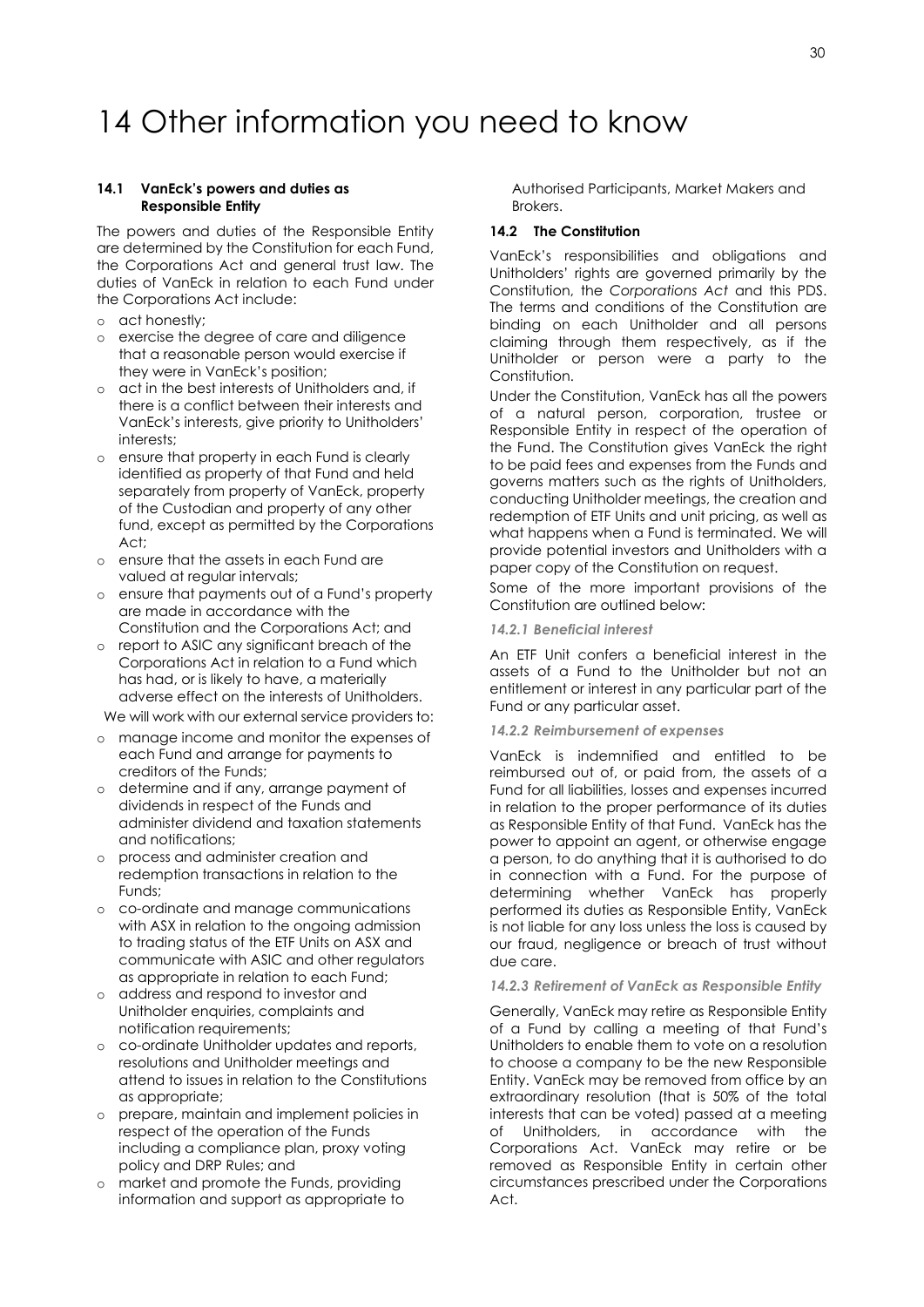### *14.2.4 Limitation of liability of Unitholders*

The rights and obligations of Unitholders are governed by the Constitution and this PDS, but are also affected by the *Corporations Act*, exemptions and declarations issued by ASIC, and the general law relating to trusts. The Constitution states that Unitholders' liability is limited to the amount subscribed or agreed to be subscribed for ETF Units by the Unitholder. However, the courts are yet to determine the effectiveness of provisions of this kind.

#### *14.2.5 Meeting of Unitholders*

VanEck may convene a meeting of Unitholders at any time in accordance with the Constitution and *Corporations Act*. Examples of circumstances where meetings may be called include to approve certain amendments to the Constitution or (if required by law) to wind up a Fund.

Unitholders also have limited rights to call meetings and have the right to vote at any Unitholder meetings in accordance with the Constitution and *Corporations Act*. Except where the Constitution or *Corporations Act* provides otherwise, a resolution of Unitholders must be passed by Unitholders who hold ETF Units exceeding 50% in value of the total value of all ETF Units held by Unitholders who vote on the resolution. A resolution passed at a meeting of Unitholders held in accordance with the Constitution binds all Unitholders.

### *14.2.6 Limitation of liability and indemnity of VanEck*

In general, VanEck may act in good faith on the opinion of, advice of and information obtained from, advisers and experts. VanEck is indemnified out of the assets of a Fund against any expenses, loss, costs, damages and liabilities that may be incurred in properly performing any of its duties or prosecuting or defending any action or suit in connection with a Fund, other than if it arises out of its fraud, breach of trust or negligence.

Subject always to any liability which the Corporations Act might impose on VanEck, so long as it acts without fraud, negligence or breach of trust, it is not liable in equity, contract, tort or otherwise to Unitholders for any loss suffered in any way relating to a Fund. VanEck's liability to any person in respect of a Fund is limited to our actual indemnification from the assets of that Fund for that liability.

## *14.2.7 Borrowings*

Under the Constitution, VanEck has the power to enter into borrowing arrangements on behalf of a Fund and grant security over the assets in that Fund in favour of a lender. This may involve delivering some of the securities in the portfolio to the lender as collateral for repayment of the loan in accordance with usual commercial borrowing arrangements. The costs of any borrowing are borne by the Funds. See 10.3.2.

## *14.2.8 Amendments to the Constitution*

VanEck may amend the Constitution from time to time, subject to the provisions of the Constitution and the *Corporations Act*. Generally, VanEck can only amend the Constitution where we reasonably consider that the change will not adversely affect the rights of Unitholders. Otherwise the Constitution can only be amended if approved at a meeting of Unitholders by special resolution.

## *14.2.9 Termination of a Fund*

VanEck may wind up a Fund at any time in accordance with its Constitution, the *Corporations Act* and general trust law. Following winding up, the net proceeds will be distributed to Unitholders.

## *14.2.10 Compulsory redemption of ETF Units*

In certain circumstances under the Constitution, VanEck may compulsorily redeem some or all of the ETF Units issued to a Unitholder, including where we believe ETF Units are held in breach of the Constitution or an applicable law or regulation, or the holding will otherwise adversely affect that Fund in any material way. We are required under the Constitution to provide a Unitholder with 60 days' notice of a compulsory redemption of some or all of their Units (except in circumstances where the Unitholder is not entitled to hold Units under an applicable law, in which case we will provide 3 days' notice).

### *14.2.11 ASX Investor redemptions*

ASX Investors will normally sell their ETF Units by trading on ASX and will not have a right to redeem their ETF Units with a Fund directly. However, the Constitution of each Fund provides that if ETF Units are suspended from trading on ASX for more than 5 consecutive ASX Trading Days, ASX Investors will have the right to directly redeem their ETF Units for cash unless:

- o a Fund has been terminated;
- o a Fund is not a liquid scheme; or
- o VanEck has suspended the redemption of ETF Units on the basis of a determination that it is reasonable and in the best interests of Unitholders to do so.

## **14.3 Compliance plan**

VanEck has lodged a compliance plan for each of the Funds with ASIC, which set out the key measures that we take to ensure that we comply with the *Corporations Act* and the Constitution of each Fund in relation to the operation of the Funds. Each year VanEck's compliance with the compliance plans is independently audited, as required by the *Corporations Act* and the auditor must not be the auditor of the scheme's financial statements but may be from the same firm. The auditor's report is lodged with ASIC.

## **14.4 Compliance committee**

VanEck has a compliance committee which comprises at least three members, of which the majority are external members. The compliance committee monitors VanEck's compliance with each Fund's compliance plan, assess the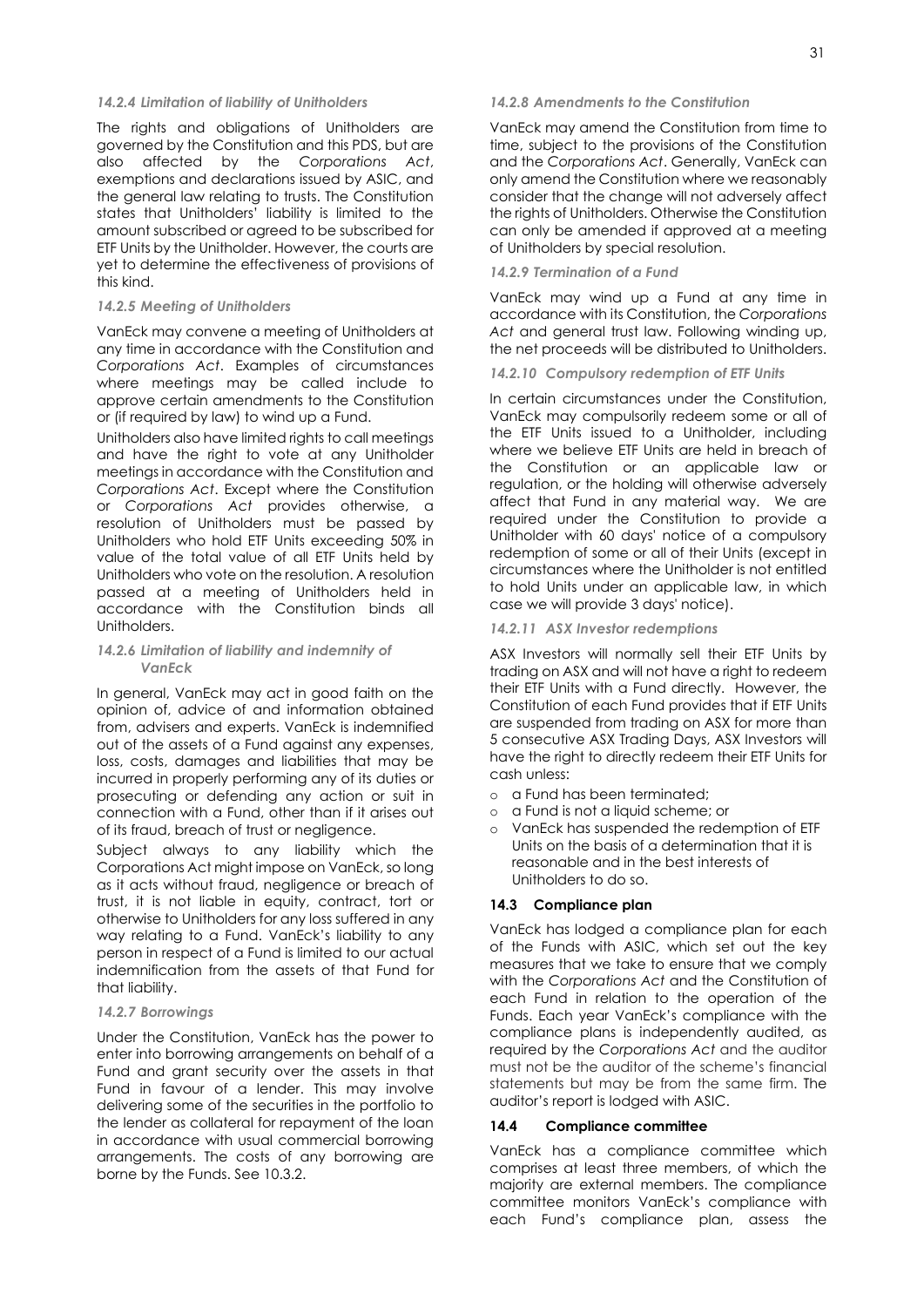adequacy of the compliance plan and report breaches of the Constitution and the *Corporations Act* to the directors of VanEck, and in some circumstances to ASIC.

## **14.5 Settlement via CHESS**

All transactions by ASX Investors will be settled via CHESS in accordance with the ASX Rules. Settlement generally occurs on the second ASX Trading Day after the effective trade date (T+2) in line with the relevant ASX Rules.

# **14.6 Cooling-off**

There are no cooling-off rights applicable to the offer in this PDS or to trading of ETF Units on ASX.

## **14.7 'Liquid' for the purposes of the Corporations Act**

The redemption of ETF Units assumes that a Fund remains 'liquid' – meaning that its assets can be readily sold. Under the *Corporations Act*, a Fund is liquid if 80% of the value of its assets comprises liquid assets. If a Fund is 'liquid', the Constitution requires that we must pay redemption proceeds within 21 days of the date of redemption of the relevant ETF Units (or the deemed date of such redemption).

We expect that the Funds will remain liquid. If a Fund is illiquid, a redemption request will be dealt with in accordance with the Constitution and the *Corporations Act*.

# **14.8 Market Maker**

Under the AQUA Rules, VanEck is required to facilitate an orderly and liquid market in the Funds. To do this we may appoint more than one Market Maker to act as a buyer and seller to the secondary market (ASX). A Market Maker may create and redeem ETF Units and may also provide buy and sell prices for ETF Units on ASX, while potentially also hedging their underlying positions.

# **14.9 Related party contracts**

At the date of this PDS VanEck has arrangements in place with VanEck Australia Pty Ltd, a related party from the VanEck group of companies, for business administration, sales and marketing and support services. Where related parties receive a financial benefit, those payments are made out of the management costs and are not an additional cost incurred by Unitholders. Such arrangements are entered into on arms' length commercial terms after considering the requirements of VanEck's conflicts of interest policy.

# **14.10 Index licenses**

VanEck has obtained a license from each Index Provider to use the respective Reference Index. Please refer to section 8 for a full description of each Reference Index and Index Provider. Each Index Provider has given and as at the date of this PDS have not withdrawn their consent to the statements in section 8 of this PDS.

# **14.11 Custodian and Fund Administrator**

VanEck has appointed State Street Australia Limited ('**State Street**') as the Custodian and Fund Administrator of the Funds.

State Street provides custodial services, including the holding of all assets on behalf of the Funds and certain fund administration services, such as fund accounting and unit pricing, for the Funds. State Street has not been involved in any way in the preparation of this PDS and is named only for information purposes.

# **14.12 Registrar**

VanEck has appointed Link Market Services Limited as Registrar to maintain Unitholder records such as quantity of ETF Units held, TFN and details of participation in the DRP. The Registrar can be contacted as follows:

Locked Bag A14 Sydney South, NSW, 1235 Telephone: 1300 68 38 37

Link has had no involvement in the preparation of any part of this PDS other than being named as the Registrar for the Funds. Link has not authorised or caused the issue of and expressly disclaims and takes no responsibility for any part of this PDS.

# **14.13 Annual reports**

A copy of the annual financial report, the annual directors' report and the auditor's report on the annual financial report for each Fund will be made available at [www.vaneck.com.au](http://www.vaneck.com.au/) as soon as practicable after they are filed with ASIC.

# **14.14 Interest on cash held in the Funds**

In circumstances where a Fund holds cash, any interest earned on those amounts will be retained for the benefit of all Unitholders in that Fund. For example, a Fund may hold cash pending the purchase of securities for a cash-only application or payment of cash-only redemption proceeds.

Cash may also be held by the Registrar on behalf of a Fund immediately pending the payment of a dividend. Any interest earned on such cash will be retained by the Registrar.

# **14.15 Investor identification and verification**

VanEck and the Registrar have investor identification and verification procedures (ID Procedures) in place to manage risks associated with fraud and unauthorised transactions. In addition, under *Anti-Money Laundering and Counter Terrorism Financing* (AML/CTF) legislation, we are required to establish and enforce appropriate risk control programs with accompanying ID Procedures and transaction monitoring procedures.

Our ID Procedures require Authorised Participants to provide satisfactory proof of identity which must be verified before an application for a creation or redemption of ETF Units can be accepted. The ID Procedures may also require us, from time to time, to verify that information or request additional identification or related information from the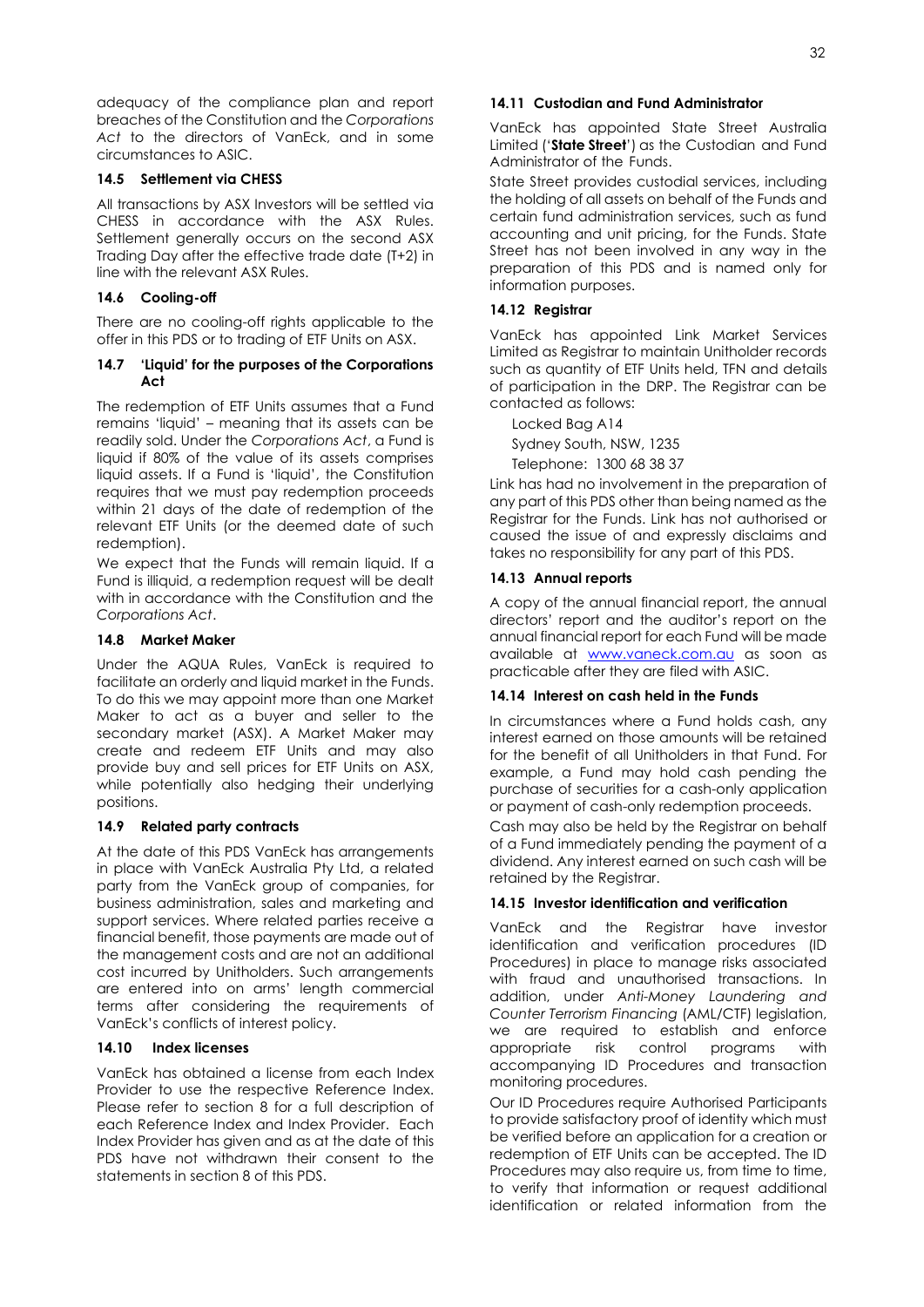Authorised Participant, before we can process a requested transaction on their behalf.

Failure to provide all the information requested may cause an application to be delayed or rejected. We do not accept any liability for any loss incurred (as a result of a delay in accepting or processing an application or otherwise), arising from undertaking our ID Procedures.

## **14.16 Complaints**

VanEck has arrangements in place for handling complaints. If you have a complaint regarding a Fund or our services, please contact us either by phone or in writing. Our procedures ensure that we deal with complaints as soon as possible. We will acknowledge any complaint made in writing immediately on receipt and provide a written response within 45 days. Complaints should be directed to:

Complaints Officer VanEck Investments Limited Aurora Place, Level 4, Suite 4.03 88 Phillip Street, Sydney NSW 2000 Telephone: (02) 8038 3300 Email[: complaints@vaneck.com.au](mailto:complaints@vaneck.com.au)

If we are unable to resolve the complaint or you are dissatisfied with the outcome you can contact an independent external dispute resolution service to assist resolve the complaint. The Australian Financial Complaints Authority (AFCA) is an independent body approved by ASIC to consider complaints.

In order for a complaint to be considered by AFCA, the claim must not exceed \$1,000,000. The maximum amount per claim that may be awarded by an AFCA Decision Maker for complaints relating to VanEck's funds (not including awards of costs or interest) is \$500,000.

AFCA can be contacted as follows:

Online: [www.afca.org.au](http://www.afca.org.au/)

Email[: info@afca.org.au](mailto:info@afca.org.au)

Phone: 1800 931 678 (free call) Mail: GPO Box 3 Melbourne VIC 3001

## **14.17 Privacy Notice**

This Privacy Notice informs Authorised Participants and ASX Investors how your personal information may be collected, stored, used and disclosed if you invest in a Fund.

VanEck and the Registrar may collect, hold and use your personal information in order to process applications, administer your investment, comply with relevant laws and provide you with services related to the investment and with information about other products and services offered by or through VanEck, in accordance with VanEck's Privacy Policy.

If you do not provide the personal information required to open a Broker account and invest, your investment application may not be processed.

For example your information may be used to:

- o ensure compliance with all applicable regulatory or legal requirements. This includes the requirements of ASIC, ATO, AUSTRAC, ASX and other regulatory bodies or relevant exchanges including requirements under the Corporations Act and superannuation law; or
- o ensure compliance with the Anti-Money Laundering and Counter-Terrorism Financing Act.

VanEck may be required to disclose some or all of your personal information, for certain purposes to: our service providers, related bodies corporate or other third parties for the purpose of account maintenance and administration and the production and mailing of statements, such as share registries, custodians, accountants and auditors of the Funds and certain software providers related to the operational management and settlement of the ETF Units and fraud monitoring.

We may also disclose your personal information to other external service providers (including companies conducting market research) who assist us in:

- o marketing products and services to you; and
- o improving customer service.

This is to keep you informed of VanEck products and services. If you apply for ETF Units, you agree to be contacted for these purposes.

The third parties to whom we may disclose your personal information (listed in the bullet points above) may be located overseas, including in the United States.

If you do not wish to receive marketing communications from us or our associates, including by email, please contact us at [privacy@vaneck.com.au.](mailto:privacy@vaneck.com.au) 

VanEck's Privacy Policy contains information about how you may complain about a breach of your privacy and how we will deal with such a complaint.

You can obtain a full copy of VanEck's Privacy Policy at [www.vaneck.com.au](http://www.vaneck.com.au/) or we will send you a paper copy free of charge on request.

To access, update or seek correction of your personal information, please speak to your Broker or contact the Registrar directly on 1300 68 38 37 (toll free), or in writing addressed to:

Link Market Services Limited, Locked Bag A14,

Sydney South, NSW, 1235

# **14.18 ASIC Relief**

## *14.18.1 Exemption – Unequal treatment in withdrawal from a Fund*

ASIC has granted Class Order relief under section 601QA of the Corporations Act from the equal treatment requirement in section 601FC(1)(d), to the extent necessary to allow the Responsible Entity to not treat Unitholders equally to the extent that it restricts withdrawals from a Fund to Authorised Participants.

For the purposes of this relief, except in exceptional circumstances, only Authorised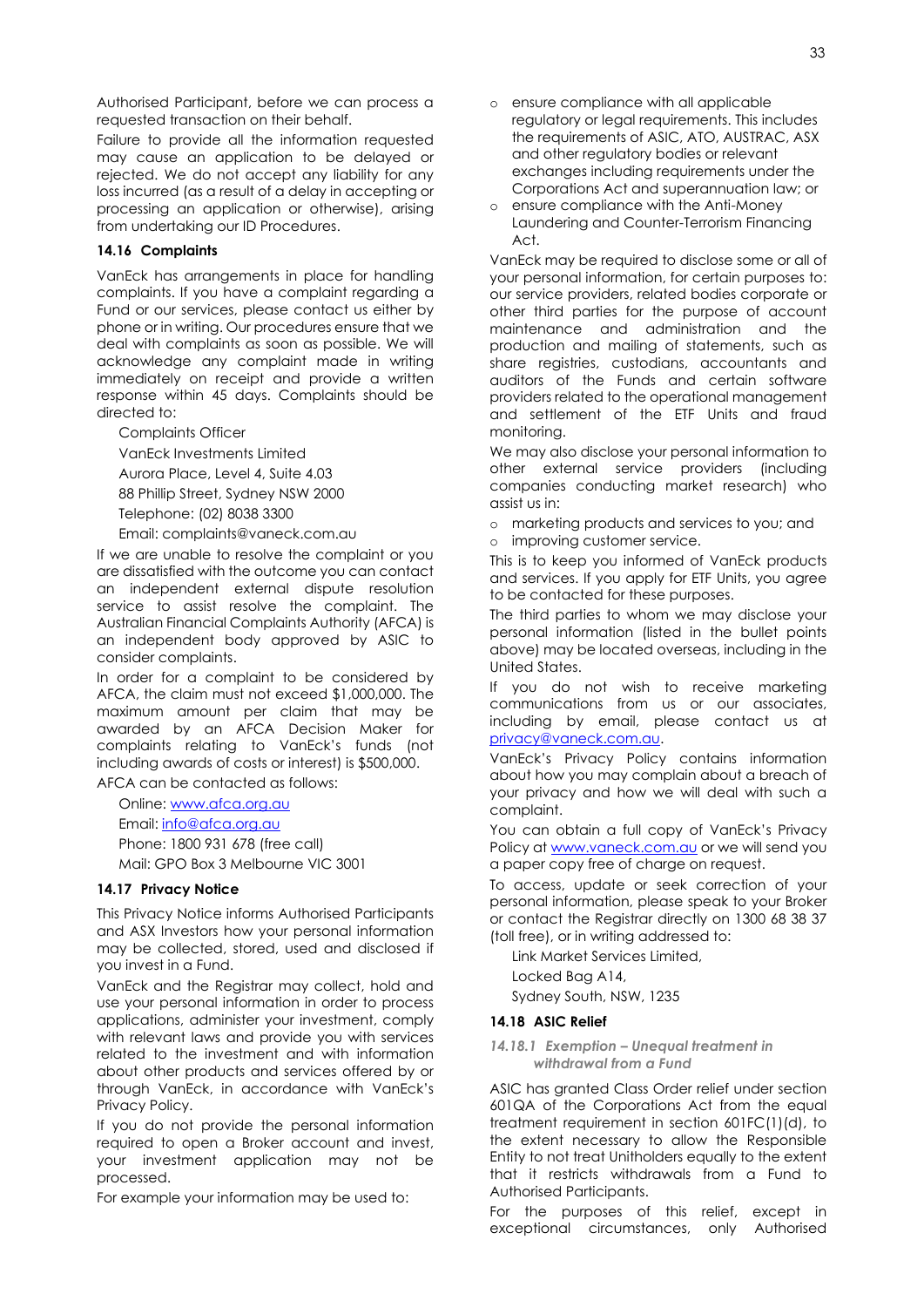Participants may withdraw from a Fund, but other Unitholders may sell their ETF Units on the ASX. However, if ETF Units are suspended from trading on ASX for more than 5 consecutive ASX Trading Days, Unitholders will have a right to withdraw from a Fund and receive payment for their ETF Units in money within a reasonable time of request unless:

- o the Fund is being wound-up;
- o the Fund is not liquid as defined in subsection 601KA(4) of the Corporations Act; or
- the Responsible Entity has suspended the redemption of ETF Units in accordance with the Constitution.
- *14.18.2 Declaration – relevant interest in ETF assets*

ASIC has granted Class Order relief under section 655A(1) and section 673(1) of the Corporations Act by modifying section 609 of the Corporations Act to ensure that the ability to lodge a redemption request under the redemption facility offered by an ETF does not by itself give Authorised Participants a relevant interest in the securities held by a Fund for the purposes of Chapter 6 of the Corporations Act. The instrument clarifies that those relevant interests do not need to be taken into account by investors in relation to their obligations under the takeover regime in the Corporations Act. The ASIC relief applies while the ETF Units are able to be traded on ASX. The relief will not apply once the Authorised Participant has made a redemption application in respect of the ETF Units.

This relief will apply to the Funds which, at the date of this PDS, employ investment strategies, the implementation of which would not be likely to lead to the scheme property of the Fund including securities in a class of securities that (a) would represent more than 10% by value of scheme property; and (b) were, or would result in the Responsible Entity having a relevant interest in, securities in a listed company, an unlisted company with more than 50 members, a listed body that is formed or incorporated in Australia or a listed scheme.

For the purposes of this relief, we confirm that the investment strategies for the Funds are to make investments that are expected to result in the value of a ETF Unit changing in proportion to the value of the Reference Index, ignoring the effect of fees and other costs (including taxes) in relation to the Funds.

## *14.18.3 Declaration – Substantial Interest and Beneficial Tracing*

ASIC has granted Class Order relief under section 673(1) of the Corporations Act by notionally inserting section 671AA and modifying sections 671B and 672B of the Corporations Act in relation to the substantial holding notice regime in the Corporations Act for all AQUA products. Under the relief, an Authorised Participant who holds ETF Units will be taken to have a relevant interest in the underlying securities of a Fund as if the Authorised Participant had made a withdrawal request in relation to all their ETF Units, with the number and

classes of underlying securities transferred to the Authorised Participant being those most recently disclosed by the Responsible Entity to the Authorised Participant in relation to a withdrawal request for an ETF Unit. This relief will not apply to the extent an Authorised Participant actually makes a withdrawal request in respect of ETF Units. The general effect of this relief, provided that certain conditions are met, is that Authorised Participants who hold ETF Units can calculate their relevant interests in the underlying securities of a Fund for the purposes of Chapter 6C of the Corporations Act on the basis of the portfolio of securities relevant to a redemption which is published daily at [www.vaneck.com.au](http://www.vaneck.com.au/)

Authorised Participants will need to carefully consider their notification and disclosure requirements under the Corporations Act in respect of the Fund pursuant to ASIC's Class Order.

# *14.18.4 Periodic Statements*

ASIC has granted relief under sections 1020F(1)(a) and 1020F(1)(c) of the Corporations Act so that where the Responsible Entity is not aware of the price at which ETF Units are transferred, periodic statements are not required to disclose amounts paid in relation to a transfer of ETF Units or the return on investment during the reporting period (provided that the return on investment is not able to be calculated by the Responsible Entity and the periodic statement explains why this information is not included and describes how it can be obtained or calculated). The periodic statement will itemise transactions by disclosing the date of transfer and whether the Unitholder acquired or disposed of ETF Units and the number of ETF Units transferred, and will explain why prices of ETF Units for transfers and the total dollar value of transfers have not been included. The periodic statement will also include performance information of a Fund relative to the investment objectives over one and five year periods. The ASIC Class Order relief applies while the relevant ETF Units are able to be traded on ASX.

## *14.18.5 Ongoing disclosure relief*

ASIC has granted Class Order relief under section 1020F(1) of the Corporations Act from the ongoing disclosure requirements in section 1017B on condition that the Responsible Entity complies with the continuous disclosure requirements in section 675 of the Corporations Act as if each Fund were an unlisted disclosing entity. The Responsible Entity will comply with the continuous disclosure requirements of the Corporations Act as if each Fund were an unlisted disclosing entity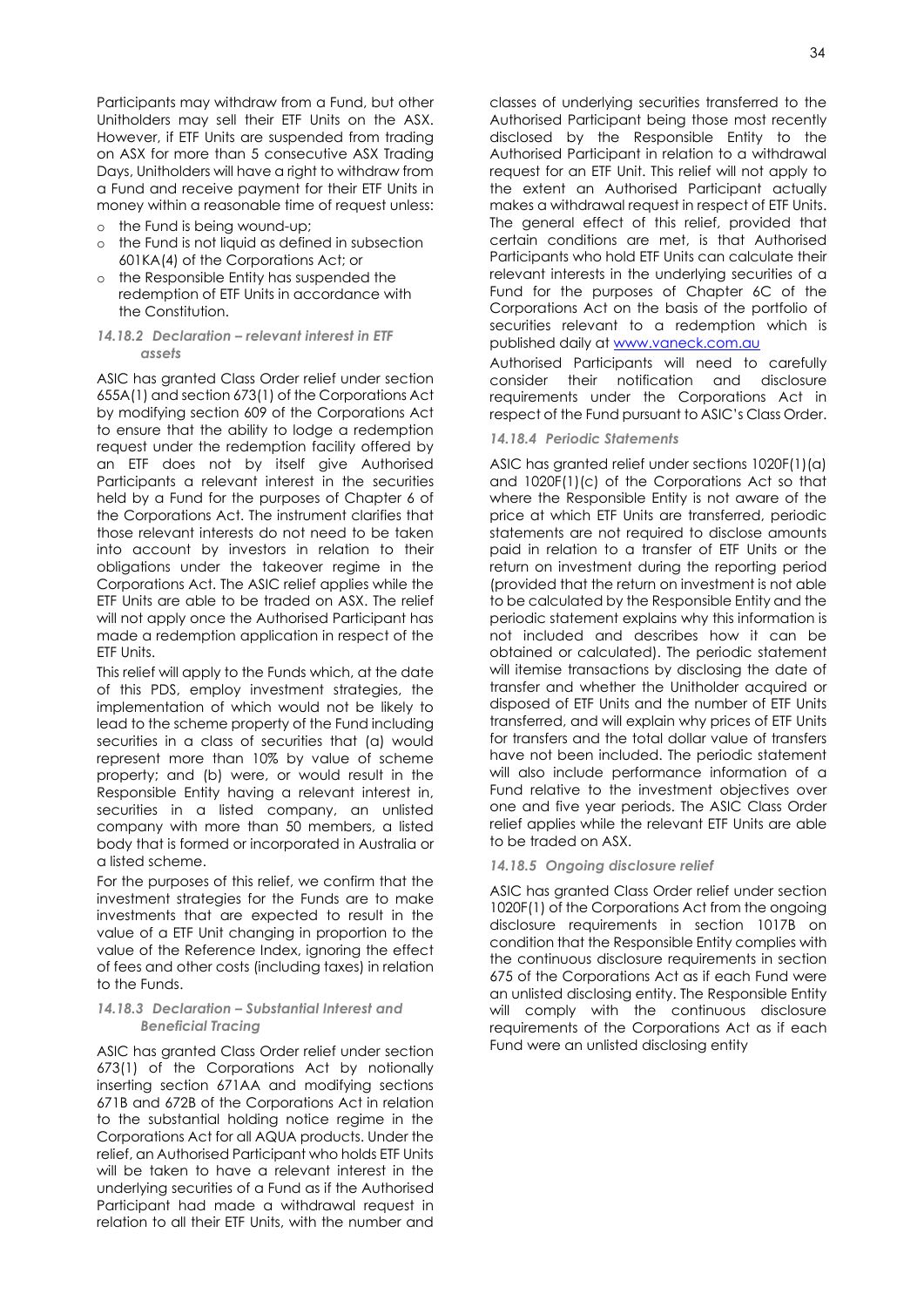# <span id="page-35-0"></span>15 Glossary of terms

| <b>Term</b>                                | <b>Meaning</b>                                                                                                                                                                                                                                          |
|--------------------------------------------|---------------------------------------------------------------------------------------------------------------------------------------------------------------------------------------------------------------------------------------------------------|
| <b>AP Procedures</b>                       | The procedures for transacting with VanEck in relation to the Funds as agreed<br>in writing with Authorised Participants from time to time.                                                                                                             |
| <b>AQUA Rules</b>                          | Schedule 10A of the ASX Operating Rules and related rules and procedures, as<br>amended, varied or waived from time to time.                                                                                                                            |
| <b>ASIC</b>                                | The Australian Securities and Investments Commission                                                                                                                                                                                                    |
| <b>ASX</b>                                 | The Australian Securities Exchange operated by ASX Limited                                                                                                                                                                                              |
| <b>ASX Investors</b>                       | Unitholders who acquire ETF Units on ASX.                                                                                                                                                                                                               |
| <b>ASX Rules</b>                           | The Operating Rules, Settlement Operating Rules and any other applicable rules<br>and procedures as issued, amended, varied or waived by ASX Limited from time<br>to time.                                                                              |
| ASX Trading Day                            | A day that ASX is open for trading.                                                                                                                                                                                                                     |
| <b>ATO</b>                                 | The Australian Taxation Office                                                                                                                                                                                                                          |
| <b>AUSTRAC</b>                             | The Australian Transaction Reports and Analysis Centre                                                                                                                                                                                                  |
| Authorised<br>Participant or 'AP'          | A person who is a Trading Participant or has engaged a Trading Participant<br>to act on its behalf to acquire and dispose of interests in the Funds; and who<br>has entered into an authorised participant agreement<br>with the<br>Responsible Entity. |
| <b>Broker</b>                              | Online broker, stockbroker or financial adviser                                                                                                                                                                                                         |
| <b>Business Day</b>                        | Means a day that is not a Saturday, Sunday, bank holiday or public holiday in<br>NSW, Australia, or such other day or days determined by VanEck.                                                                                                        |
| <b>CHESS</b>                               | The Clearing House Electronic Sub-register System owned and operated by ASX<br>Settlements Pty Limited, a subsidiary of ASX Limited.                                                                                                                    |
| Constitution                               | The trust deed registered with ASIC establishing the managed investment<br>scheme underlying a Fund, as varied or replaced from time to time.                                                                                                           |
| Corporations Act                           | The Corporations Act 2001 (Cth)                                                                                                                                                                                                                         |
| <b>Creation Unit</b>                       | The minimum number of ETF Units that must be applied for in a Fund by an<br>Authorised Participant in an application for a creation of ETF Units as specified<br>in the table in section 11.4.                                                          |
| Custodian                                  | State Street Australia Limited ABN 21 002 965 200                                                                                                                                                                                                       |
| Dividend<br>Reinvestment Plan or<br>'DRP'. | The plan available to Unitholders to have any dividends by a Fund reinvested in<br>additional ETF Units to be credited to their account, instead of receiving a cash<br>payment to their nominated Australian bank account.                             |
| <b>DRP Rules</b>                           | The rules relating to a Unitholder's participation in the DRP a copy of which are<br>available at www.vaneck.com.au.                                                                                                                                    |
| <b>ESPO</b>                                | VanEck Vectors Video Gaming and eSports ETF                                                                                                                                                                                                             |
| <b>ETF</b>                                 | Abbreviation for 'Exchange Traded Fund'.                                                                                                                                                                                                                |
| ETF Units                                  | Interests issued by the Responsible Entity in a Fund pursuant to this PDS, the<br>Fund's Constitution and the Corporations Act.                                                                                                                         |
| Exchange Traded<br>Fund                    | An open-ended managed fund, units in which are traded on ASX under the<br>AQUA Rules, which generally tracks the value of an underlying index.                                                                                                          |
| Foreign Investor                           | A person who is not an Australian resident for income tax purposes.                                                                                                                                                                                     |
| Fund                                       | Any one of the Funds named on the front cover of this PDS as the context<br>requires.                                                                                                                                                                   |
| <b>Fund Administrator</b>                  | State Street Australia Limited ABN 21 002 965 200                                                                                                                                                                                                       |
| <b>Fund Net Asset Value</b>                | The total value of all of the assets of a Fund minus the total value of all of the<br>liabilities and provisions of that Fund.                                                                                                                          |
| <b>GOAT</b>                                | VanEck Vectors Morningstar World ex Australia Wide Moat ETF                                                                                                                                                                                             |